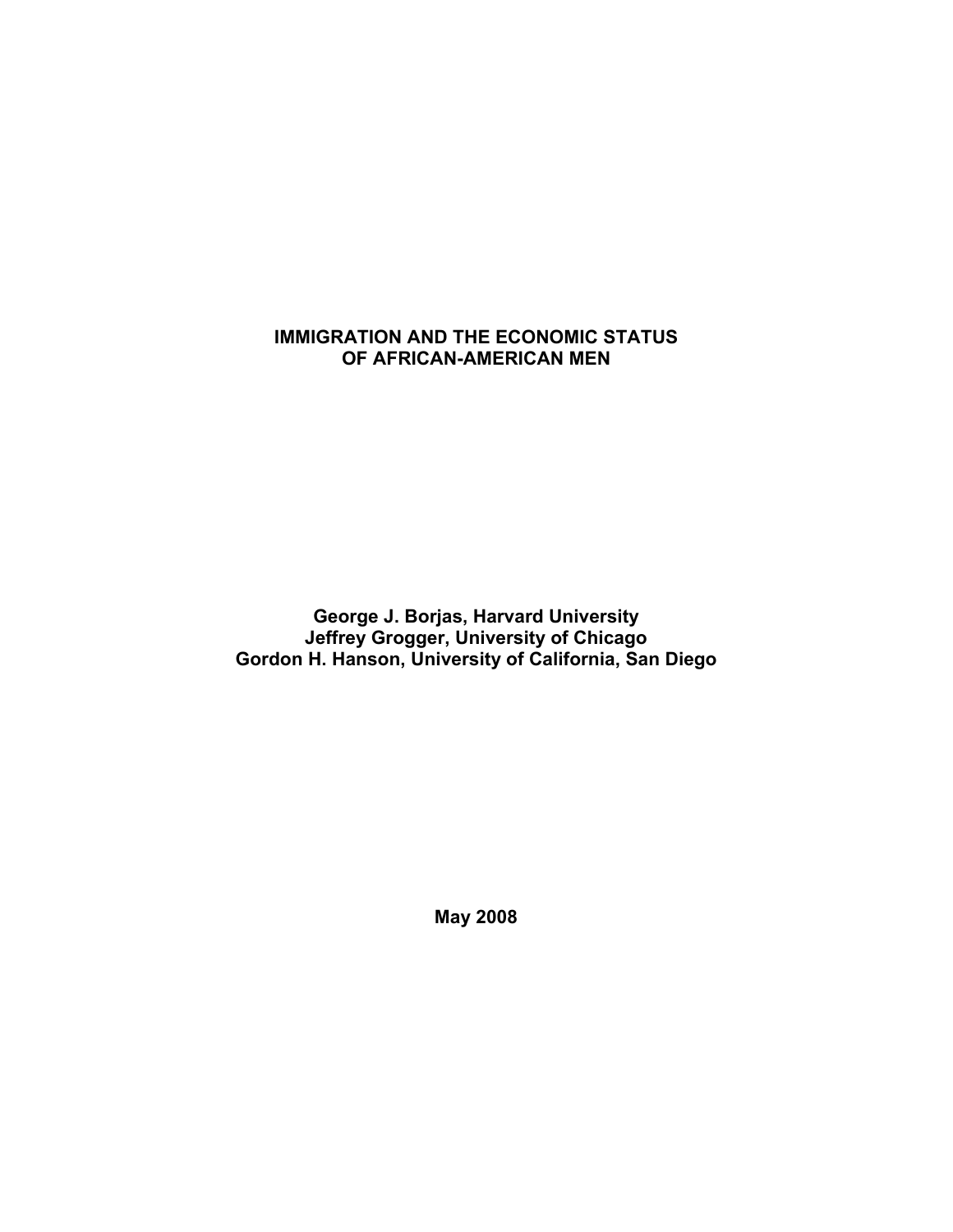## **CIMMIGRATION AND THE ECONOMIC STATUS OF AFRICAN-AMERICAN MEN**

## **George J. Borjas, Jeffrey Grogger, and Gordon H. Hanson**

### **Abstract**

The employment rate of black men, and particularly of low-skill black men, fell precipitously from 1960 to 2000. At the same time, the incarceration rate of black men rose markedly. This paper examines the relation between immigration and these trends in black employment and incarceration. Using data drawn from the 1960-2000 U.S. Censuses, we find a strong correlation between immigration, black wages, black employment rates, and black incarceration rates. As immigrants disproportionately increased the supply of workers in a particular skill group, the wage of black workers in that group fell, the employment rate declined, and the incarceration rate rose. Our analysis suggests that a 10-percent immigrant-induced increase in the supply of a particular skill group reduced the black wage by 4.0 percent, lowered the employment rate of black men by 3.5 percentage points, and increased the incarceration rate of blacks by almost a full percentage point.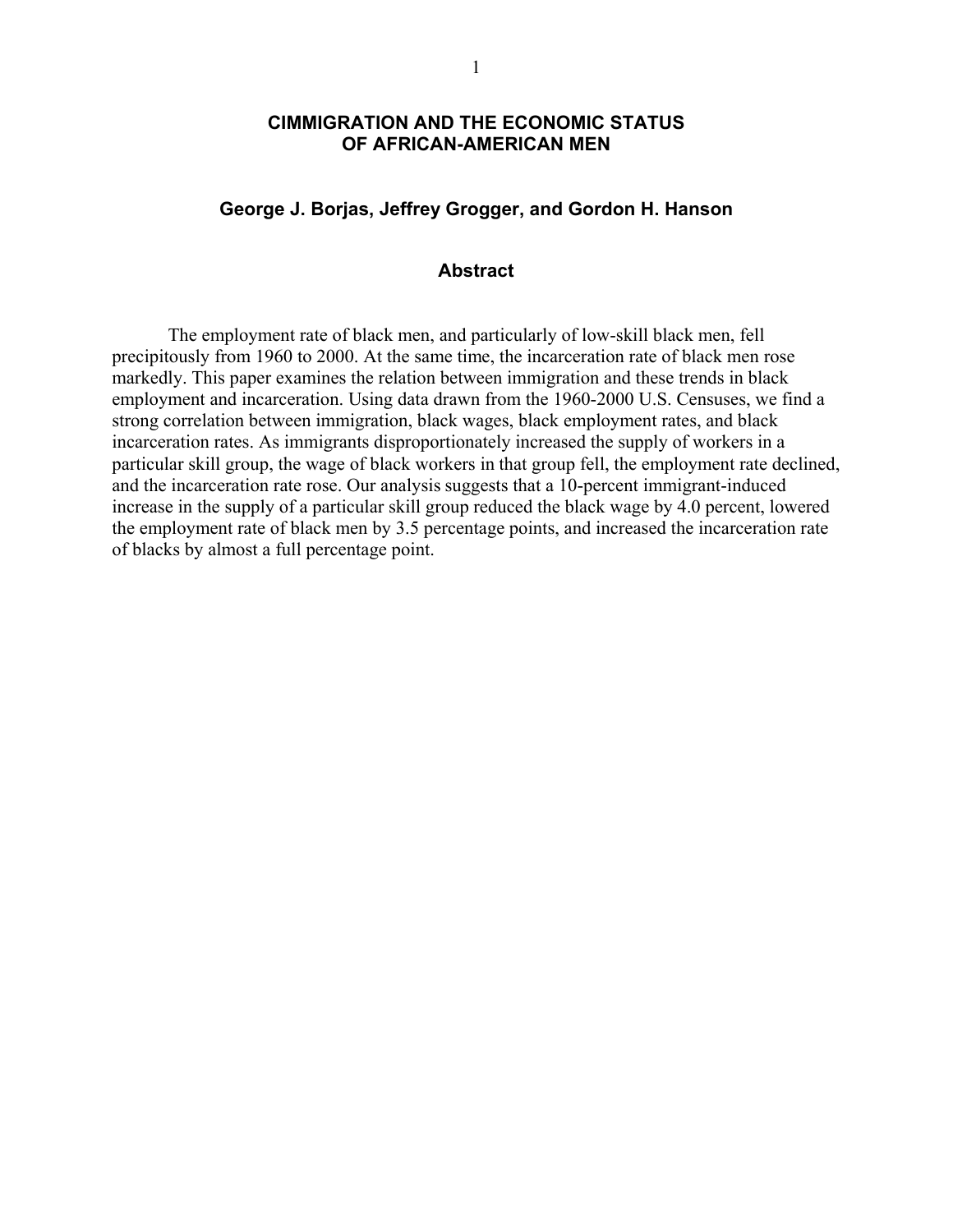## **IMMIGRATION AND THE ECONOMIC STATUS OF AFRICAN-AMERICAN MEN**

## **George J. Borjas, Jeffrey Grogger, and Gordon H. Hanson\***

After a wave of raids by federal immigration agents on Labor Day weekend, a local chicken-processing company called Crider Inc. lost 75% of its mostly Hispanic 900-member work force. The crackdown threatened to cripple the economic anchor of this fading rural town. But for local African-Americans, the dramatic appearance of federal agents presented an unexpected opportunity. Crider suddenly raised pay at the plant. An advertisement in the weekly Forest-Blade newspaper blared "Increased Wages" at Crider, starting at \$7 to \$9 an hour—more than a dollar above what the company had paid many immigrant workers. (*The Wall Street Journal*, January 17, 2007)

### **I. Introduction**

 $\overline{a}$ 

The employment rate of African-American men—defined as the fraction of weeks worked during a calendar year by the typical black male—fell from 74.9 percent in 1960 to 67.9 percent in 2000.1 This drop stands in sharp contrast to the slight decline observed among white men during that period, from 87.0 to 85.2 percent. The racial employment gap widened even more for low-skill persons: the employment rate of black high school dropouts fell by 30 percentage points, from 72.1 to 42.1 percent, as compared to an 18 percentage point drop for white high school dropouts, from 82.7 to 64.3 percent.

 The decline in labor market participation among black men was accompanied by a rapid increase in the number of black men in correctional institutions. As recently as 1980, only 0.8

<sup>\*</sup> Borjas: John F. Kennedy School of Government, Harvard University, and National Bureau of Economic Research; Grogger: Harris School of Public Policy Studies, University of Chicago, and National Bureau of Economic Research; Hanson: Graduate School of International Relations and Pacific Studies and Department of Economics, University of California, San Diego, and National Bureau of Economic Research. We thank Eli Berman, Donald Cox, Melissa Famulari, Peter Gottschalk, Richard Freeman, Larry Katz, and seminar participants at Boston College, Harvard University, and UCSD for helpful comments.

<sup>&</sup>lt;sup>1</sup> Throughout the paper, the "employment rate" gives the average fraction of weeks worked during the calendar year prior to the Census (i.e., the ratio of weeks worked, including zeros, to 52). The "incarceration rate" gives the fraction of persons who are institutionalized at the time of the Census. The data will be described in greater detail in the next section.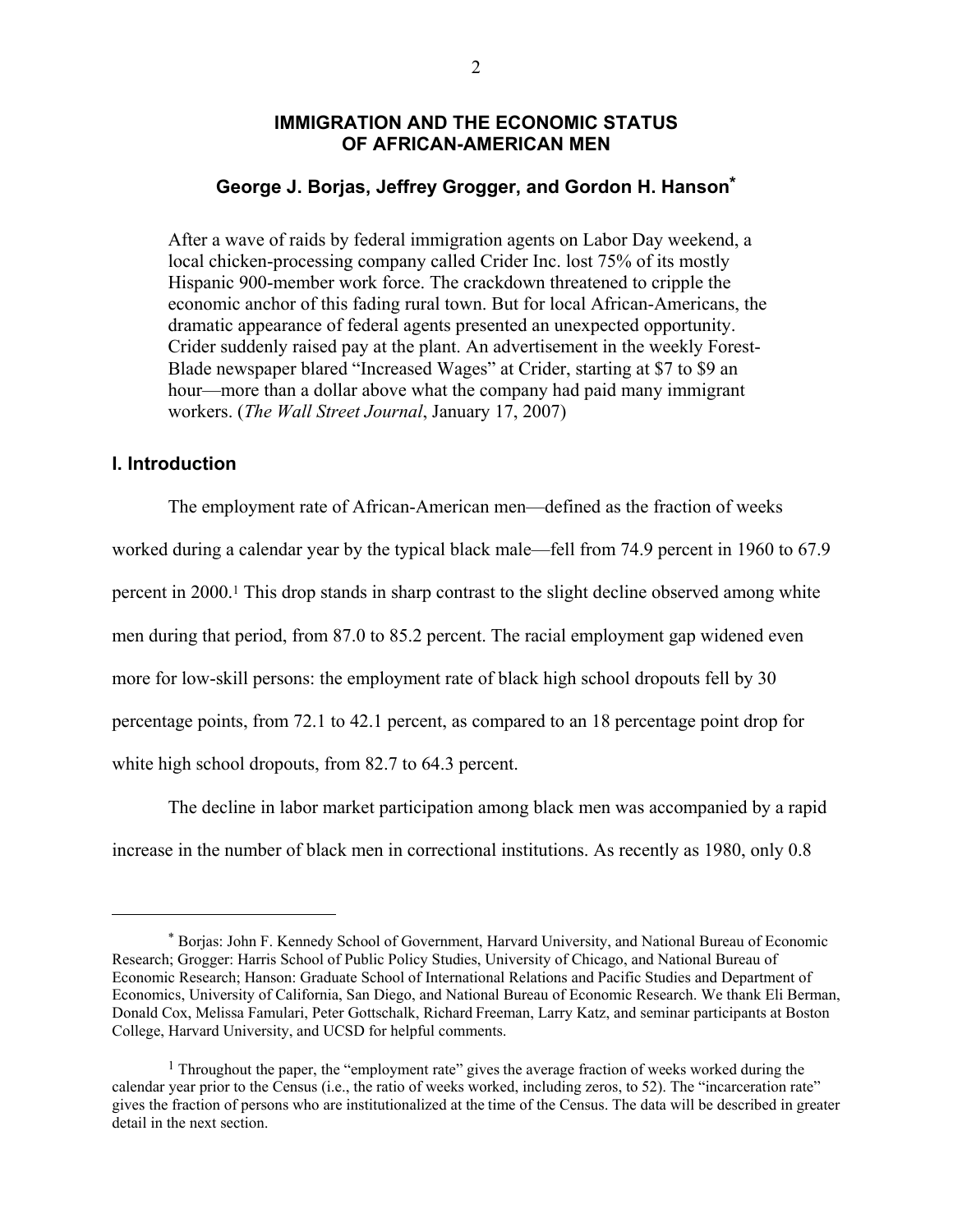percent of black men (and 1.4 percent of black high school dropouts) were incarcerated. By 2000, 9.6 percent of black men (and 21.2 percent of black high school dropouts) were incarcerated.2

 A large academic literature examines these trends. One strand of the literature emphasizes the impact of government programs, such as the Social Security disability program or the minimum wage, in driving black men out of the labor market (Bound and Freeman, 1992; Bound, Schauenbaum, and Waidmann, 1995; Parsons, 1980; Stern, 1989; and Welch, 1990). Another focuses on the possibility that the changes in the wage structure, and particularly the decline in the real wage of low-skill workers, may have discouraged low-skill black men from entering the labor market (Juhn, 1992, 2003). Finally, some analysts note that the trend in black incarceration rates was shaped by the crack epidemic of the 1980s and early 1990s. The invention of crack cocaine in the early 1980s represented a technological innovation that greatly increased the profitability of the cocaine trade. As illegal drug markets expanded, crime rose (Grogger and Willis, 2000). Many jurisdictions responded by increasing both drug arrests and the likelihood of imprisonment for convicted arrestees (Boggess and Bound, 1997). Crack and its consequences were concentrated in African-American communities, in part because pre-existing black gangs acted to profit from the expanding drug trade (Fryer et al, 2005).

 Although immigration has disproportionately increased the number of low-skill workers in the United States, only a few studies (Altonji and Card, 1991; LaLonde and Topel, 1991) have sought to estimate the effect of immigration on the wages of African Americans, who are disproportionately represented among the low skilled.3 This paper extends the literature by

<u>.</u>

<sup>2</sup> Western and Pettit (2000) show that ignoring the prevalence of incarceration rates provides a very misleading picture of employment trends in the black population.

<sup>&</sup>lt;sup>3</sup> We are aware of two studies that suggest a potential link between immigration and incarceration. Using cross-section data from the 1980s, Butcher and Piehl (1998) find that metropolitan areas with larger immigrant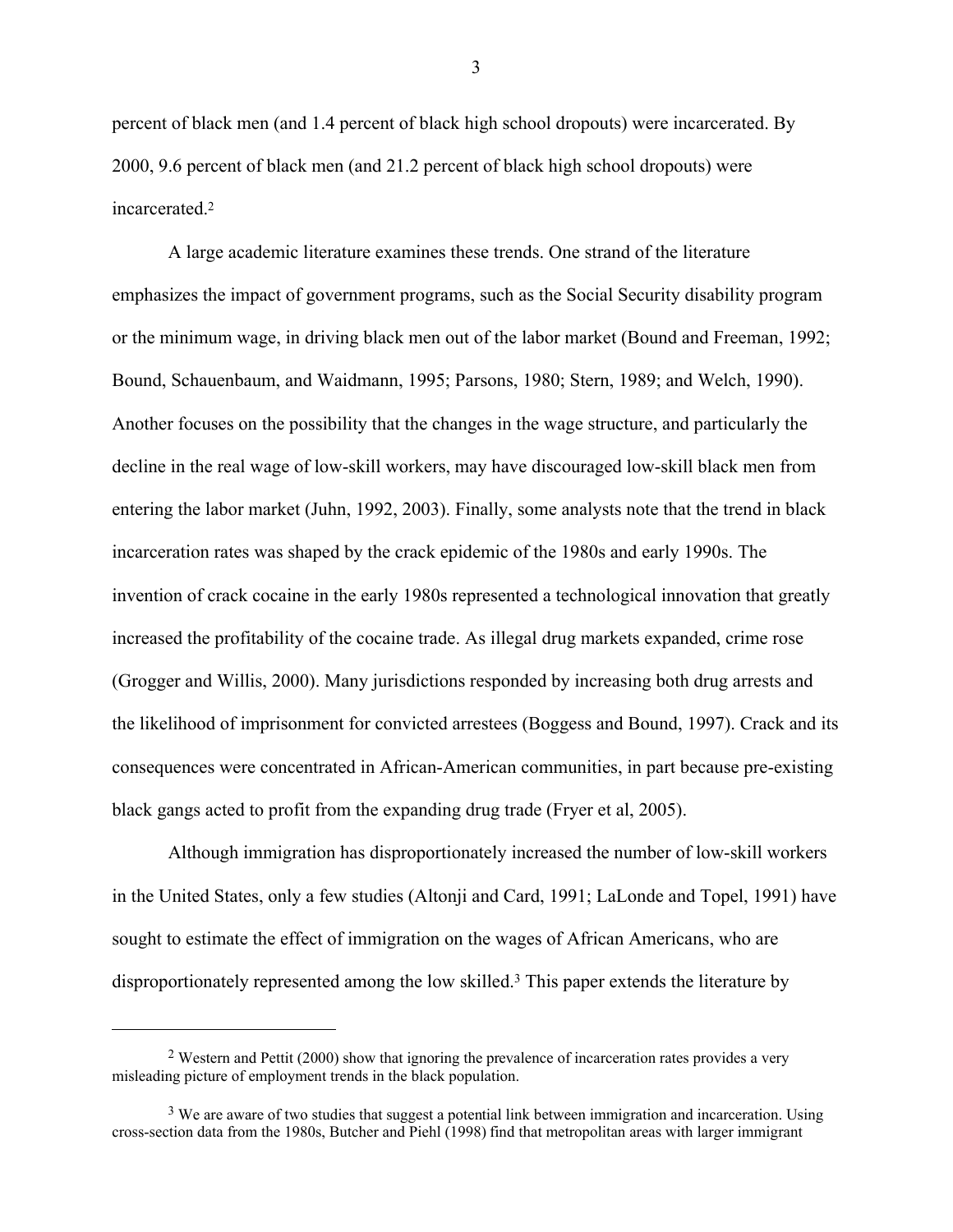examining the relation between immigration and black wages, employment, and incarceration. We use data drawn from the 1960-2000 U.S. Censuses. The data reveal a strong correlation between immigration and black wages, black employment rates, and black incarceration rates. As immigrants disproportionately increased the supply of workers in a particular skill group, we find a reduction in the wage of black workers in that group, a reduction in the employment rate, and a corresponding increase in the incarceration rate.

Our study suggests that a 10-percent immigrant-induced increase in the supply of a particular skill group is associated with a reduction in the black wage of 3.4 percent, a reduction in the black employment rate of 7.9 percentage points, and an increase in the black institutionalization rate of 1.8 percentage points. Among white men, the same ten-percent increase in supply reduces the wage by 4.3 percent, but has much weaker employment and incarceration effects: a 2.9 percentage point reduction in the employment rate and a 0.3 percentage point increase in the incarceration rate. It seems, therefore, that black employment and incarceration rates are more sensitive to immigration than those of whites.

These findings can obviously generate a great deal of controversy in the immigration debate and can be easily misinterpreted. As a result, we are extremely cautious in both the presentation and interpretation of the evidence. Although we have attempted to control for other factors that may account for the large shifts in black employment and incarceration rates over the four-decade period that we examine, it should be obvious that no study can control for all possible factors. It is equally important to emphasize that although the evidence suggests that immigration played a role in generating these trends, much of the decline in employment or

populations had higher crime rates, but this relationship disappears once they control for the demographic characteristics of the underlying populations. In their replication of the Borjas (2003) study, Raphael and Ronconi (2005) claim that adding incarceration rates as an explanatory variable in a regression of wages on immigrant shares attenuates the wage impact of immigration in national-level data. The Raphael-Ronconi empirical exercise,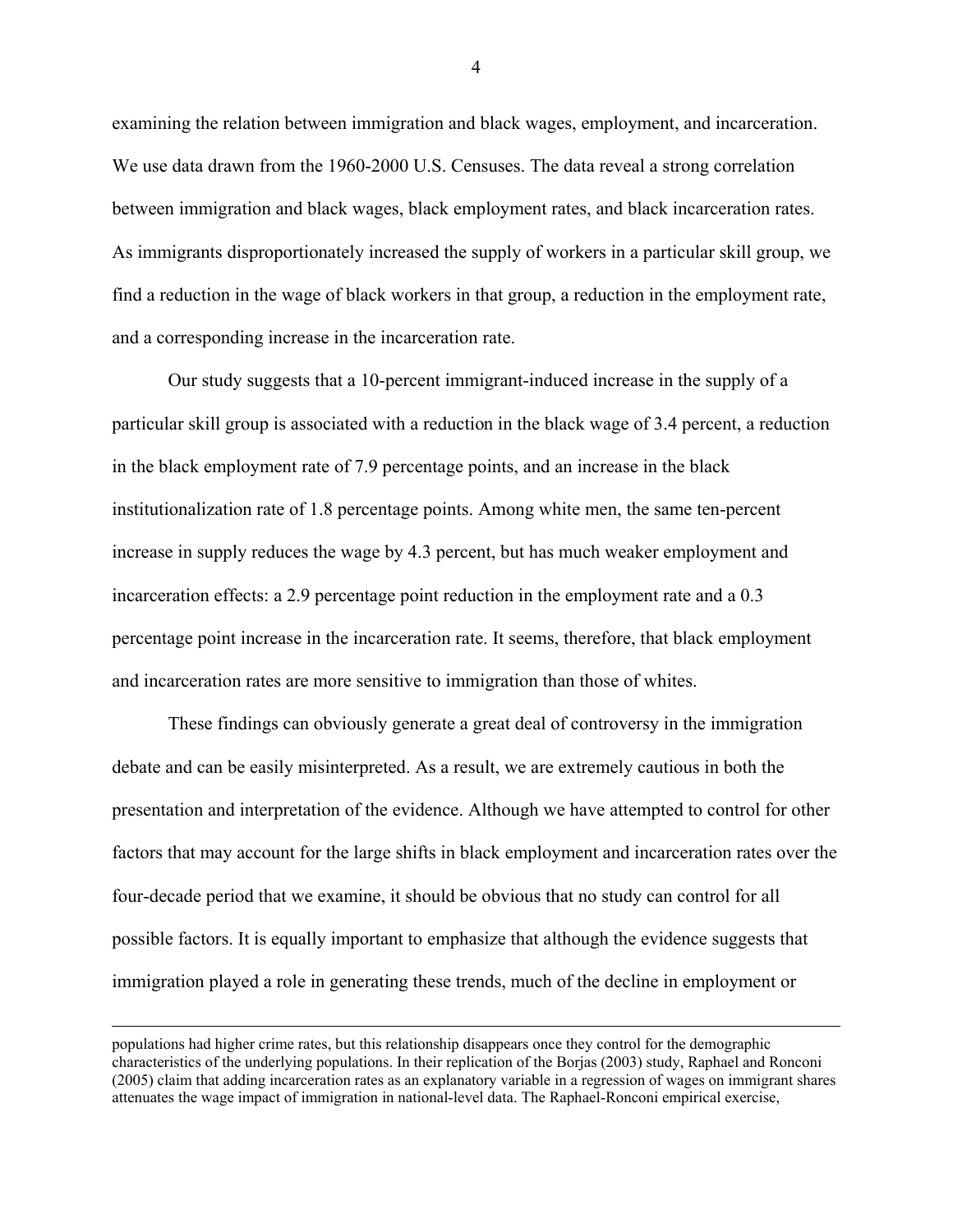increase in incarceration in the black population remains unexplained. Put differently, immigration seems to have an effect and this effect seems to be numerically important, but we would have witnessed a sizable decline in black employment and the concurrent increase in black incarceration rates even if there had been no immigration in the past few decades.

#### **II. Data and Descriptive Trends**

Our data are drawn from the 1960, 1970, 1980, 1990 and 2000 Integrated Public Use Microdata Samples (IPUMS) of the decennial Censuses. The 1960 file represents a 1 percent sample of the U.S. population, the 1970 file represents a 3 percent sample, and the 1980 through 2000 files represent 5 percent samples. The empirical analysis is restricted to men aged 18 to 64. The Data Appendix describes the construction of the sample extracts and variables used in the study.

We define an immigrant as someone who is either a noncitizen or a naturalized U.S. citizen. All other persons are defined as natives. Similarly, we use information contained in the census race variable to classify persons as "black" or "white." Unless otherwise specified, persons whose race is neither black nor white are excluded from the analysis.

As in Borjas (2003), skill groups are defined in terms of both educational attainment and years of labor market experience. We classify workers into four distinct education groups: (1) high school dropouts (workers who have less than 12 years of completed schooling); (2) high school graduates (workers who have exactly twelve years of schooling); (3) workers who have some college (thirteen to fifteen years of schooling); and (4) college graduates (workers who have at least sixteen years of schooling).

however, may have the logic backwards: shifts in incarceration rates are likely endogenous and may be partly caused by immigration.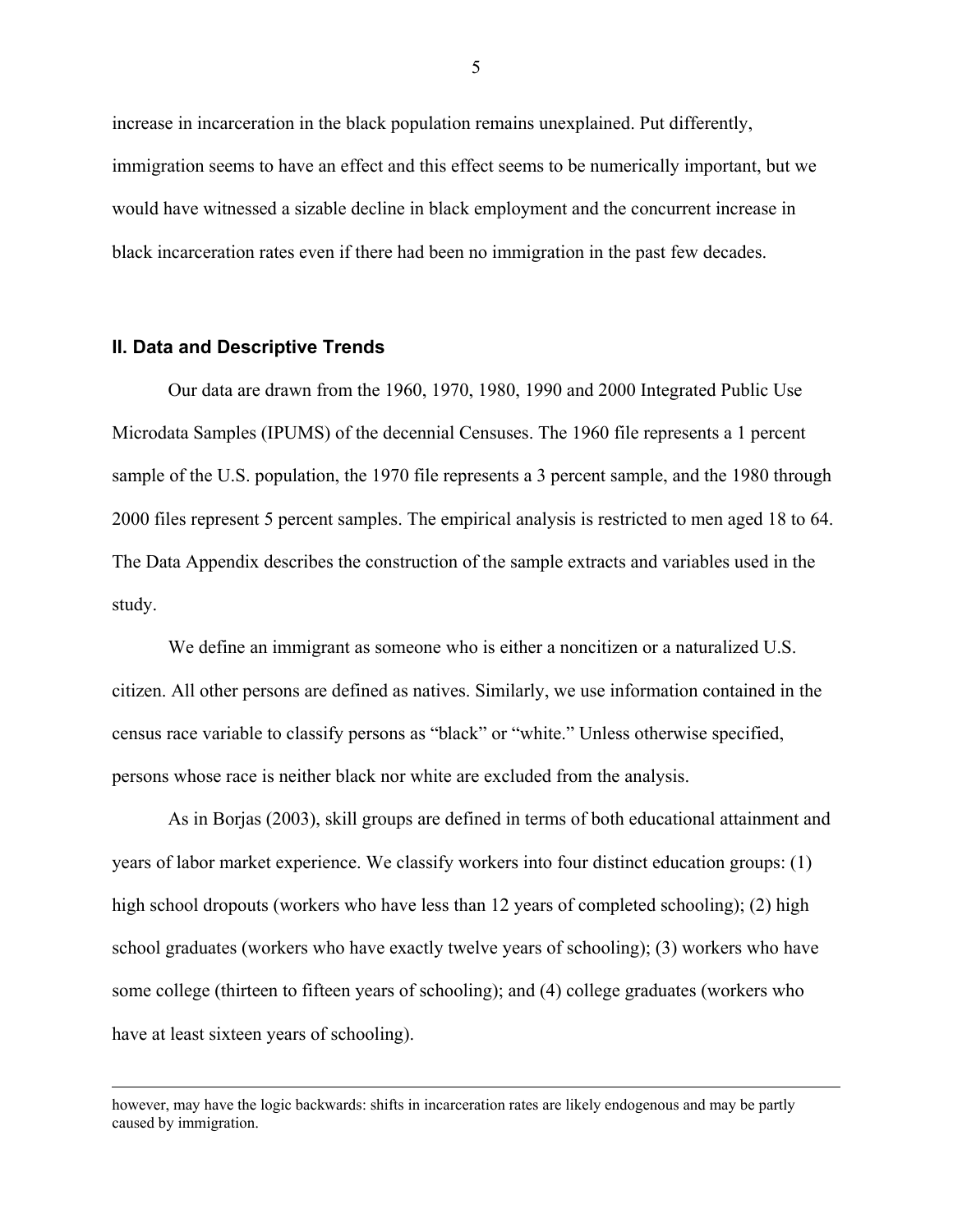We group workers into a particular years-of-experience cohort by using potential years of experience. We assume that age of entry into the labor market is 17 for high school dropouts, 19 for high school graduates, 21 for persons with some college, and 23 for college graduates, and then calculate years of experience accordingly. The analysis is restricted to persons who have between 1 and 40 years of experience. Workers are aggregated into five-year experience groupings (i.e., 1 to 5 years of experience, 5 to 10 years, and so on) to capture the notion that workers who have roughly similar years of experience are more likely to affect each other's labor market opportunities than workers who differ significantly in their work experience. The resulting data set contain 160 observations (4 education groups, 8 experience groups, and 5 years).

The cell corresponding to educational attainment (*e*), experience level (*x*), and calendar year (*t*) defines a skill group at a point in time for the U.S. labor market. The immigrant supply shock experienced by a particular skill group is given by:

$$
(1) \t\t p_{ext} = \frac{M_{ext}}{M_{ext} + N_{ext}},
$$

 $\overline{a}$ 

where  $M_{ext}$  gives the total number of work hours provided by immigrants in the particular skill group; and *Next* gives the corresponding number of work hours provided by native workers.4 The variable  $p_{ext}$  then gives the immigrant share (i.e., the fraction of total supply that is foreign-born).

Figure 1 summarizes some of the (well-known) information regarding trends in the immigrant share, by education and experience group, for the 1960-2000 period. The fraction of the (hours-weighted) workforce that is foreign-born increased most for high school dropouts.

<sup>4</sup> The counts of immigrants and natives for skill group (*e, x, t*) include persons of all races.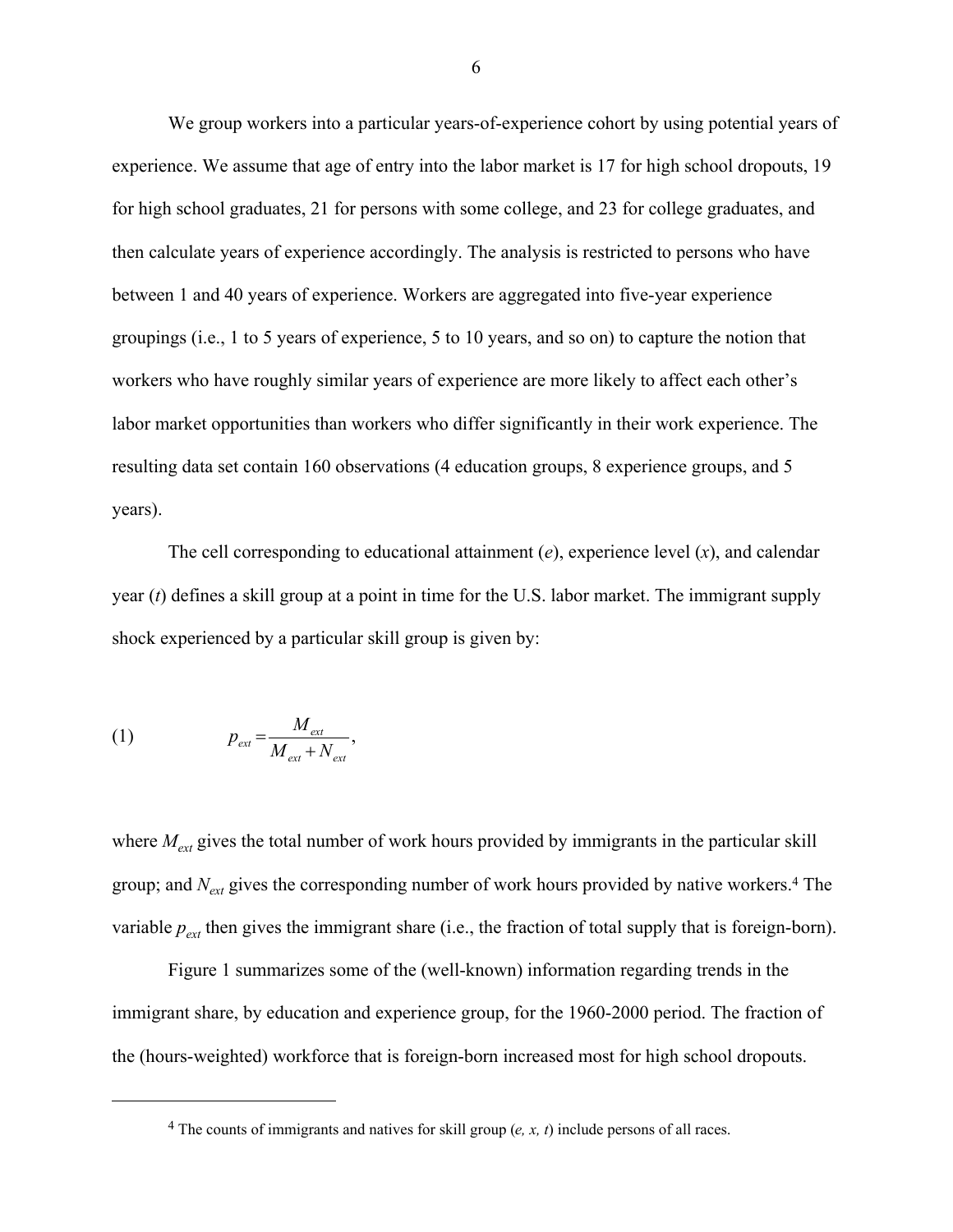Within any given census year, the immigration-induced increase in supply is largest for workers with lower levels of labor-market experience, due to the preponderance of young adults in the immigrant population. By 2000, 13.8 percent of the male workforce and 40.4 percent of high school dropouts were foreign-born. Among high-school dropouts with 10 to 15 years of experience, 48.0 percent of the workforce was foreign born.

It is useful to begin by illustrating racial differences in national-level trends in employment and incarceration across race, education, and experience groups.<sup>5</sup> The top panel of Figure 2 reports the education-and-experience-specific trends for the black employment rate, while the bottom panel presents the corresponding figure for white men. As noted above, the employment rate is defined as the average fraction of weeks worked during the preceding calendar year (including non-workers). Both figures are drawn to the same scale so that the large racial differences can be grasped easily. Since employment rates and incarceration rates tend to be lower for men in their mid-50s or older, our discussion focuses on the trends for those with up to 30 years of labor market experience.

In 1960, the employment rate hovered around 70 to 75 percent for black workers who were high school dropouts and had between 5 and 30 years of experience. By 2000, the employment rate for these black high school dropouts had fallen to around 40 percent. In contrast, the employment rate of black college graduates with 5 to 30 years of experience hovered around 85 to 90 percent in 1960 and remained in that range by 2000.

The bottom panel of Figure 2 shows the corresponding trend for white men. As with blacks, there has been a decline in employment propensities for the least educated workers, but

 $\overline{a}$ 

<sup>5</sup> To provide some context to the discussion, it is instructive to report the share of black and white workers in each of the education groups. In 2000, 18.8 (8.9) percent of blacks (whites) were high school dropouts, 43.7 (33.2) percent were high school graduates, 26.4 (29.0) percent had some college, and 11.1 (28.9) percent were college graduates.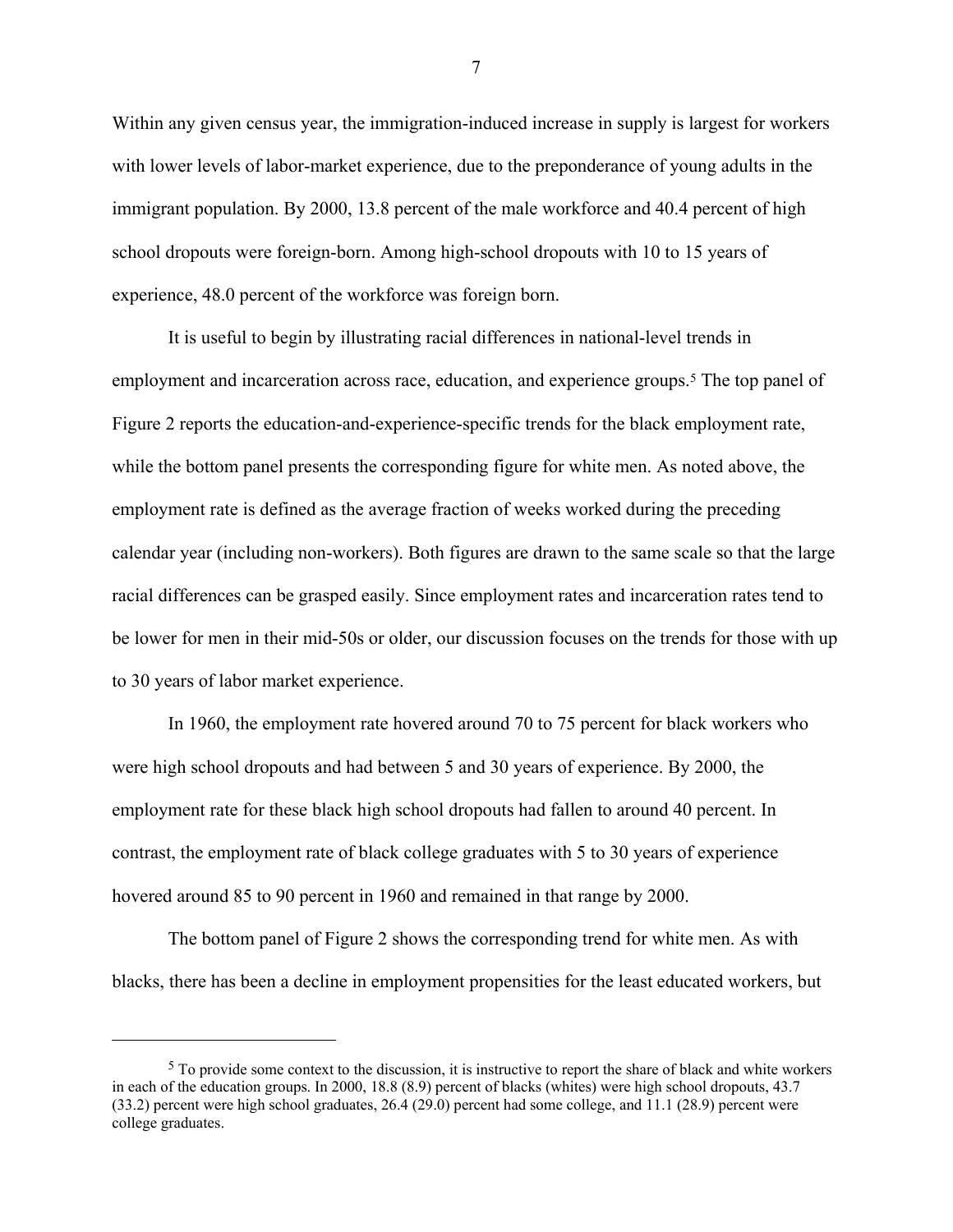the decline is modest relative to that seen in the black population. Among the most educated whites, average employment rates remain very high for all but the oldest workers. For college graduates with up to 30 years of experience, the average employment rate was essentially flat during the four-decade period, at around 90 to 95 percent. Among white high school dropouts with 5 to 30 years of experience, however, the average employment rate fell from around 85 percent in 1960 to around 68 percent in 2000, about a 17 percentage point drop. This is a large and important decline, but it is much smaller than the 30 to 35 percentage point drop observed among black high school dropouts with similar levels of work experience.

The rapid disappearance of a large segment of black high school dropouts from the workforce was accompanied by a large increase in the number of black high school dropouts in the institutionalized population. We use information on residence in group quarters available in the decennial censuses to enumerate the number of persons in institutions. These institutions include jails, prisons, and mental hospitals.<sup>6</sup> For young men, the 1980 Census shows that the majority of persons institutionalized are, in fact, incarcerated. Furthermore, the growth in institutionalization in Census data closely tracks the growth in incarceration apparent in Department of Justice data from correctional facilities (Western and Pettit, 2000). For expositional convenience, therefore, we will refer to the fraction of persons institutionalized as the "incarceration rate."

Figure 3 presents the trends in the incarceration rate, by race, education, and experience, over the 1960-2000 period. We again use the same scale in the two graphs so that the very large racial differences can be easily seen. The average incarceration rate among white male high school dropouts with 1 to 30 years of experience increased from around 2 percent in 1960 to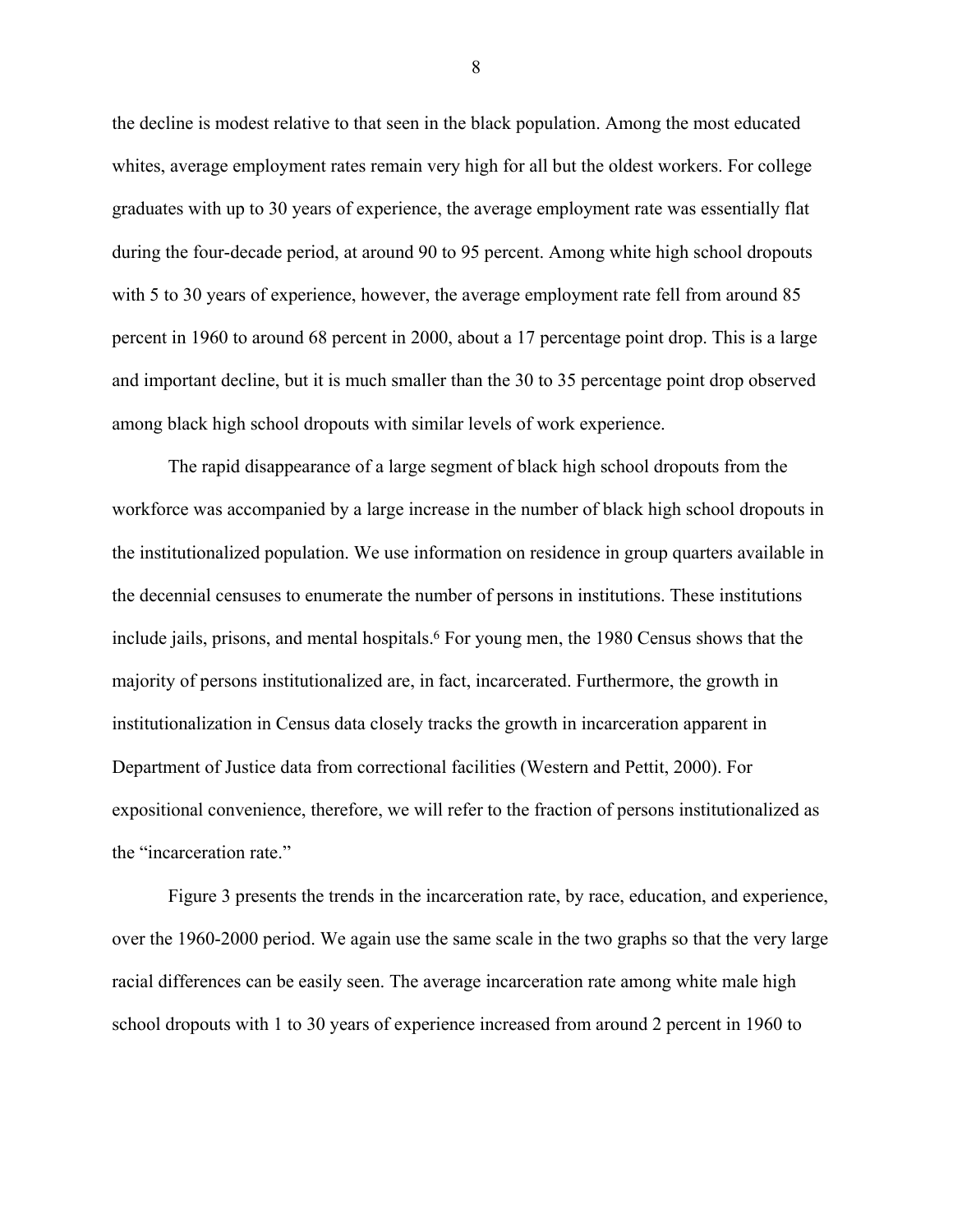between 5 and 10 percent in 2000. For whites with at least a high school diploma, the incarceration rate remained small even by 2000.

In contrast, the incarceration rate for black men increased rapidly beginning after 1980 for all groups except college graduates. Among high school dropouts with 1 to 30 years of experience, for example, the incarceration rate hovered around 5 to 7 percent in 1960. By 2000, however, some of the groups of younger black high school dropouts had astoundingly high incarceration rate. The incarceration rate of black high school dropouts with 5 to 15 years of experience had increased to around 35 percent.

This paper examines if these trends are related to the increases in immigration experienced by the specific skill cohort at a particular point in time. To visually illustrate the nature of this link, Figure 4 presents a scatter diagram relating decadal changes in the immigrant share and decadal changes in employment rates for blacks and whites, after removing decade effects. Figure 5 presents the corresponding scatter diagrams relating decadal changes in the immigrant share and decadal changes in incarceration rates. By removing decade effects, we control for features of the economic environment that are common to all education and experience groups in any given decade, but that might vary over time.

The graphical evidence is striking. Each point in the scatter diagram in Figure 4 represents the change in employment rate for an (*e*, *x*, *t*) cell and the corresponding change in the immigrant share of the workforce for that cell. It is evident that there is a negative correlation between changes in employment propensities and the immigrant share, and that the correlation is stronger for black men. Similarly, Figure 5 shows a corresponding positive correlation between changes in incarceration rates and the immigrant share, with the correlation again being stronger

 $\overline{a}$ 

<sup>6</sup> Although it is possible to differentiate between correction facilities and mental hospitals before 1990, there is no such information in the 1990 and 2000 census data. To keep the variable definitions constant over time,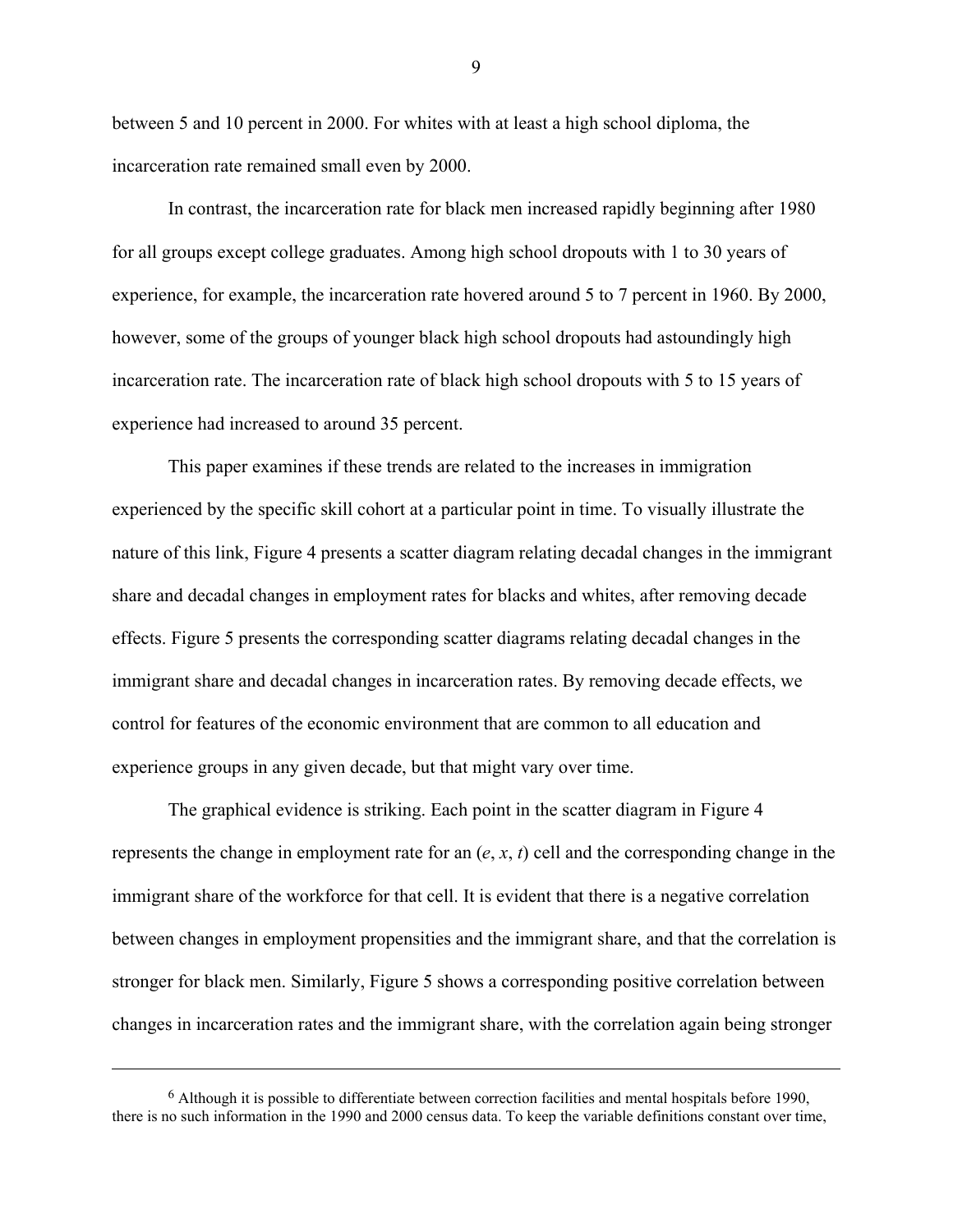for black men. The remainder of this paper examines if these correlations persist after we control for other factors that affected the trends in male employment and incarceration propensities over this time period.

#### **III. Theory**

 To understand how immigration could reduce employment and increase incarceration among native-born persons, with possibly larger effects among African-Americans, consider a two-sector model of a national labor market. Native labor consists of black and white workers, who are perfectly mobile between a formal sector (i.e., the "market" sector) and a sector dedicated to crime.

In this section, we consider one particularly simple specification of this model. Suppose the market sector employs both natives and immigrants, with all workers being perfect substitutes in terms of their contribution to output.7 The crime sector employs only native workers. Further, the demand for labor in the crime sector is race-specific, with black and white workers having separate crime production functions. Finally, native labor supply to the market and crime sectors is endogenous, with individuals choosing to increase leisure and participation in crime and to reduce market work as the wage in the market sector falls.

We use this framework to investigate the consequences of an exogenous shift in the supply of immigrant labor. We are interested in determining whether immigration induces some native workers to exit market employment and engage in other activities. The mechanism through which this might occur is straightforward. A positive immigrant supply shift puts downward pressure on the wage in the market sector, causing native workers to substitute out of

we focus on the number of persons who are in institutions.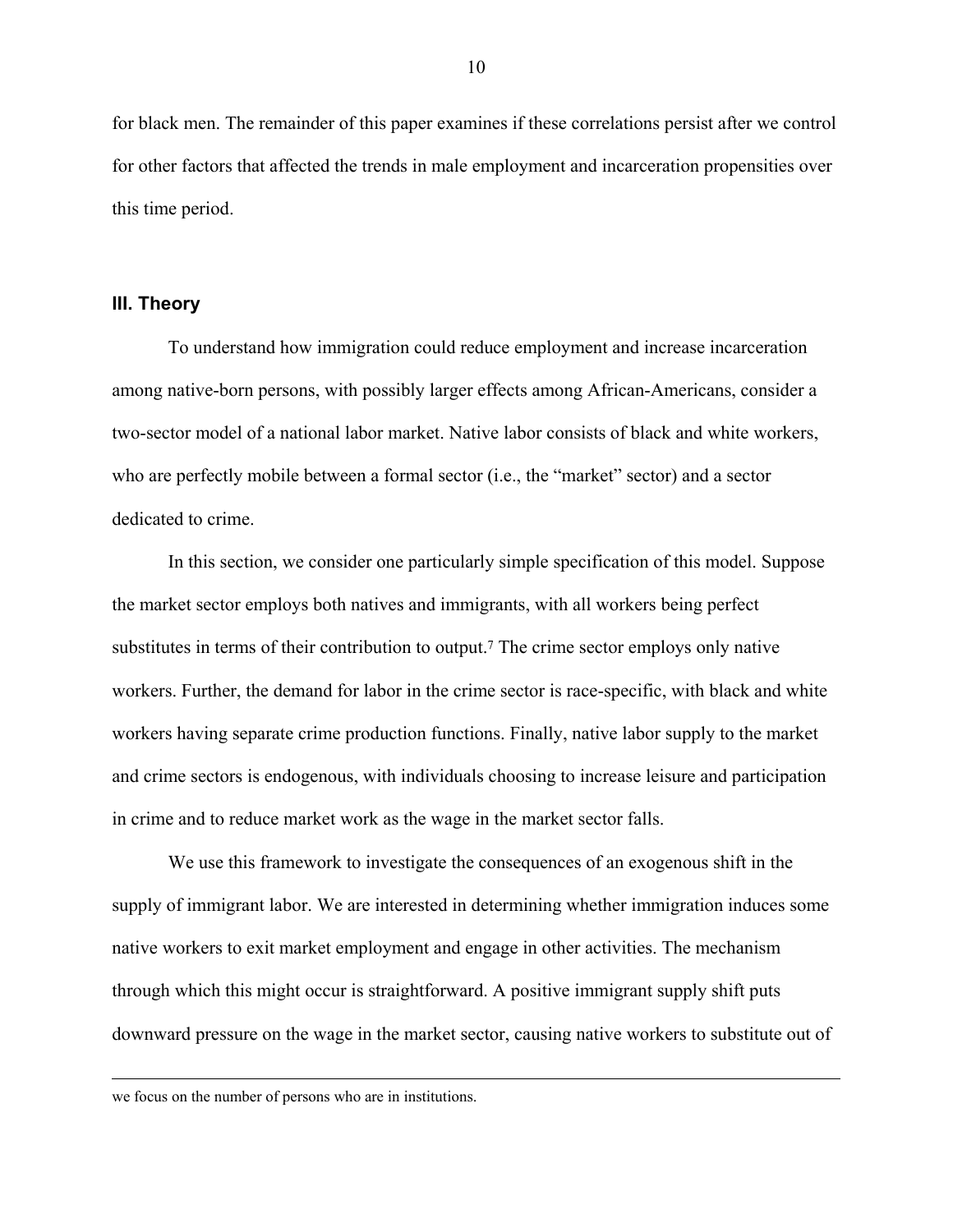market work and into either crime or leisure. One can think of the model as a generalequilibrium extension of Gronau (1977), in which individuals allocate time between work, leisure, and home production. Our framework reinterprets home production as crime (as in Grogger, 1998) and endogenizes the wage.<sup>8</sup>

This specification of the model relies on three key assumptions. First, we assume that all workers (i.e., immigrants, black natives, and white natives) are perfect substitutes in the market sector. Although the assumption of perfect substitutability is not essential for deriving our theoretical results, it greatly simplifies the analysis.9 More important, we will test for the empirical validity of this assumption in the next section.

 We also assume that immigrants do not participate in crime. One could generalize the model to allow immigrant labor to be employed in either the market or crime sector. Our results would hold as long as the elasticity of labor demand in crime is larger for natives than immigrants (or, alternatively, if the elasticity of substitution between native and immigrant labor is higher in market employment than in crime). Since criminal penalties are larger for immigrants than natives (for non-citizens, the penalties for criminal activity are incarceration *and* possible deportation), it seems reasonable to assume immigrants are less likely than natives to substitute into crime in response to a negative wage shock. In fact, relative to observationally equivalent natives, immigrants are much less likely to be incarcerated (Butcher and Piehl, 1998, 2000).

<u>.</u>

<sup>7</sup> The race of immigrant workers is left unspecified.

<sup>8</sup> The resulting framework is similar to the specific-factors model of a small open economy (e.g., Feenstra, 2004), extended to allow for the endogenous supply of labor to wage employment.

<sup>&</sup>lt;sup>9</sup> We also solved a model in which black, white, and immigrant labor are imperfect substitutes in the production of formal-sector output. All of the qualitative results of the simpler model presented here carry through to the more general framework (one minor difference is that imperfect substitutability produces slightly different estimating equations than those reported below in (6a)-(6d)).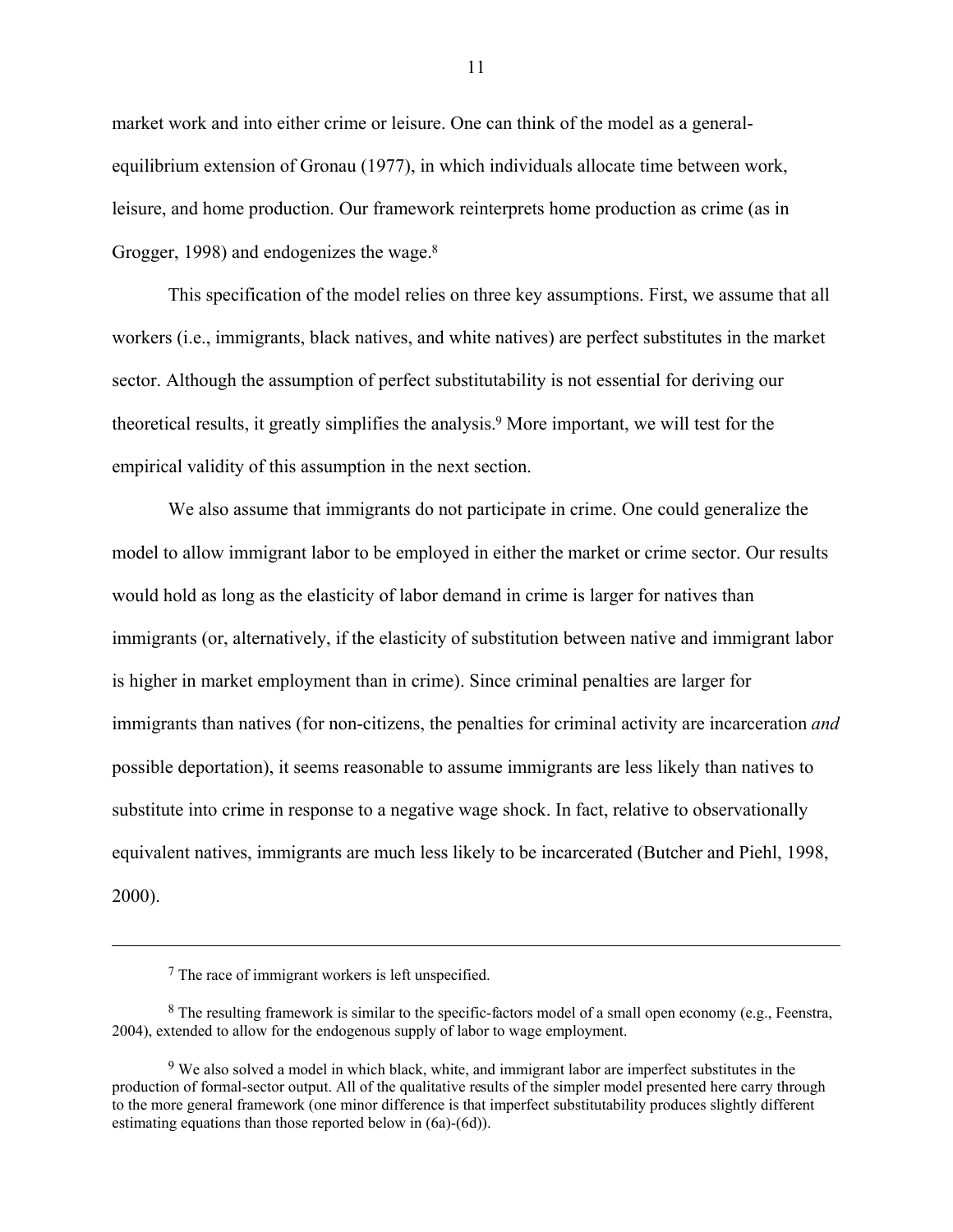Finally, we assume that there are race-specific crime production functions, effectively implying that black and white criminals tend to operate in separate markets.<sup>10</sup> This assumption allows immigration to have different effects by race. Black men, by virtue of being relatively concentrated in inner cities, may have more opportunities to engage in criminal activity. Grogger (1998) finds that black men are more likely to participate in crime than white men even after controlling for alternative labor market options. Further, black-white differences in criminal propensities may have been exacerbated by the advent of crack cocaine. Fryer et al (2005) argue that pre-existing gang organizations, which controlled street corners and other outdoor spaces in many urban areas, gave blacks an advantage in creating and controlling crack distribution networks.11 Other evidence suggests criminal gangs tend to be organized along racial lines and operate in spatially segmented markets (Venkatesh, 1997; Grogger and Willis, 2000).

Let  $L_f = N_{bfs} + N_{wfs} + M_s$ , where  $N_{bfs}$  denotes employment of native black workers in the (formal) market sector who have skill  $s$ ;  $N_{wfs}$  denotes the corresponding employment of native white workers; and  $M_s$  denotes the corresponding number of immigrants. For workers of race *i* and skill group *s*, the wage in the market sector is:

(2) 
$$
w_{is} = X_{fs} (1 - \delta_i) (L_{fs})^{\eta_f},
$$

 $\overline{a}$ 

where  $X_{fs}$  is a labor demand shifter for the market sector;  $\delta_i$  is a parameter that captures preferences for discrimination on the part of employers, with  $\delta_w = 0$  and  $1 > \delta_b \ge 0$ , so that black

 $10$  This assumption, like the other two, simplifies the discussion but is not essential for the results. What is essential for immigration to have different effects on black and white workers is that the elasticity of labor demand in crime differs between the two groups.

<sup>11</sup> Responses to a survey of 27 large-city police chiefs administered by Grogger and Willis (2000) indicated that crack was concentrated among blacks or minorities in all but four jurisdictions.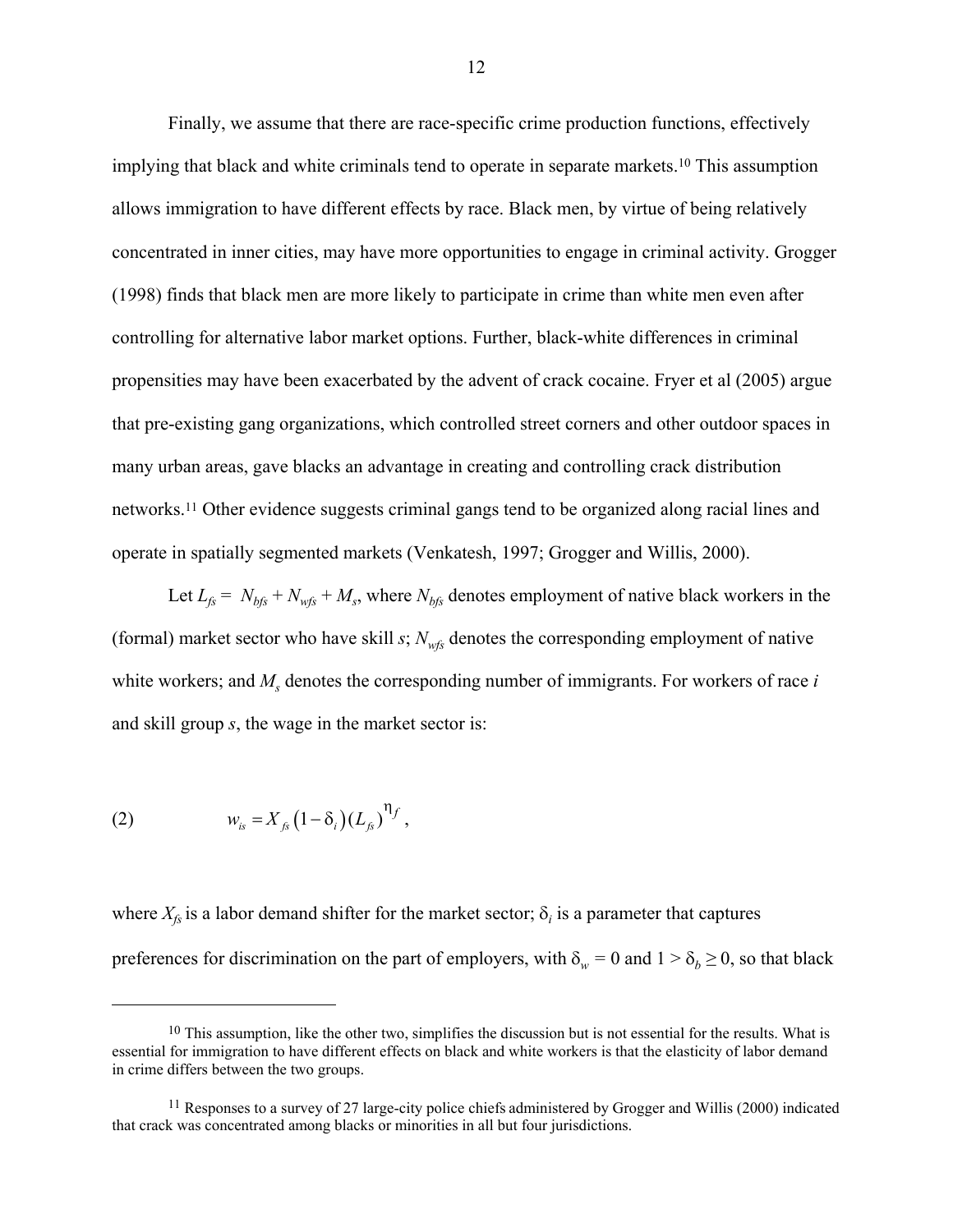workers may face a lower market wage as a result of discrimination; and  $\eta_f < 0$  is the inverse of the labor demand elasticity in the market sector (or the factor price elasticity in this simple framework). Equation (2) assumes that all workers in skill group *s* are perfect substitutes in terms of their contribution to market sector output.

The marginal product of labor in the crime sector for workers in racial group *i* with skill *s* is:

(3) 
$$
w_{is} = X_{ics} (N_{ics})^{\eta_{ic}},
$$

 $\overline{a}$ 

where *Xics* is a demand shifter for criminal activity, *Nics* gives employment of native workers of race *i* and skill group *s* in crime, and  $\eta_{ic}$  < 0 is the inverse of the labor demand elasticity in the crime sector.

Black-white wage differences are determined by the extent of discrimination in the market sector, with  $w_b/w_w = (1 - \delta_b) \le 1$ .<sup>12</sup> Inter-sectoral labor mobility transmits the discrimination-driven market racial wage gap to the crime sector. The demand shifters, *Xfs* and *Xics*, embody capital, TFP, and the output price in each sector. Our empirical analysis will allow for changes in sectoral demand shifters by controlling for race-specific changes in the returns to skill over time.

 The supply of labor to paid employment (i.e., employment in either the market or crime sectors) is elastic, with the inverse demand for leisure given by:

<sup>&</sup>lt;sup>12</sup> For simplicity, we assume that the discrimination coefficient is independent of skills. Relaxing this assumption does not change any of the results of the model.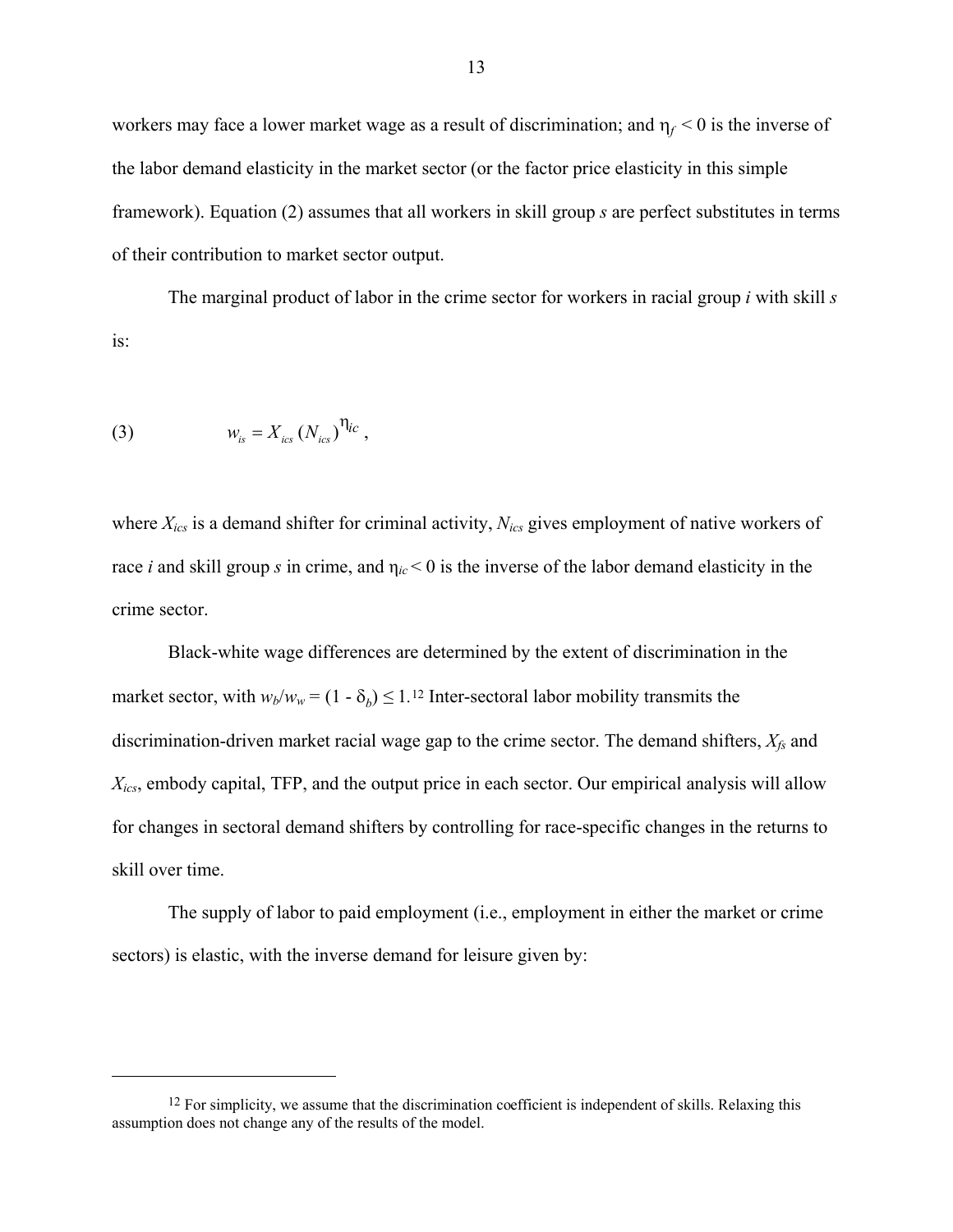$$
(4) \t\t w_{is} = X_{i\text{hs}} \left( N_{i\text{hs}} \right)^{\eta_{ih}}
$$

where  $X_{ihs}$  is a leisure demand shift parameter,  $N_{ihs}$  gives the number of natives consuming leisure, and  $\eta_{ih}$  < 0 is the inverse of the demand elasticity for leisure.

Finally, the allocation of native labor to employment in the market sector, employment in the crime sector, and leisure is subject to the constraint:

(5) 
$$
\tilde{N}_{is} = N_{ifs} + N_{ics} + N_{ihs},
$$

 $\overline{a}$ 

where  $\tilde{N}_{is}$  is the (constant) population of native-born persons of race *i* and skill *s*.

Equations (2)-(5) represent a system of seven equations in seven unknowns. For simplicity, we neglect the impact of immigration on capital accumulation, which would tend to dampen the wage effects of immigration over time.13 Figure 6 illustrates the equilibrium of the model for black workers of skill group *s*. There is an analogous, and interdependent, set of equilibrium conditions for white workers. The equalization of wages for black workers between the formal sector and the crime sector is shown by the intersection of the two sectoral labor demand schedules at point 1. The allocation of labor to leisure is implicit, since the endogenous leisure allocation defines the value  $\tilde{N}_{bs} - N_{bhs} = N_{bcs} + N_{bfs}$ , which is total black labor available for employment in either the market or crime sector. Solving for *Nbhs* defines the width of the

<sup>&</sup>lt;sup>13</sup> We have worked out an extension of the model where the market sector employs both labor and capital in production, with the supply of capital adjusting over time in response to deviations in the return to capital from its long-run rate. As long as complete adjustments in the capital stock are not immediate, the short-run consequences of immigration are qualitatively the same as those implied by the simpler model summarized in this section.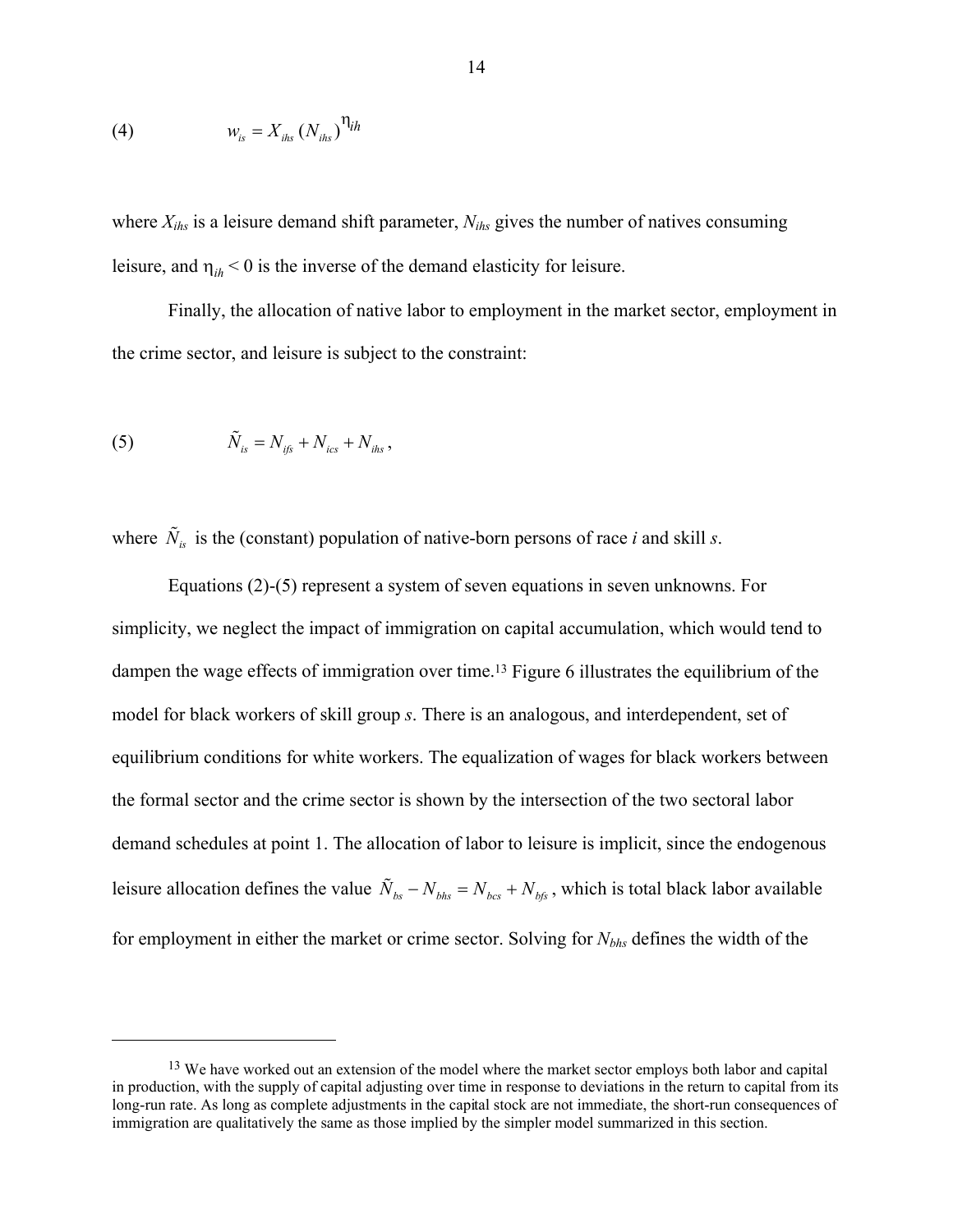box in Figure 6. The sensitivity of leisure to wages will become apparent once we consider a labor-supply shock due to immigration.

 Figure 7 shows the labor-market consequences of an increase in immigrant labor supply. The immediate direct effect is a contraction in the demand for native labor.14 The contraction in market-sector labor demand puts downward pressure on the market wage, inducing native labor to increase leisure and decrease labor supplied to the market. The increase in leisure implies that labor available for either the market or crime sectors falls from  $\tilde{N}_{bs} - N_{bhs}$  to  $\tilde{N}_{bs} - N'_{bhs}$ , which implies the right vertical axis in Figure 7 shifts to the left, inducing a corresponding leftward shift, from  $D_c$  to  $D'_c$ , in the demand for labor in the crime sector (whose horizontal position is determined by the position of the right axis).

 The net effect of the immigrant labor supply shock is a new equilibrium at point 2, in which the black wage is lower, black employment in the market sector is lower, black employment in the crime sector is higher, and black leisure is higher. Market employment falls because immigrant labor substitutes for black labor; black employment in crime rises because lower market-sector labor demand induces blacks to shift into crime; and black leisure rises because the black wage falls.

The model has similar qualitative predictions for the wage and sectoral distribution of white workers. The model, in addition, yields an important and testable quantitative prediction. Since black and white workers are perfect substitutes in the market sector, the percent impact of immigration on the black and white wage is the same. As long as the discrimination parameter  $\delta_b$ is invariant to labor-market conditions, immigration changes black and white wages by the same percentage amount, leaving the racial wage differential unchanged. However, racial differences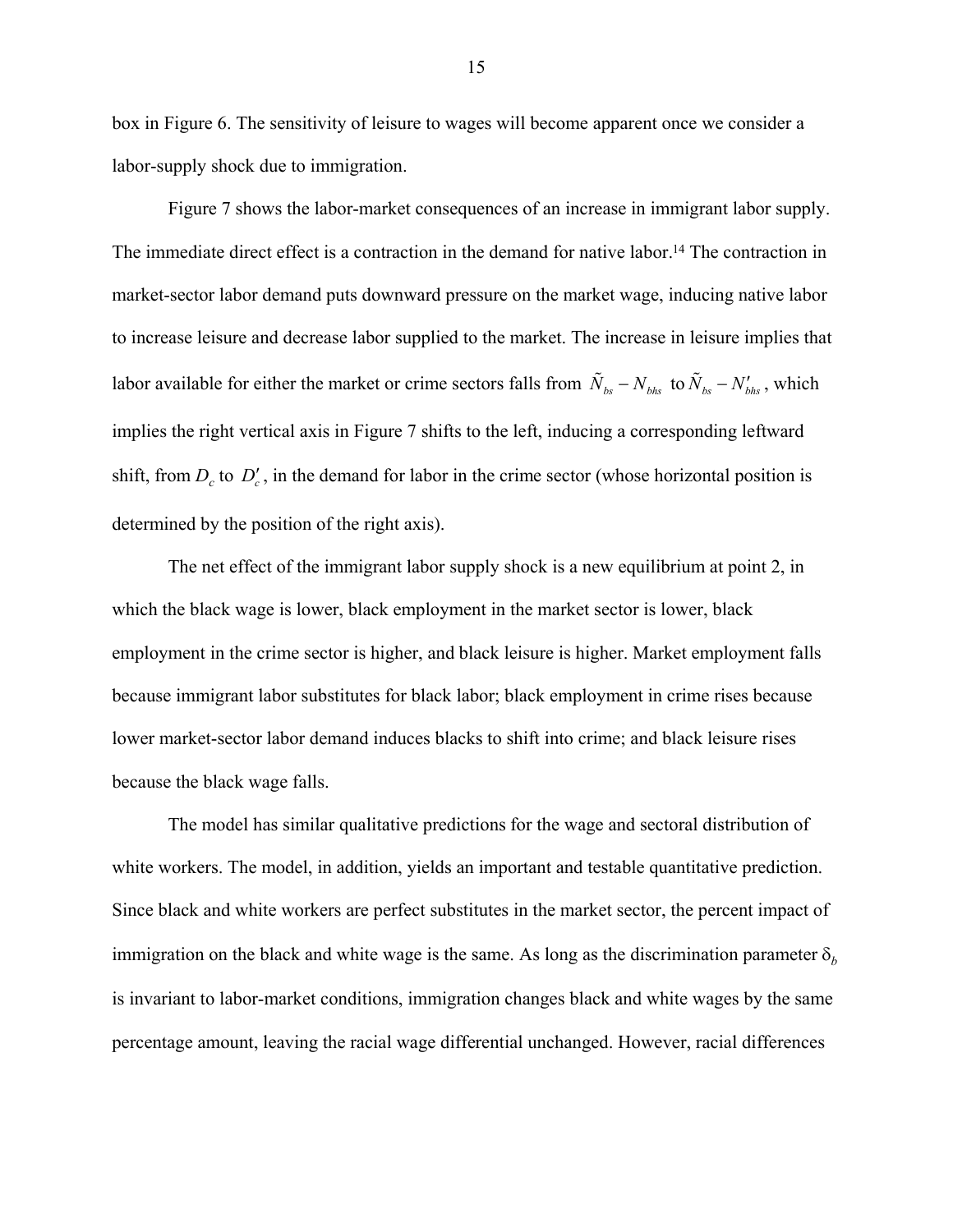in the demand elasticities of crime and leisure imply that the employment effects of immigration need not have the same magnitude.

Let  $w_{ik}^*$  be the wage for race group *i* and skill group *s* in the pre-immigration equilibrium, and let  $N^*_{fs}$  give the corresponding number of native workers in the market sector at that time  $(N_{fs}^* = N_{bs}^* + N_{wfs}^*)$ . We measure the immigrant supply shock by  $m_s = M_s / N_{fs}^*$ , the immigrantinduced percent increase in labor supply to the market sector. Part 1 of the Mathematical Appendix shows that the race-specific equations relating post-immigration wages, native labor allocations, and the immigrant supply shock are given by:

(6a) 
$$
\ln w_{is} = \ln w_{is}^* + \eta_f \rho m_s,
$$

(6b) 
$$
\ln N_{ics} = \ln N_{ics}^* + \frac{\eta_f \rho}{\eta_{ic}} m_s,
$$

(6c) 
$$
\ln N_{\text{ihs}} = \ln N_{\text{ihs}}^* + \frac{\eta_f \rho}{\eta_{\text{ih}}} m_s,
$$

 $\overline{a}$ 

(6d) 
$$
\ln N_{ijs} = \ln N_{ijs}^* - \frac{\eta_f \rho}{\theta_{ijs}} \left( \frac{\theta_{ics}}{\eta_{ic}} + \frac{\theta_{ihs}}{\eta_{ih}} \right) m_s
$$

As shown in the Appendix, the parameter  $\rho$  is a positive constant that lies between zero and one and is defined by:

.

<sup>&</sup>lt;sup>14</sup> For black workers, part of the inward shift in formal-sector labor demand is mitigated by the exit of white workers from the formal sector. In the graphical analysis, this adjustment is implicit.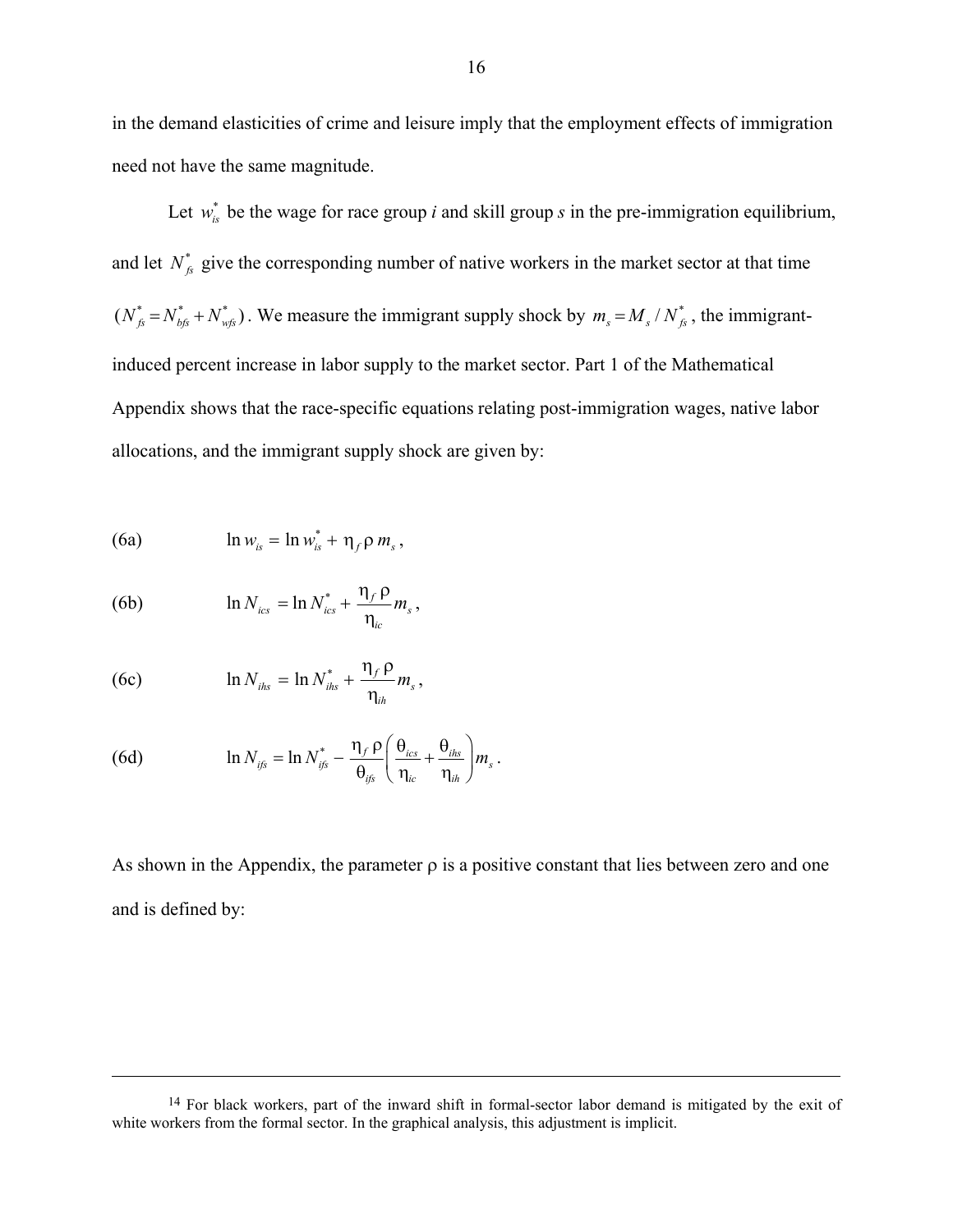(7) 
$$
\rho = \frac{\overline{N}_f}{\overline{N}_f + \frac{\eta_f}{\eta_{bc}} \overline{N}_{bc} + \frac{\eta_f}{\eta_{wc}} \overline{N}_{wc} + \frac{\eta_f}{\eta_{bh}} \overline{N}_{bh} + \frac{\eta_f}{\eta_{wh}} \overline{N}_{wh}},
$$

where  $\bar{N}_i$  is the average number of type-*j* natives across skill groups in the pre-immigration equilibrium.

The parameter  $\rho$  gives an elasticity-adjusted measure of the market sector participation rate of natives in the pre-immigration equilibrium. Consider, for instance, the special case where the demand elasticities are equal in all activities, so that  $\eta_f = \eta_{ic} = \eta_{ih}$ . Equation (7) shows that  $\rho$ is then exactly equal to the fraction of natives participating in the market sector in the preimmigration period. It is also worth noting that if the demand for labor in both the crime and leisure sectors is perfectly inelastic (so that the ratios  $1/\eta_{ic}$  and  $1/\eta_{ih}$  are equal to zero), the parameter  $\rho$  is then equal to one. In this extreme case, the relative number of native workers in each of the sectors is effectively fixed.

Equation (6a) implies that more immigration lowers wages ( $\eta_f$   $\rho$  < 0), with the wage impact being greater the larger the factor price elasticity in the market sector. Two points are worth emphasizing about the wage impact of immigration. First, as noted above, the wage impact is predicted to be the same for black and white workers.15 Second, the reduced-form regression of the log wage on the immigrant supply shock *m* does *not* identify the factor price elasticity,  $\eta_f$ . Rather, it identifies the product of the factor price elasticity and  $\rho$ , the parameter that roughly indicates the sectoral allocation of the native population (up to a linear

 $\overline{a}$ 

<sup>&</sup>lt;sup>15</sup> As shown by equation (2), the market sector wage for both black and white workers (who are perfect substitutes in production) is determined by the equilibrium size of the workforce in that sector. As a result, the manner in which native substitution across sectors mitigates the wage consequences of immigration is common to all native workers, regardless of race.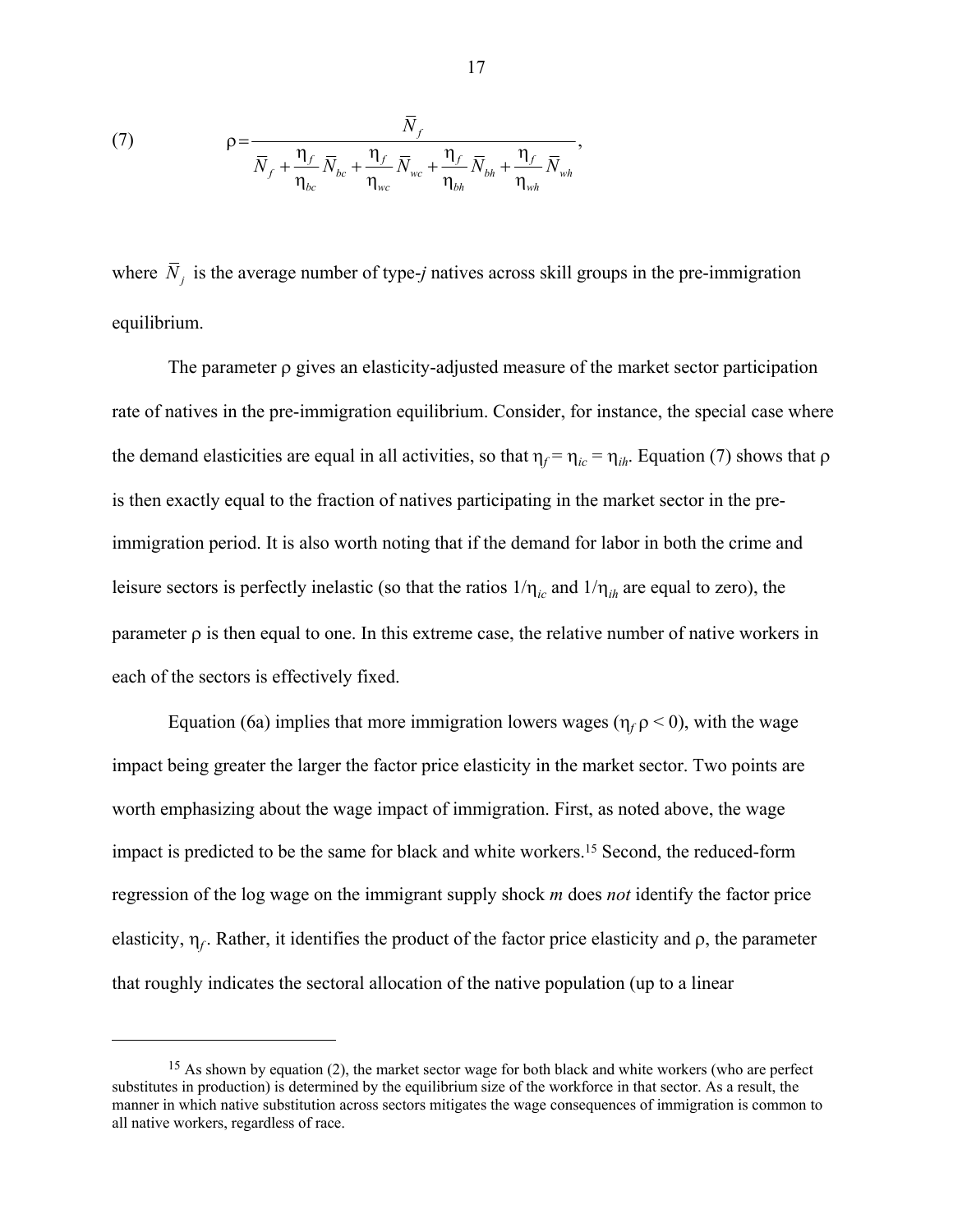approximation). The parameter  $\rho$  equals one when the supply of native labor to the market sector is perfectly inelastic. It is only in this case that the regression coefficient identifies the factor price elasticity. If native labor supply to the market sector is elastic, however, the reduced-form impact of immigration is numerically smaller than the factor price elasticity. The intuition for this result is obvious: Native opportunities to substitute into crime or leisure dampen the impact of immigration on the market wage, relative to the case of inelastic labor supply. Figure 7 illustrates the result. If the demand for leisure were perfectly inelastic the post-immigration equilibrium would be at point 1', instead of point 2. The fall in the native wage would be larger and the fall in native formal employment would be smaller. We will refer to the product  $\eta_f$  as the "reduced-form wage elasticity."

Equation (6b) shows that a larger immigrant supply shock increases the number of natives participating in the crime sector ( $\eta_f \rho / \eta_{ic} > 0$ ), with the impact of immigration being larger the more elastic is the demand for crime labor relative to the demand for formal labor. The immigration-induced change in crime employment for blacks relative to whites depends on the ratio of the elasticities  $\eta_{wc}/\eta_{bc}$ . Even though the wage impact of immigration is predicted to be the same for blacks and whites, black employment in the crime sector is more responsive to immigration if the elasticity of labor demand in crime is larger for blacks than whites.

Equation (6c) indicates that more immigration is associated with greater native demand for leisure ( $\eta_f \rho / \eta_{ih} > 0$ ), with the impact of immigration on leisure being larger the more elastic is the demand for leisure relative to the demand for formal labor. Similar to participation in crime, the immigration-induced change in leisure for blacks relative to whites depends on the ratio of elasticities  $\eta_{wk}/\eta_{bh}$ , indicating that black leisure time is more responsive to immigration if the elasticity of demand for leisure is larger for blacks than whites.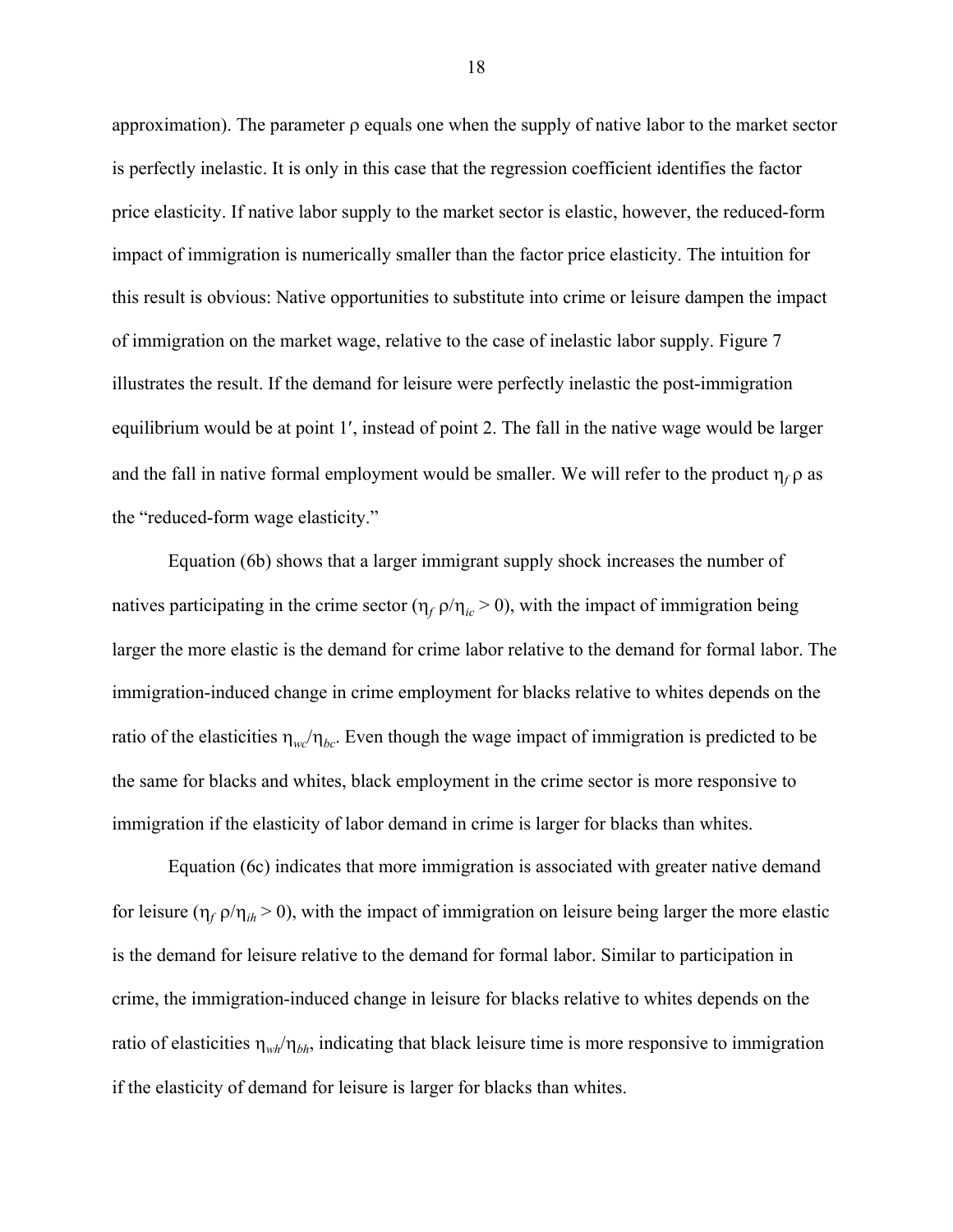Finally, equation (6d) implies that a larger immigrant supply shock is associated with lower native market sector employment, with the impact of immigration being larger the more elastic is the demand for formal labor relative to the demands for crime labor or leisure. The impact of immigration depends on the pre-existing employment shares in the various sectors, where  $\theta_{ics} = N_{ics}^* / \tilde{N}_{is}$  (the pre-immigration share of race *i* persons in the crime sector),  $\theta_{i\theta} = N_{i\theta}^* / \tilde{N}_{i\theta}$  (the pre-immigration share of race *i* persons in the leisure sector), and  $\theta_{ijs} = N_{ijs}^* / N_{is}^{\prime 6}$  (the pre-immigration share of race *i* persons in the market sector).<sup>16</sup> If, for expositional convenience, we ignore the skill subscript, equation (6d) implies that the change in market employment for blacks relative to whites is given by the ratio  $\theta_{w}/(\theta_{bc}/\eta_{bc} + \theta_{bh}/\eta_{bh})/(\theta_{bc}/\eta_{bc} + \theta_{bh}/\eta_{bh})$  $\theta_{b}(\theta_{wc}/\eta_{wc} + \theta_{wl}/\eta_{wh})$ , which shows that black market employment is more responsive to immigration if the elasticities of demand for crime labor and for leisure are larger for blacks than whites (as long as the market participation rate of whites is at least as high as that of blacks).<sup>17</sup>

This model helps us understand the source of racial differences in the consequences of immigration and motivates why the empirical analysis presented in the subsequent sections allows the impact of immigration on wages, employment, and incarceration rates to differ between black and white men. As we have seen, if the demand for labor in the crime sector is more elastic for blacks than for whites, immigration will have a larger negative impact on black market employment and a larger positive impact on black crime employment.

 $\overline{a}$ 

<sup>&</sup>lt;sup>16</sup> Note that none of the coefficients in equations (6a)-(6d) depend on the extent of discrimination in the labor market because the discrimination coefficient is assumed to be constant over time.

<sup>&</sup>lt;sup>17</sup> The condition for immigration to affect black market sector employment more than for whites depends on initial black-white relative employments in crime and leisure. If the initial black shares of employment in crime and leisure are higher than the white shares ( $\theta_{bc} > \theta_{wc}$ ,  $\theta_{bh} > \theta_{wh}$ ), immigration can then induce relatively larger reductions in market sector employment for blacks even if the black crime and leisure demand functions are less elastic than those for whites.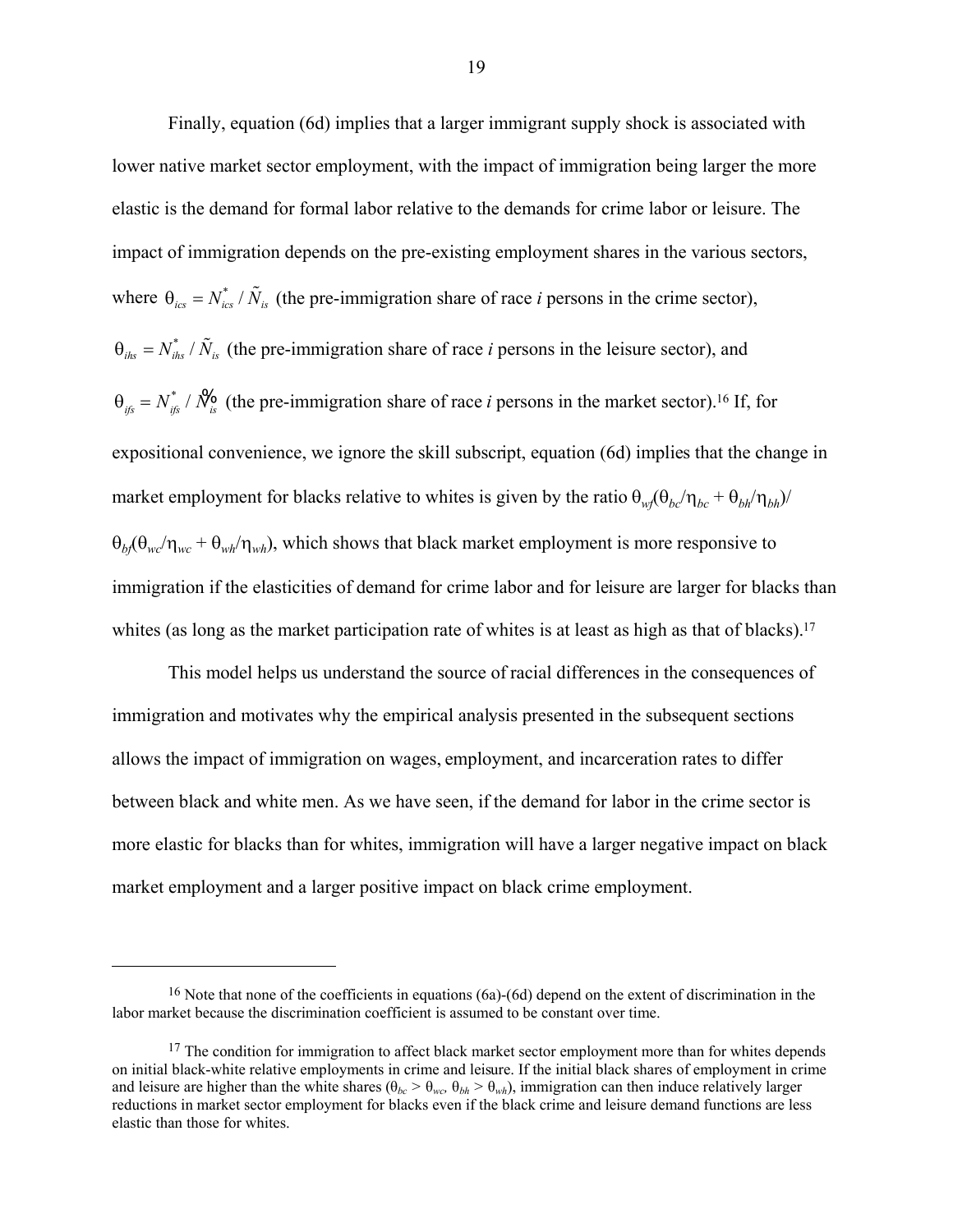Our empirical analysis uses data on wage and employment rates for education-experience cohorts by year. Although we do not have data on participation rates in crime, we do have information on incarceration rates for the various groups.18 These data constraints require that we estimate the reduced-form expressions, as summarized by equations (6a)-(6d), rather than a structural model of sectoral time allocation.

## **IV. Evidence**

 $\overline{a}$ 

The estimating equations implied by the theory built in the assumption of perfect substitution between black and white native workers, as well as perfect substitution between native and immigrant workers. Before proceeding to a discussion of the empirical link between immigration and black economic status, therefore, it is important to test for the validity of these two assumptions using the data set of 160 skill groups (defined by education, experience, and time) introduced in Section II.

Consider a generic two-level nested CES production function (as in Card and Lemieux, 2001), where the first level defines the size of the native-born workforce as a CES aggregate of the number of black (*b*) and white (*w*) workers, and the second level defines output as a function of the (CES-weighted) native-born workforce and immigrants. By equating the wage to the marginal product of labor for each native worker type, it is easy to derive the relative demand function:

(8) 
$$
\ln \left( w_{bst} / w_{wst} \right) = -\frac{1}{\sigma} \ln \left( N_{bst} / N_{wst} \right) + \frac{1 - \sigma}{\sigma} \ln \left( \tau_{bst} / \tau_{wst} \right)
$$

<sup>18</sup> The National Longitudinal Survey of Youth (NLSY) has information on participation in criminal activities, but only for a single cross-section.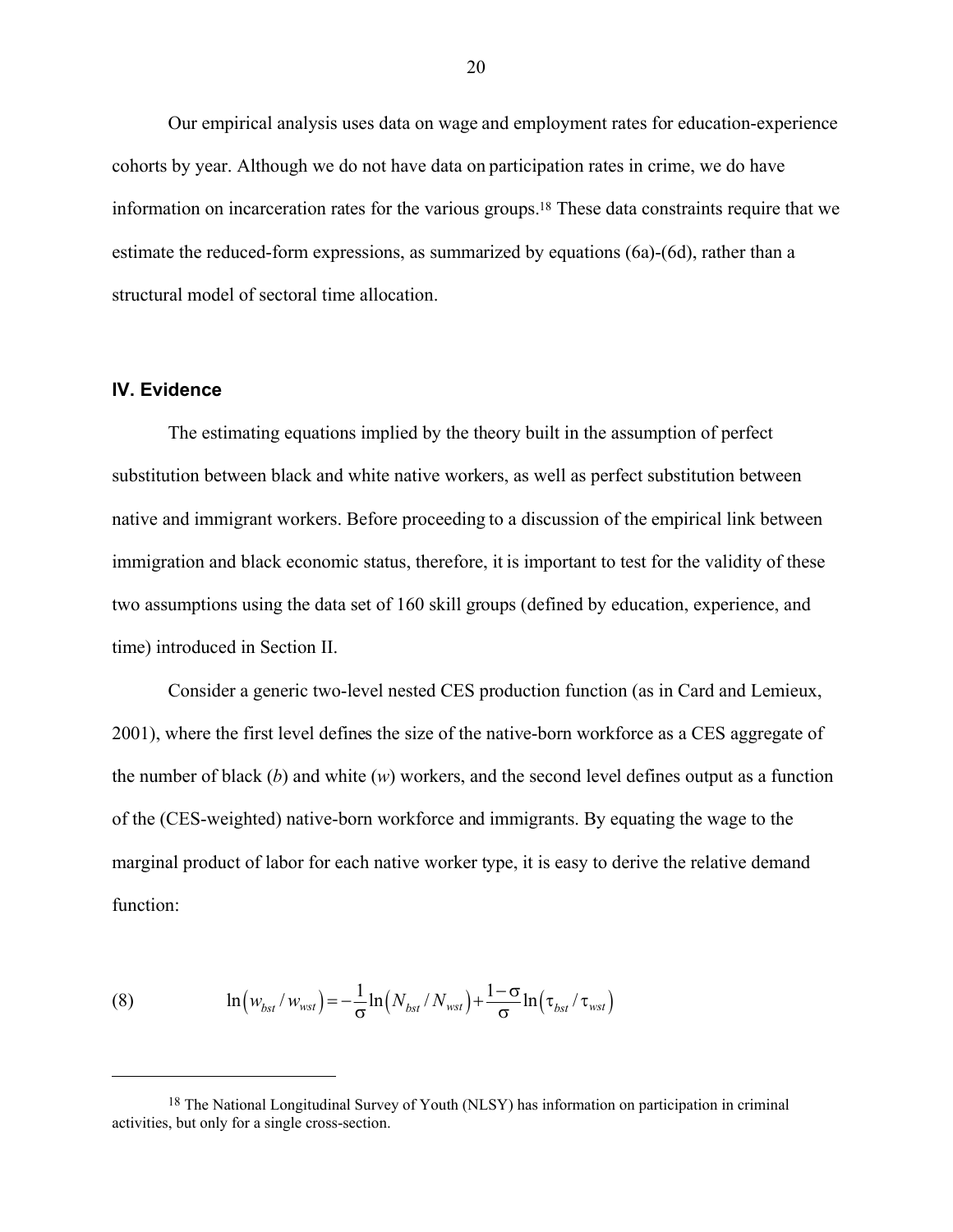where  $\sigma$  is the elasticity of substitution between black and white native workers;  $w_{ist}$  is the wage of race group *i* and skill group *s* at time *t*; *Nist* is the total number of manhours provided by the group; and  $\tau_{ist}$  is a parameter measuring relative efficiency. We proxy the relative efficiency term in equation (8) by introducing vectors of fixed effects indicating education, experience, and time effects, their interactions, and a random error term. The null hypothesis of perfect substitution between black and white native workers states that the coefficient  $-1/\sigma$  equals zero.

The first row of the top panel of Table 1 reports the OLS coefficient that examines the extent of substitutability between black and white native labor (i.e., the dependent variable is the log wage ratio between black and white workers and the independent variable is the log ratio of the total number of work hours supplied by black relative to white workers). The results do not provide much support for the hypothesis that black and white workers are imperfect substitutes (within these narrowly defined skill groups). The coefficient is most negative in the specification reported in column 4 of the table (which is the most general specification). In this case, the estimated coefficient is -.045 with a standard error of .027. The implied elasticity of substitution between black and white native workers is 22.2, which for most practical purposes is equivalent to perfect substitution.

One potential problem with the least squares estimates is that the relative size of the black workforce in the right-hand-side of equation (8) may be endogenous. The estimated elasticity of substitution between white and black workers, therefore, may be contaminated by labor supply decisions at both the intensive and extensive margins. We use instrumental variables to correct for the possible endogeneity bias. In particular, we instrument the relative number of manhours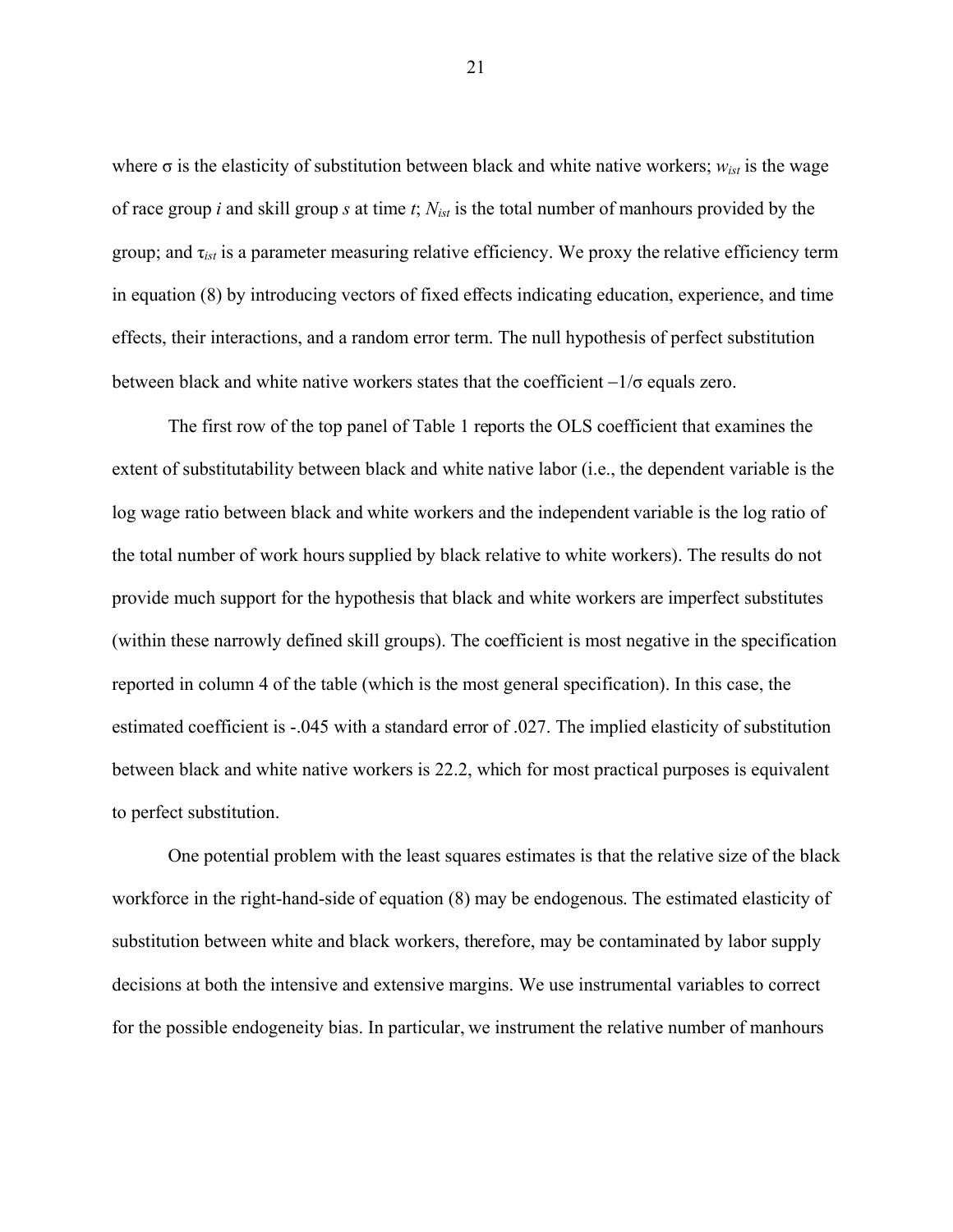worked by blacks with the relative number of men in the particular skill group who are black.<sup>19</sup> Row 2 of the top panel of Table 1 shows that the IV estimates of the elasticity of substitution between black and white workers also provide little evidence that the assumption of perfect substitution between black and white native workers is soundly rejected by the data.

Once we have established that black and white native workers are perfect substitutes, we can then move to the next level of the nested CES system, and derive an analogous relative demand equation that relates the relative log wage of immigrants to the log of the relative supply of immigrants. The bottom panel of Table 1 reports both OLS and IV estimates of the coefficient from regressions that relate the relative wage of immigrant workers to their relative quantity (i.e., the dependent variable is the log wage ratio between immigrant and native workers and the independent variable is the log total hours ratio).20 Again, there is no evidence to reject the null hypothesis that immigrants and natives are perfect substitutes.21 For the remainder of the analysis, therefore, we will maintain the assumption that different labor types (within the narrow education-experience categories defined earlier) are perfect substitutes in the formal sector.

Let  $y_{ext}$  denote the mean value of a particular labor market outcome for native-born men who have education *e*, experience *x*, and are observed at time *t*. As noted above, we calculated *y<sub>ext</sub>* using the sample of natives who are either black or white. The empirical analysis reported in

<sup>&</sup>lt;sup>19</sup> More precisely, the instrument is the ratio of the number of black persons in a skill group to the number of white persons in that skill group. The counts of persons in the instrument include both workers and non-workers.

 $20$  The instrument is given by the ratio of the number of foreign-born persons in a skill group to the total number of native persons in that skill group. The counts of persons in the instrument include both workers and nonworkers.

<sup>&</sup>lt;sup>21</sup> It is worth emphasizing that the literature provides mixed evidence on the extent of substitution between immigrant and native workers, with Jaeger (1996) finding that immigrants and natives are perfect substitutes but Ottaviano and Peri (2006) finding strong complementarities between immigrants and natives. However, Borjas, Grogger, and Hanson (2008) show that the complementarity results in Ottaviano and Peri result from a flaw in the construction of their sample, particularly the classification of currently enrolled junior and senior high school students as high school dropouts. If these students are dropped from the data, the Ottaviano-Peri findings of complementarity vanish.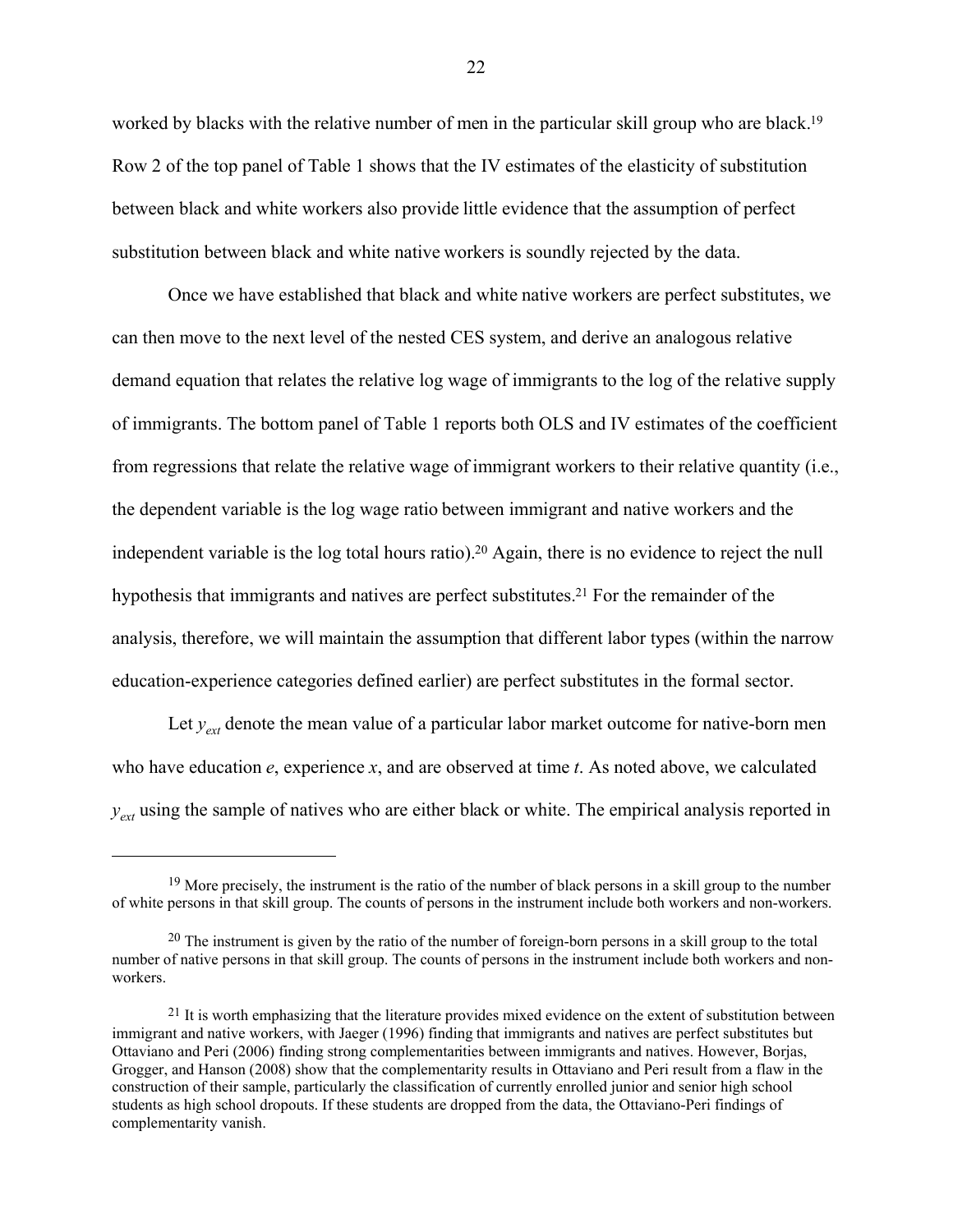this section stacks these national-level data across skill groups and calendar years and estimates the following regression model separately by race:

(9) 
$$
y_{ext} = \theta p_{ext} + E + X + T + (E \times T) + (X \times T) + (E \times X) + \varphi_{ext},
$$

where  $E$  is a vector of fixed effects indicating the group's educational attainment;  $X$  is a vector of fixed effects indicating the group's work experience; and *T* is a vector of fixed effects indicating the time period. The linear fixed effects in equation (9) control for differences in labor market outcomes across schooling groups, experience groups, and over time. The interactions  $(E \times T)$ and  $(X \times T)$  control for the possibility that the impact of education and experience changed over time, and the interaction  $(E \times X)$  controls for the fact that the experience profile for a particular labor market outcome may differ across education groups. The regression specification in (9) implies that the labor market impact of immigration-induced supply shifts is identified using time-variation within education-experience cells. The regressions are weighted by the number of observations used to calculate the dependent variable *yest*. 22 Finally, the standard errors are clustered by education-experience cells to adjust for possible serial correlation.

 We examine the impact of immigration on three distinct outcomes. The alternative dependent variables include: the log weekly earned income, the employment rate, and the incarceration rate.23 We estimate the employment and incarceration rate regressions using a

 $\overline{a}$ 

 $22$  We weigh the cells by the sample size to adjust for differences in precision. An alternative weighting scheme would be to normalize the sum of weights in each cross-section to equal 1, so that each of the censuses "counts" equally in the estimation of the coefficients. This "rescaled" weighting scheme would lead to larger (and more significant) wage effects. For example, the OLS coefficient in the log weekly wage regression reported in Panel A of Table 2 increases from -0.346 (0.137) to -0.617 (0.203) for blacks and from -0.522 (0.254) to -0.672 (0.243) for whites.

<sup>&</sup>lt;sup>23</sup> Recall that the employment rate is defined by the average fraction of weeks worked during the calendar year prior to the Census (including non-workers).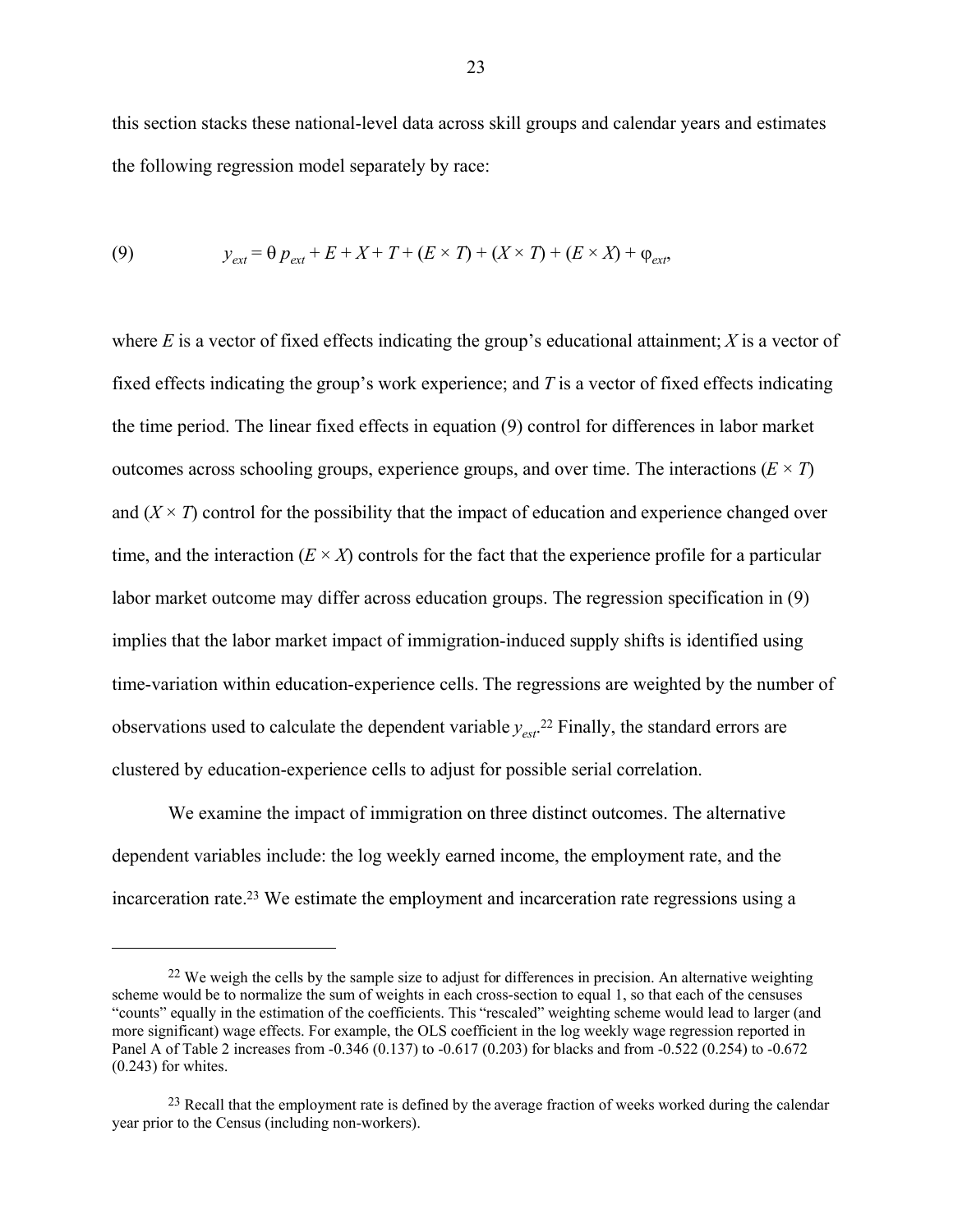grouped logit estimator.<sup>24</sup> Let  $r_{ext}$  be the relevant employment or incarceration rate for cell (*e, x, t*). The grouped logit estimator is given by the weighted least squares regression of the log odds model:

(9') 
$$
\ln \left( \frac{r_{\text{ext}}}{1 - r_{\text{ext}}} \right) = \theta^* p_{\text{ext}} + E + X + T + (E \times T) + (X \times T) + (E \times X) + \varphi_{\text{ext}}.
$$

To make the results more easily interpretable, we convert the estimated coefficient  $\theta^*$  (and its standard error) into a marginal impact, which is given by  $\theta^* \overline{r} (1 - \overline{r})$ , where we use the racespecific sample mean of the employment (or incarceration) rate in the calculation.<sup>25</sup>

 It is important to emphasize that the incarceration rate is an imperfect measure of participation in crime, as individuals in prison today may have committed crimes several years in the past when different labor market conditions prevailed. To control for lags between shocks to the labor market and changes in the size of the prison population, we report results on incarceration that use either the current share of immigrants in the workforce or the five-year lag of the immigrant share. Together, the contemporaneous immigrant share and the five-year lag bracket the length of the average prison term, which is about two years (Raphael and Stoll, 2005).

Table 2 reports our estimates of the adjustment coefficient  $\theta$  (or the corresponding marginal impact in the grouped logit regressions). The top panel of the table reports the least

<u>.</u>

<sup>&</sup>lt;sup>24</sup> The use of logit versus a linear probability model leads to relatively similar marginal impacts for the employment rates, but smaller marginal impacts for the incarceration rate. This is not surprising given the clustering of incarceration rates at very small numbers near zero.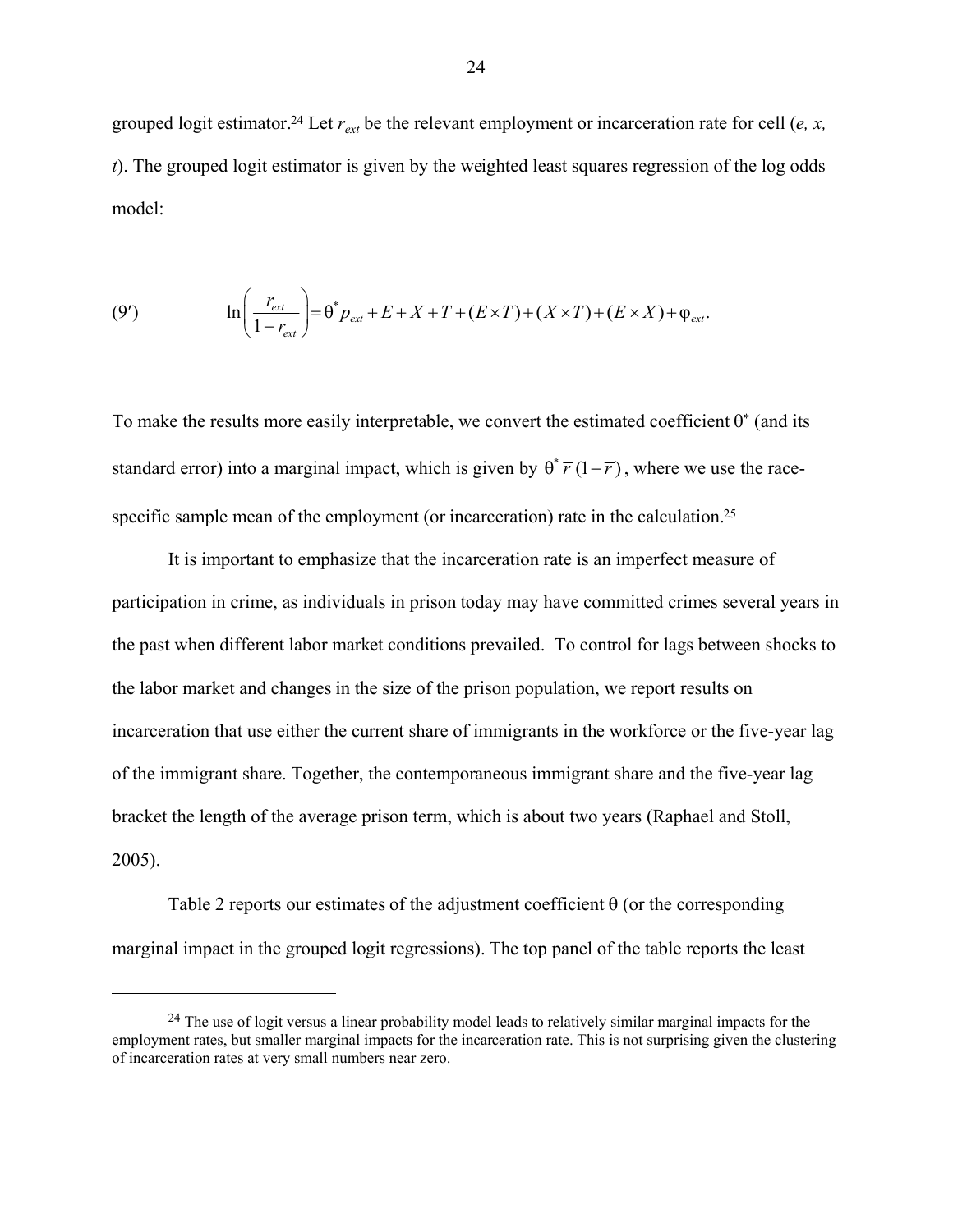squares estimates of the regression model. The first row of the panel reports the results for black men, while the second row reports the results for white men. Consider initially the results when the dependent variable is the mean log weekly earnings of the skill group. The adjustment coefficient  $\theta$  is -0.346 (with a standard error of 0.137) for blacks, and -0.522 (0.254) for whites. These coefficients are easier to interpret if we convert them into an elasticity that gives the percent change in wages associated with a percent change in labor supply. Let  $m_{ext} = M_{ext}/N_{ext}$ , or the percentage increase in the labor supply of group  $(e, x, t)$  attributable to immigration. We can calculate the reduced-form wage effect (equivalent to the product of parameters  $\eta_f \rho_f$  in our theoretical framework) as:

(10) 
$$
\frac{\partial \log w_{\text{ext}}}{\partial m_{\text{ext}}} = \theta (1 - p_{\text{ext}})^2.
$$

 $\overline{a}$ 

By 2000, immigration had increased the immigrant share in the total number of hours supplied to the U.S. labor market to 13.8 percent. Equation (10) implies that the reduced-form wage elasticity—evaluated at the mean value of the immigrant supply shift—can be obtained by multiplying  $\theta$  by approximately 0.74. The reduced-form wage elasticity for weekly earnings is then -0.26 (or -0.346  $\times$  0.74) for blacks, and -0.39 for whites. Put differently, a 10 percent immigrant-induced increase in the number of workers in a particular skill group reduces the wage of that group by 3 to 4 percent.<sup>26</sup> These results closely match the estimated wage impacts

<sup>&</sup>lt;sup>25</sup> The weighted least squares estimator for grouped logit uses a weight equal to  $n_{\text{av}}\hat{r}_{\text{av}}(1-\hat{r}_{\text{av}})$ , where the predicted probabilities are calculated from a first-stage unweighted regression on the log odds ratio and  $n_{ext}$  is the sample size in the cell.

<sup>&</sup>lt;sup>26</sup> The regression model in (7) uses the immigrant share, *p*, rather than the (more natural) relative number of immigrants, *m*, as the regressor. The main reason for using *p* as the regressor is that the outcomes used in this paper tend to be nonlinearly related to *m*, and *p* is approximately a linear function of log *m*. Rather than introducing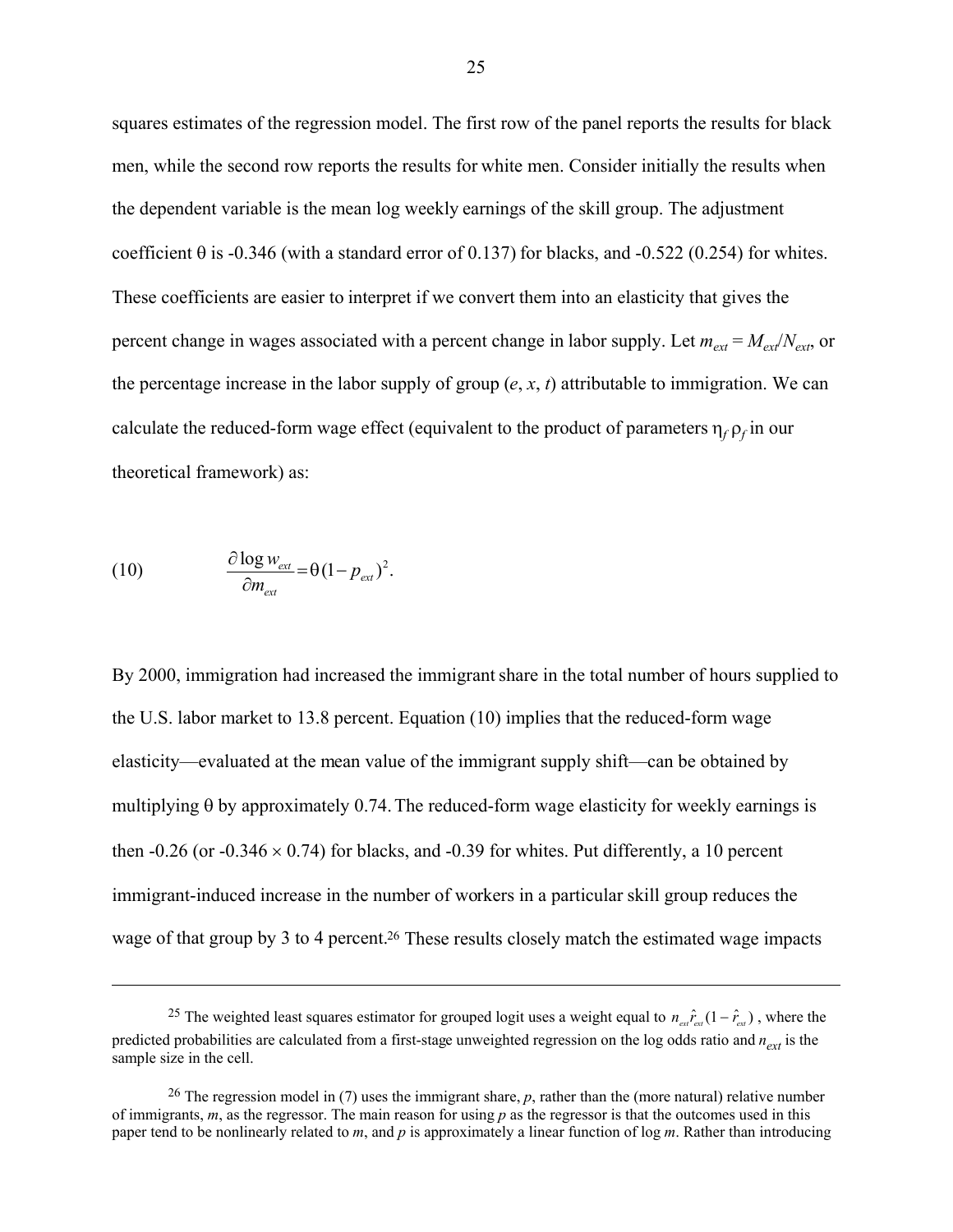of immigration across all workers reported in Borjas (2003). Note that the difference in the wage effects between blacks and whites is not statistically significant  $(t = 0.6)$ , providing additional evidence in favor of the hypothesis that black and white native workers (within narrowly defined skill groups) are perfect substitutes in production.

Columns two through four of Table 2 show the relation between immigration and employment and incarceration rates. There is a strong negative relation between immigration and employment rates and a weaker positive relation between immigration and incarceration rates. A 10 percent increase in supply is predicted to reduce the employment rate of black men by 5.1 percentage points ( $-0.683 \times 0.74$ ) and that of white men by 1.6 percentage points. Similarly, a 10 percent increase in supply increases the incarceration rate of black men by 1.0 percentage point, but has only a negligible effect on the incarceration rate of white men. Lagged immigration has a roughly similar effect on incarceration rates for blacks and a somewhat larger (and now statistically significant) effect on whites. It seems, therefore, that the impact of immigration at the extensive margin of labor supply is far larger for blacks than for whites.

A potential problem with the least squares estimates is that the immigrant share included in the right-hand-side of equation (9)—that is, the fraction of the total labor supply provided by foreign-born persons—may be endogenous. Although our theoretical model maintained the assumption of inelastic immigrant labor supply, it is important to relax that assumption in the empirical work. We use instrumental variables to correct for the possible endogeneity bias, where the instrument is the immigrant share in the *population*. 27 Panel B of Table 2 reports the estimated IV coefficients. The wage effects from the IV specification are similar to those from

significant nonlinearity in the regression, we opted for the simpler approach of a generic regression of the outcome on the immigrant share.

<sup>&</sup>lt;sup>27</sup> In other words, it is the ratio of the number of foreign-born persons in a skill group to the total number of persons in that skill group.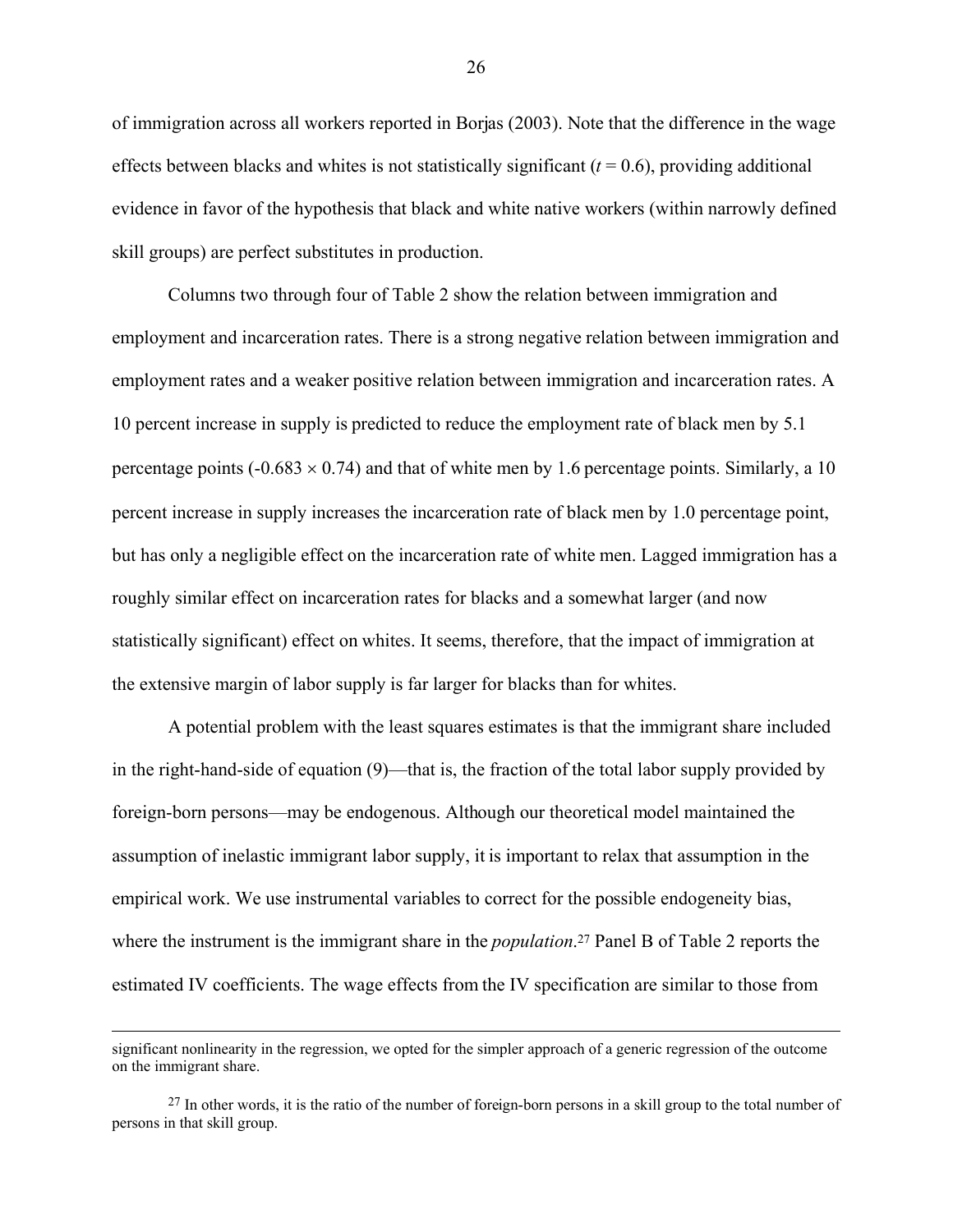the least squares regression. The least squares coefficient of the immigrant share on the log weekly wage of black men, for example, is -0.346 (0.137), while the corresponding IV coefficient is -0.314 (0.131). In addition, the estimated IV coefficients in the black employment and black incarceration regressions are essentially the same as those obtained in the least squares specification.

Another concern is that the measured effects of immigration may be contaminated by factors that are driving employment and incarceration behavior for blacks and whites within education-experience groups. These factors will not be absorbed by the fixed effects included in the regression and may be correlated with the immigrant supply shifts. The potential existence of these additional factors is not altogether surprising. As we discussed above, the wage structure changed considerably during our sample period and the crack epidemic raised the return to crime during the 1980s and 1990s. It is important, therefore, to examine the impact of various sources of bias on the magnitude of the estimated coefficients.

 Consider initially how the crack epidemic may influence our results. In terms of the model from the previous section, the invention of crack raises the marginal product of criminal labor, shifting the curve labeled  $D<sub>c</sub>$  in Figure 6 to the left. This leftward shift reduces native labor supplied to the formal sector and raises native labor supplied to crime, just like an increase in immigration. Unlike an increase in immigration, however, the increasing productivity of crime should *raise* equilibrium wages. This casts some doubt on the notion that the effects we attribute to immigration are entirely due to crack, since the data reveal that immigration reduced wages. Nevertheless, given the potential importance of crack as an alternative explanation, it is important to account for it explicitly in the regression model.

 To do so we make use of the "crack index" developed by Fryer, Heaton, Levitt, and Murphy (2005). This index is a linear combination of several variables related to the crack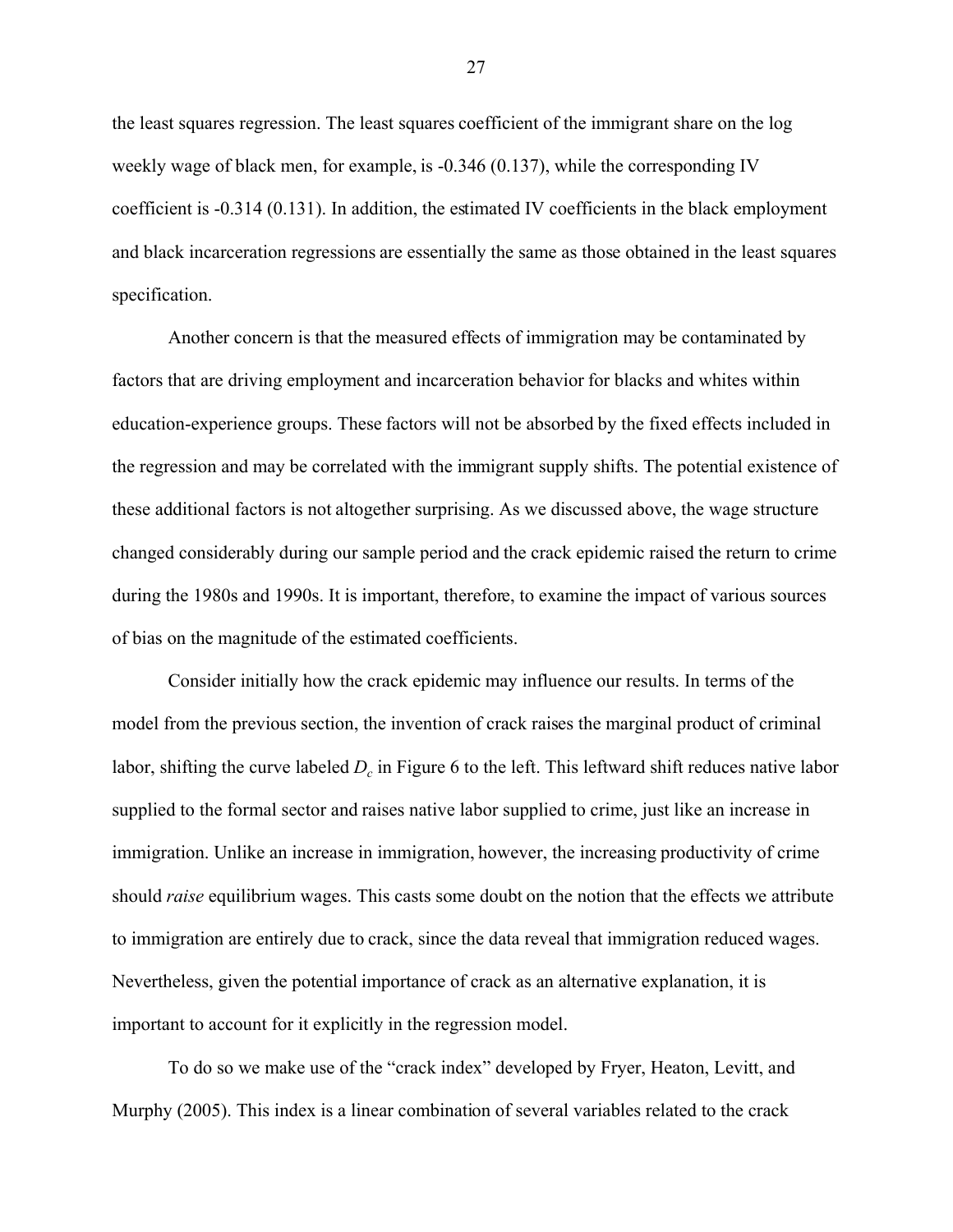epidemic, including the share of arrests made for cocaine-related charges, the number of deaths due to cocaine, the number of cocaine busts carried out by the federal Drug Enforcement Administration, and the number of cocaine-related hospital emergency room incidents. Most of these measures can obviously be considered as outcomes of the crack epidemic, whereas the ideal measures for our purposes would be indicators of the extent to which crack raised criminal productivity and exogenous measures of the criminal-justice response to the crack problem. Thus one could argue that the crack index is really an endogenous variable, particularly in the incarceration regressions. This possibility will affect the interpretation of our results.

 The Fryer et al crack index varies only by time and race, meaning that its main effects are subsumed by the year fixed effects included in our regression model.<sup>28</sup> To include the index in the model, we interact it with the education-experience fixed effects. In particular, consider the following regression:

(11) 
$$
y_{ext} = \theta p_{ext} + E + X + T + (E \times T) + (X \times T) + (E \times X) + (E \times X) C_t + \varphi_{ext},
$$

where  $C_t$  is the value of the crack index at time *t*. Note that the specification in (11) essentially introduces a specific type of time variation in the education-experience interaction fixed effects. Obviously, a totally unrestricted type of variation would be impossible since there would then be as many education-experience-time interactions as there are observations. Our specification permits the effects of skill to vary over time in a manner that is related to the spread of crack, while still enabling us to estimate the effects of immigration from changes over time within the same skill groups.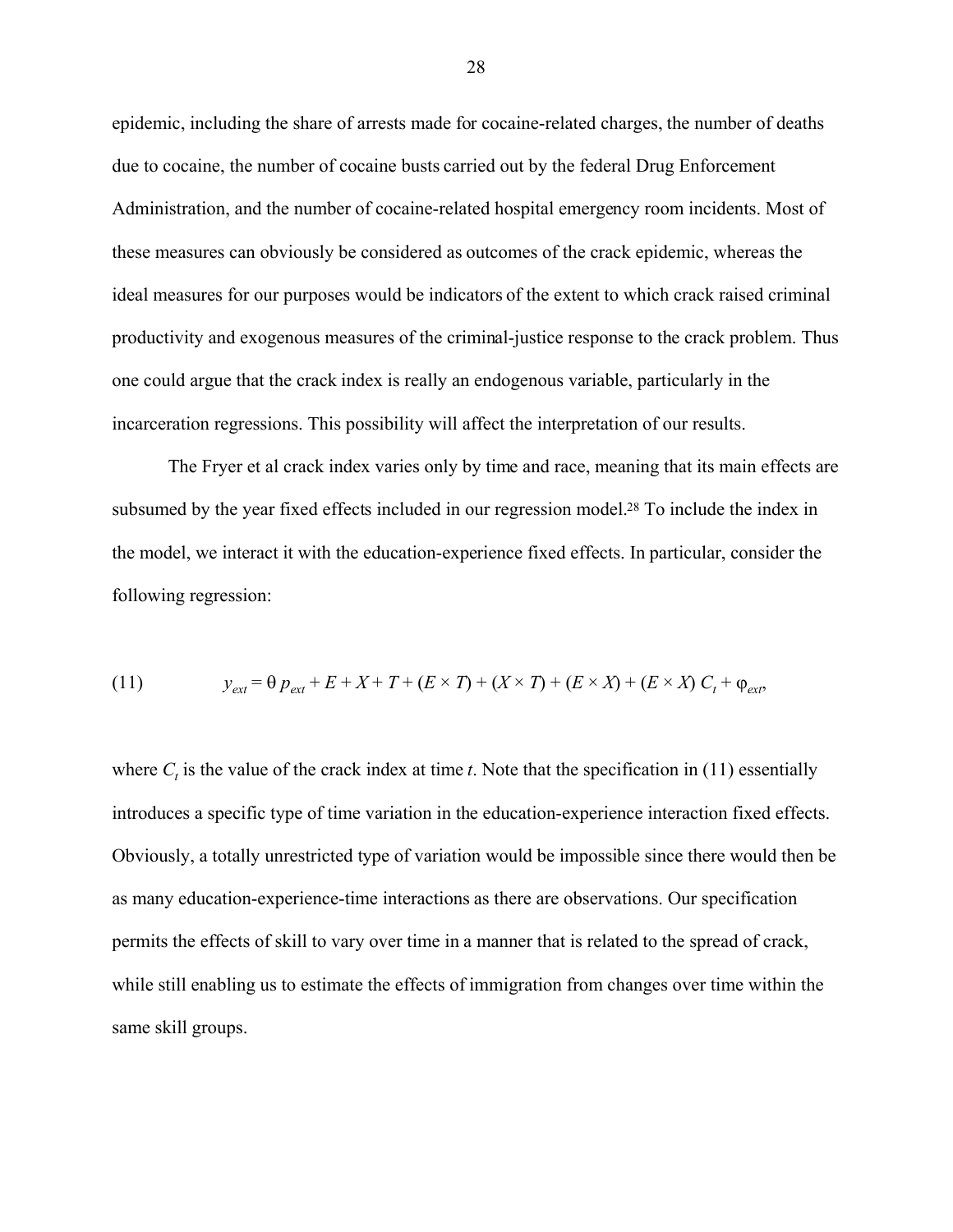The estimated adjustment coefficients  $\theta$  (and corresponding marginal impacts in the grouped logit regressions) are reported in panel C of Table 2. It is evident that the estimated marginal effects on black wages, employment, and incarceration rates are not very sensitive to the inclusion of the crack index. A ten-percent immigrant-induced supply shift still lowers the wage of blacks by -3.0 percent, lowers the employment rate by 4.1 percentage points, and increases the incarceration rate by 0.9 percentage points.

 There is an important sense, however, in which the Fryer et al crack index does not capture how the crack epidemic affected the sectoral choices of the various skill groups. The index, after all, takes on the same value for black high school dropouts as it does for black college graduates. It is evident that the crack epidemic had a much greater impact on the behavior of low-skill (and younger) persons. To incorporate this notion into our study, we reestimated the regression models using a "restricted" version of the Fryer et al crack index. In particular, we reset the index to 0 for all persons who have at least a high school diploma or more than 20 years of work experience. The restricted crack index, therefore, effectively assumes that the crack epidemic was mainly a demand shifter for younger, low-skill persons. Panel D of Table 2 reports the regression coefficients obtained from the use of the restricted crack index. Note that this change in the way we account for the crack epidemic barely affects our results.

 The use of the crack index helps the regression model partly account for what has been happening at the low-skill end of the U.S. labor market. A large research literature documents that there was also a substantial increase in the rate of return to skills and to labor market experience beginning around 1980 (Katz and Murphy, 1992; Autor, Katz, and Kearny, 2008).

1

<sup>&</sup>lt;sup>28</sup> The index takes on a value of 0 for all cells drawn from the 1960, 1970, or 1980 Censuses. The index for the 1990 cells is the average for 1988 and 1989 of the Fryer et al (2005) race-specific city-level crack index. The index for the 2000 cells is the average of the 1998 and 1999 values.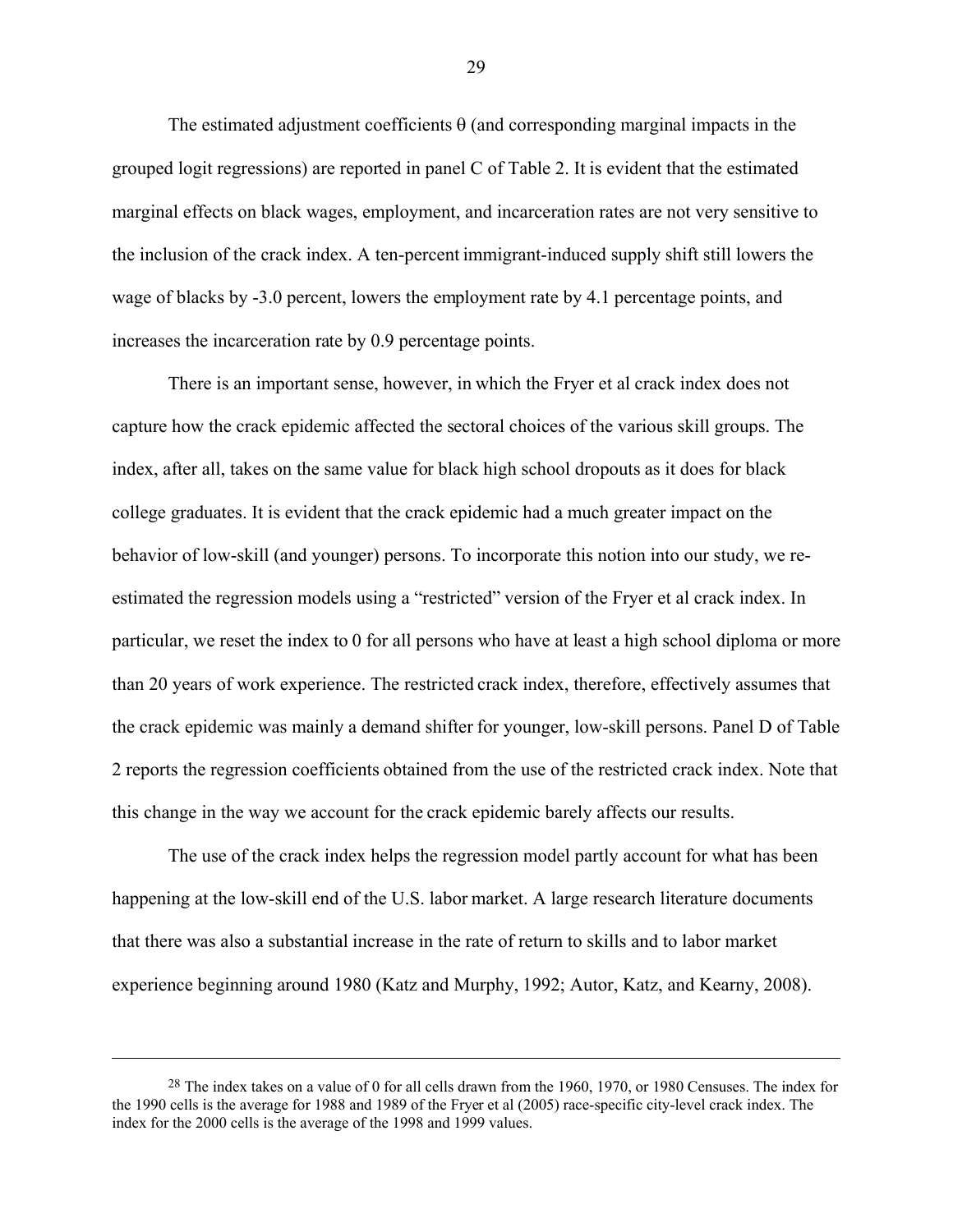Our basic regression specification in equation (9) attempts to control for these changes by including interactions of fixed effects between education and time, as well as interactions of fixed effects between experience and time. As noted above, ideally we would control for changes in the wage structure by including a complete set of three-way interactions between the education, experience, and time fixed effects. Such a strategy is not feasible, however, because the full set of interactions would be exactly collinear with the immigrant share variable. As a result, we must balance the collinearity problem against the need to control for changes in the wage structure by allowing year effects to vary by education and experience in a limited way.

 We attempt to capture the changes that occurred at both ends of the skill distribution by introducing a set of dummy variables that allow for some interactions between education, experience, and time. In particular, we introduce dummy variables indicating if the  $(e, x, t)$  cell refers to a post-1980 observation of high school dropouts, a post-1980 observation of high school graduates or those with some college, or a post-1980 observation of college graduates. Moreover, for each education group we categorize individuals into very young, young, and older experience groups (1-10, 11-20, or 20 plus years of experience). This set of dummy variables is specifically designed to capture changes that occurred at the extremes of the wage distribution (in terms of both education and experience) before and after 1980.

It is worth emphasizing that the inclusion of this restricted set of education-experiencetime interactions does not impose any structure on *why* these changes may have occurred. As a result, the interactions capture not only the impact of the widening of the wage structure, but also the impact of the crack epidemic, as well as any kinds of changes in the composition of particular skill groups over time (e.g., the possibility that younger low-skill workers may be selected differently before and after 1980). In particular, one consequence of rising returns to skill may have been to raise the incentive for workers at all ability levels to obtain more education. If,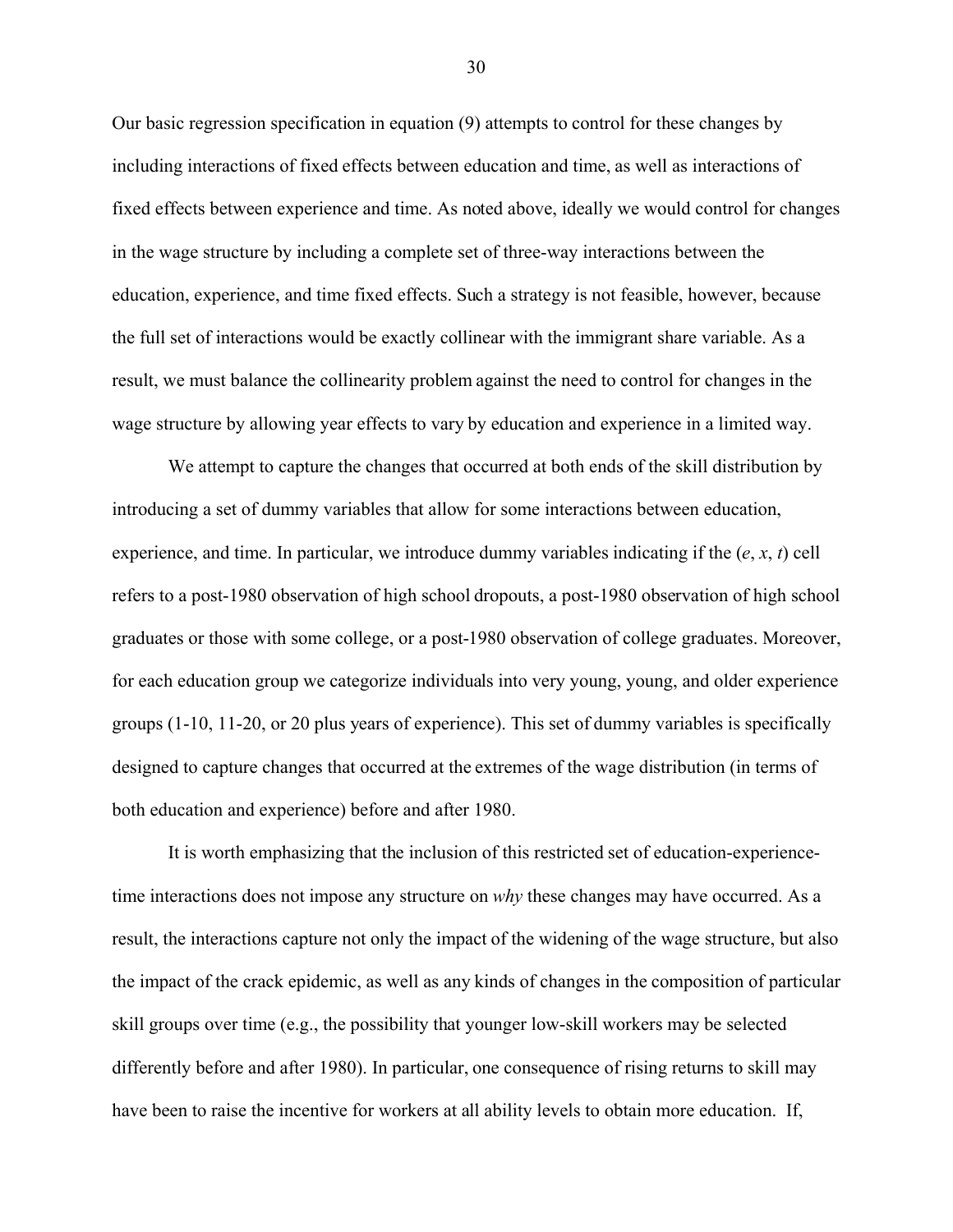within each skill group, more able workers are those more likely to complete additional schooling, then over time we would observe a decline in the average ability of workers in *all* education groups. Such an outcome would be more likely among the young, since their net benefit to completing more schooling is relatively high. Declining average ability within skill groups could result in all groups, and especially the young, exhibiting declining wages, declining employment rates, and rising incarceration rates, which are the same patterns that would result from an immigration-induced labor supply shock. The included set of additional educationexperience-time fixed effects allow for differential effects before and after 1980 among very young, young, and older workers, with low, average, or high levels of education. Hence we can partly control for changes in the average ability of individuals within experience-education group, focusing on those cases where the ability changes are likely to have been most pronounced.

 The bottom panel of Table 2 reports the estimated coefficients from the specification with the restricted set of education-experience-time fixed effects. The wage effect of immigration remains negative and significant—even after controlling for these changes in the wage structure at the extremes of the skill distribution. In fact, the adjustment coefficients are very similar for the two race groups:  $-0.355(0.171)$  in the black regression and  $-0.428(0.233)$  in the white regression. A 10-percent immigrant-induced increase in supply, therefore, reduces wages by around 3.0 percent. Second, immigration reduces the employment rate of both black and white workers. These effects are statistically significant, and the marginal impact on blacks is over twice as large as the marginal impact on whites. Finally, immigration has a significant impact on incarceration rates for both blacks and whites, with the marginal impact on blacks being 3.5 times as large as the marginal impact on whites. A 10-percent immigrant induced increase in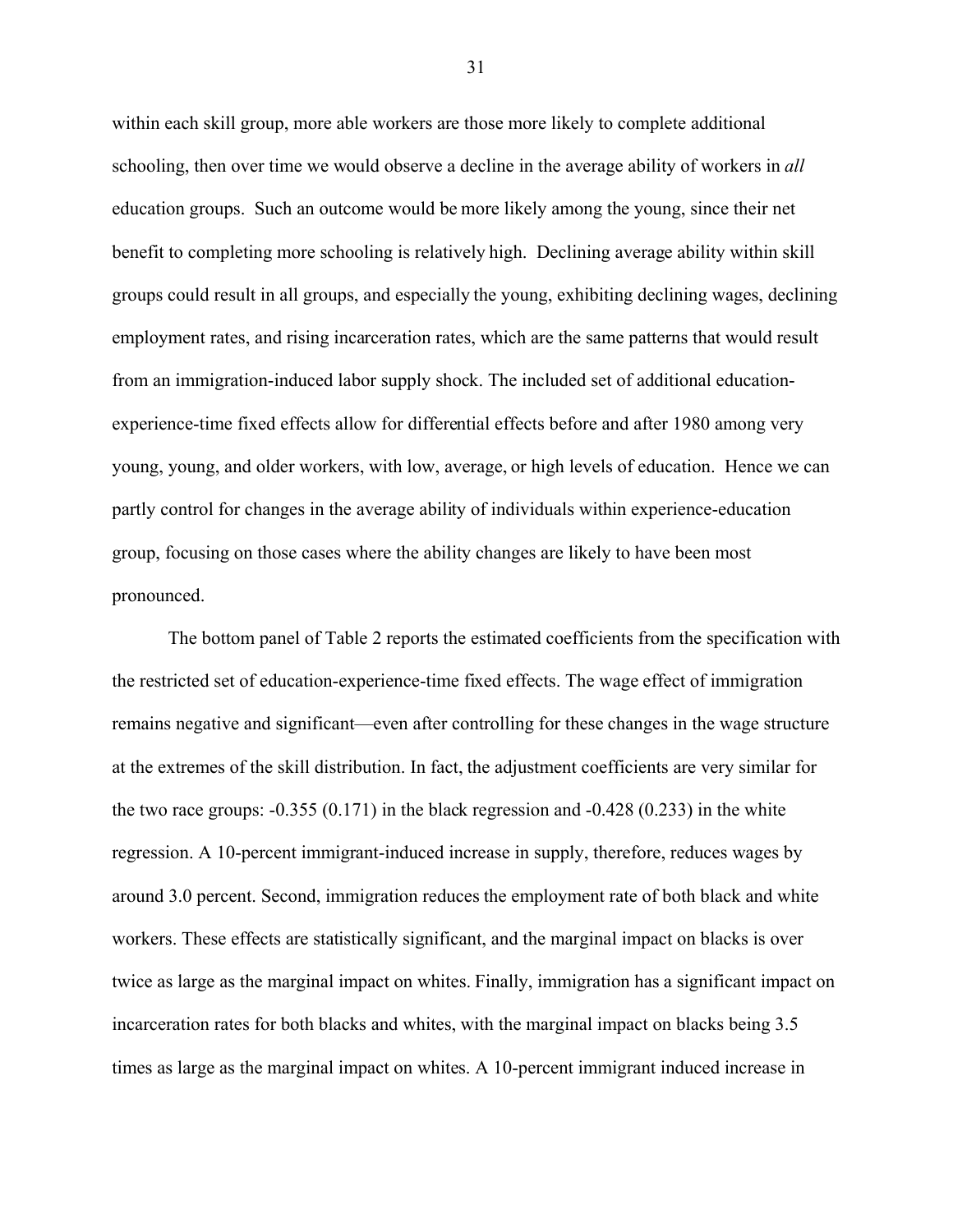supply raises black incarceration rates by 1.3 percentage points and that of whites by 0.2 percentage points.29

 We conclude that our evidence is robust to a number of major specification changes. One remaining question is whether our results would be substantially different if we cast the analysis in terms of state-level labor markets, rather than a national-level labor market. In an earlier draft of this paper (Borjas, Grogger, and Hanson, 2006), we addressed this issue by allowing for natives to move across states in response to immigration from abroad. We show that the correct regression specification in such a model would be one that relates native labor market outcomes to *both* state- and national-level immigration shares on the right hand side of our regression models (where the national-level immigration share captures the "externality" that immigration into one specific region imparts on the wage structure in other regions through native internal migration). The total effect of immigration is then given by the sum of the national- and statelevel coefficients. Since the results of our state-level analysis were very similar to those reported in this section, we refer the interested reader to our working paper draft for more detail.

#### **V. Accounting for the Trends in Employment and Incarceration Rates**

<u>.</u>

 We now use the regression coefficients reported in Table 2 to determine the extent to which the immigration-induced shift in supply accounts for the decline in black wages and employment and the increase in black incarceration. In particular, we use the coefficients to simulate the impact of the immigrant influx that entered the United States between 1980 and 2000. Suppose the estimated regression coefficient for a particular outcome *y* (and for a

 $^{29}$  We experimented with other specifications for the restricted set of education-experience-time interactions (e.g., allowing a dummy variable for each experience cohort for high school dropouts after 1980). This experimentation revealed that the evidence summarized in Table 2 adequately represent the results that can be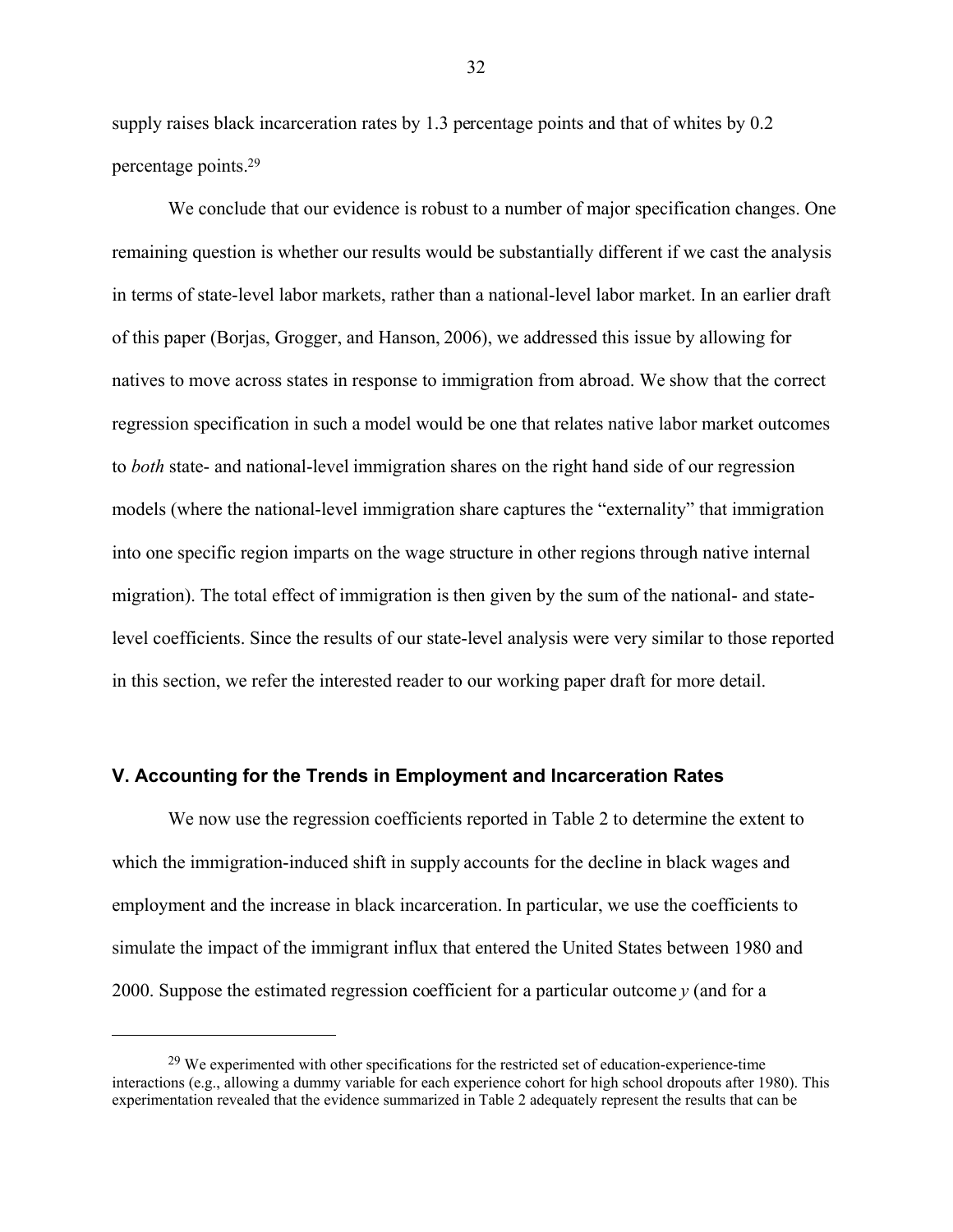particular race group) is  $\hat{\theta}$ . Equation (10) then implies that the reduced-form impact of an immigrant influx that increases the supply of education group  $e$  by  $m_e$  percent can be approximated by:

(12) 
$$
\Delta y_e = \hat{\theta} \left(1 - \overline{p}\right)^2 m_e,
$$

where we evaluate the derivative in (10) at the mean value of the immigrant share observed in 2000. We define the immigration-induced labor-supply shock between 1980 and 2000 as:

(13) 
$$
m_e = \frac{M_{e,2000} - M_{e,1980}}{0.5(N_{e,1980} + N_{e,2000}) + M_{e,1980}},
$$

so that the baseline population used to calculate the percent increase in labor supply averages out the (changing) size of the native workforce during the 1980-2000 period and treats the preexisting immigrant population as part of the "native" stock.

Table 3 summarizes the results of the simulation. Column 1 of the table reports the actual change in the log weekly wage, employment, and incarceration rates experienced by black men during the 1980-2000 period. The changes in wages, employment and incarceration rates are quite large for black men, and particularly for low-skill black men. Between 1980 and 2000, for example, the real wage of black high school dropouts (a group that made up around 25 percent of the black male population in 1990) fell by 14.2 percent, the employment rate fell by 16.7 percentage points, and the incarceration rate rose by 15.6 percentage points.

obtained from a large family of alternative specifications—as long as the specifications include interactions that differentiate younger versus older workers separately for the two extreme education groups in the study.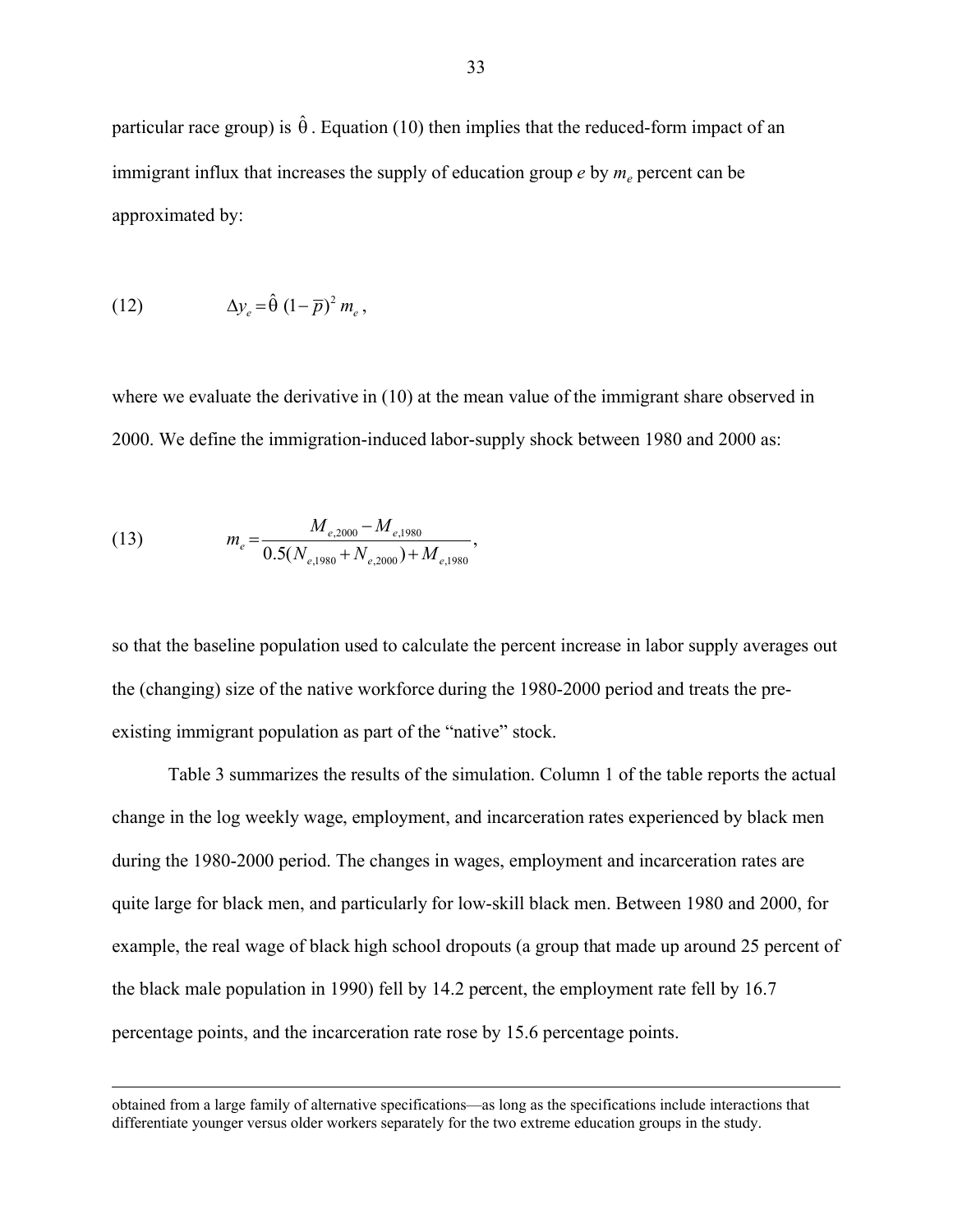Column 2 summarizes the results of the simulation when we use the adjustment coefficients reported in Panel E of Table 2. Equation (12) predicts that, *other things equal*, the 1980-2000 immigrant influx reduced the wage of black high school dropouts by 5.3 percent, reduced the employment rate by 12.6 percentage points, and increased the incarceration rate by 2.8 percentage points. These predicted impacts are sizable and account for about a third of the observed reduction in wages, for over two-thirds of the observed decline in employment, and for about 15 percent of the rise in incarceration rates. In other words, immigration contributed a numerically significant amount to the trends among low-skill blacks, but much of the decline in black economic status would have been observed even in the absence of the immigrant influx.

Table 3 shows that our approach cannot explain the observed changes in wages or employment for high-skill blacks. In the sample of black college graduates, for example, immigration is predicted to reduce wages by 2.9 percent and employment rates by 6.9 percent, whereas they rose by 13.1 percent and 0.1 percent, respectively. The key assumption of the simulation—that "other things are equal" in the 1980-2000 period—obviously misses an important part of what was driving employment opportunities for high-skill workers at that time. The simulation reported in Table 3 does not account for these shifts.

A second caveat is that the regression results reported above impose the restriction that the various demand elasticities are invariant to skill. We might imagine that the elasticity of labor demand in crime, in particular, varies by education level, with elasticities being larger for the less-educated. If the demand for highly educated labor in crime is in fact relatively inelastic, we would overstate the impact of immigration on their employment and incarceration rates.

Finally, the "all other things equal" assumption ignores the capital adjustments induced by the immigrant supply shock. If the aggregate production function had constant returns to scale, for example, the capital adjustments would eventually return the average wage in the labor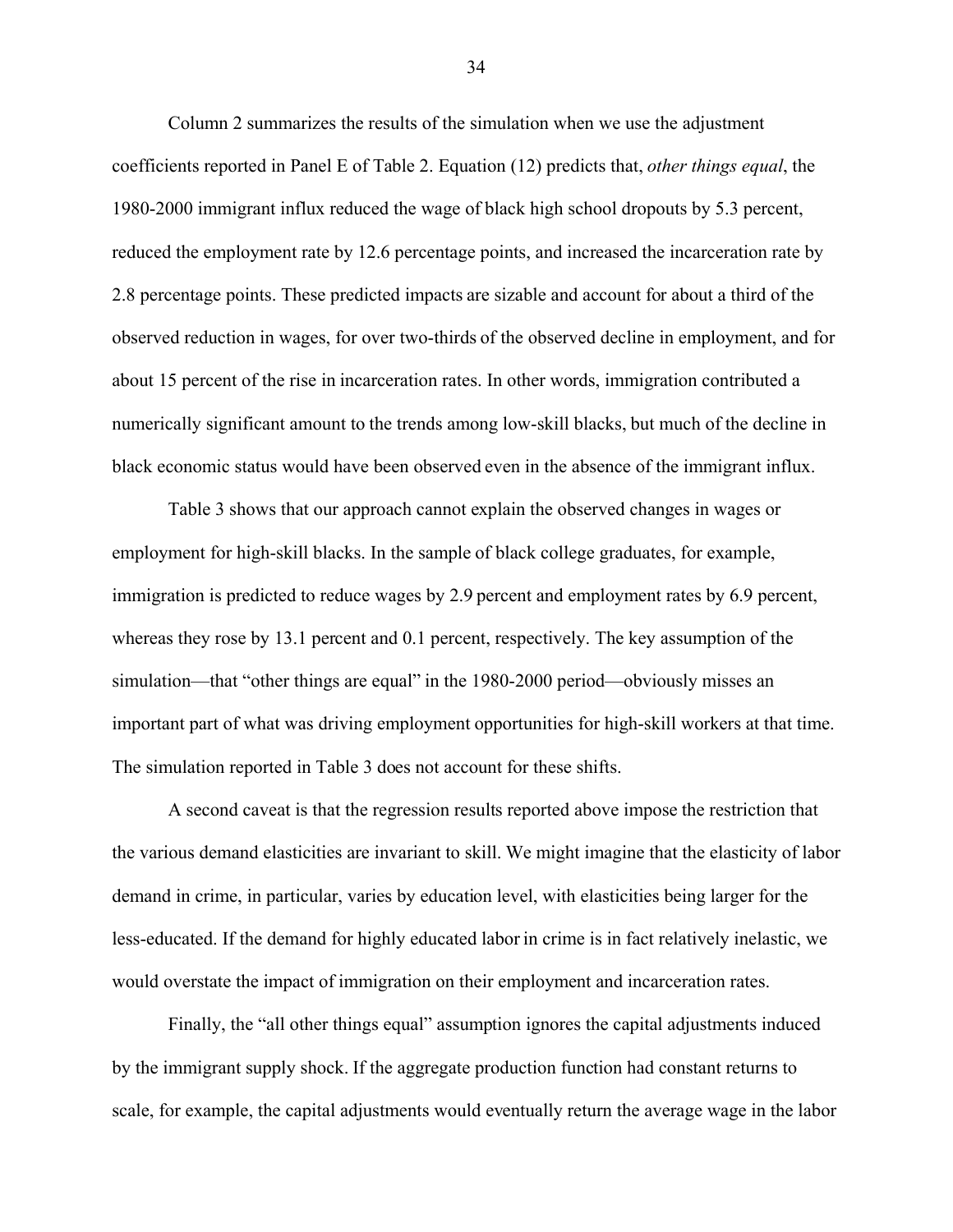market to its pre-immigration equilibrium level. Even in the long run, however, immigration can have distributional effects. In a CES framework, the long-run *relative* wage effects of immigration are obtained by differencing the effects across the different education groups reported in Table 3 (Borjas and Katz, 2007). For example, the 1980-2000 immigrant influx lowered the wage of black high school dropouts relative to that of college graduates by 2.4 percent (or  $-0.053 - (-0.029)$ ). These relative wage effects suggest that there would also be sizable relative employment effects and relative incarceration effects.

The last two columns of Table 3 report the simulation results for white men. The 1980- 2000 immigrant influx reduced the wages of white high school dropouts by about 6.8 percent, or about a third of the observed change. The influx also lowered the employment rate by 4.6 percentage points, or about 40 percent of the decline actually observed in the white sample. Immigration also explains a smaller portion of the increase in incarceration rates observed among low-skill white men.

#### **VI. Summary**

 It is well known that black employment rates declined substantially over the past few decades, and that this decline was accompanied by a rapid rise in the black incarceration rate. This paper examines a simple yet potentially controversial question: has the resurgence of largescale immigration in the United States contributed to these trends?

 We use data drawn from the microdata files of the 1960-2000 U.S. Censuses to examine the trends in black wages, employment, and incarceration. Our empirical analysis examines the link between immigration and the evolution of these variables over the four-decade period—after adjusting for other factors that could account for shifts in the wage structure as well as shifts in opportunities in the "formal" labor market and in the crime sector. We find a numerically sizable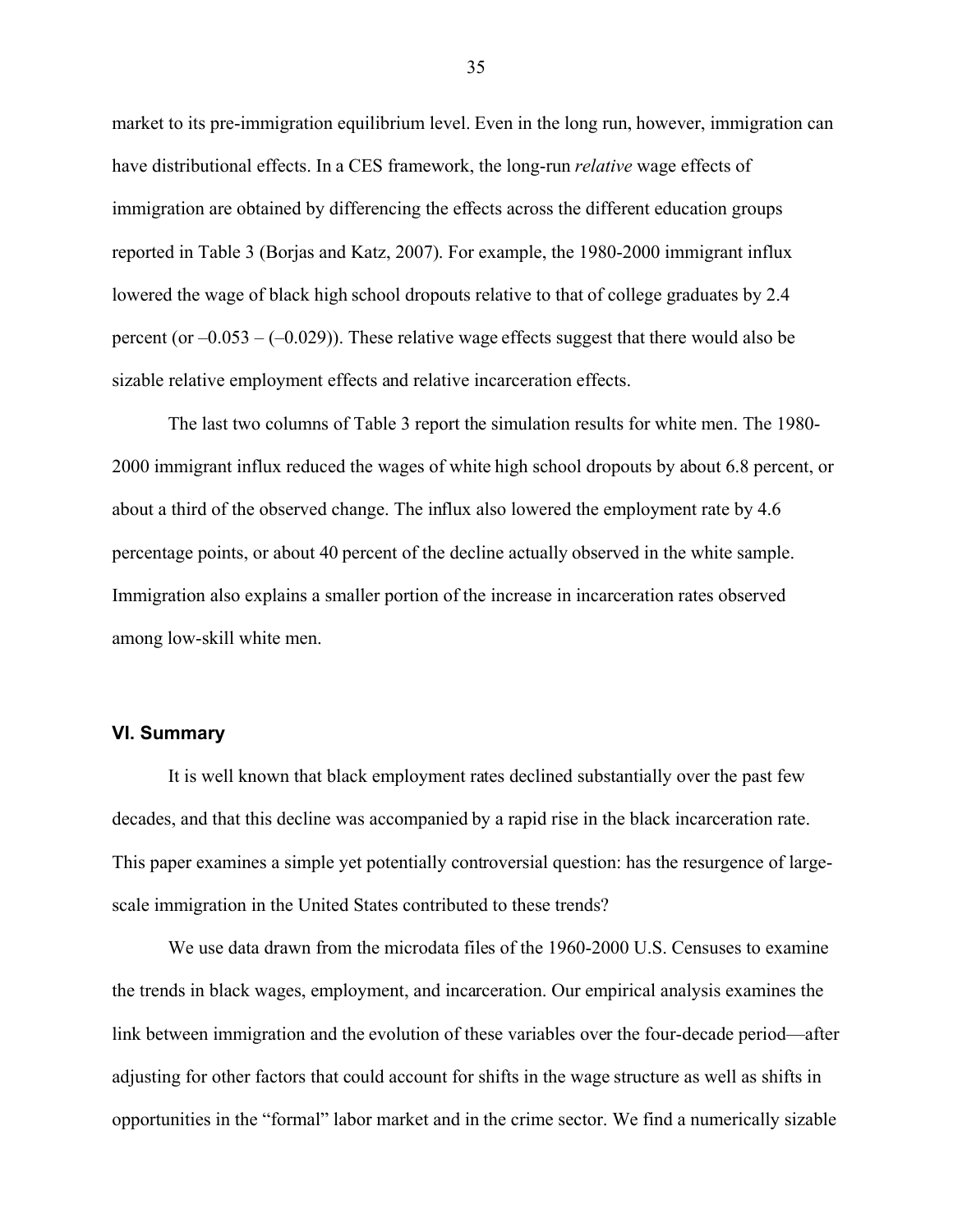and statistically significant negative correlation between immigration and the wages of black men; a sizable and significant negative correlation between immigration and the employment rate of black men; and a significant positive correlation between immigration and the incarceration rate of black men. It is important to emphasize that we find similar correlations for white men, but the magnitude of these correlations differ in important ways between the two groups. Although the wage effect of immigration is similar for black and white men, the negative employment effect and the positive incarceration effect are larger for blacks.

 Our analysis suggests that a 10-percent immigration-induced increase in the supply of a particular skill group reduced the black wage by about 3 percent, lowered the employment rate of black men by about 5 percentage points, and increased the incarceration rate of blacks by one percentage point. Although these effects are statistically and numerically important, much of the decline in employment or increase in incarceration in the black population remains unexplained.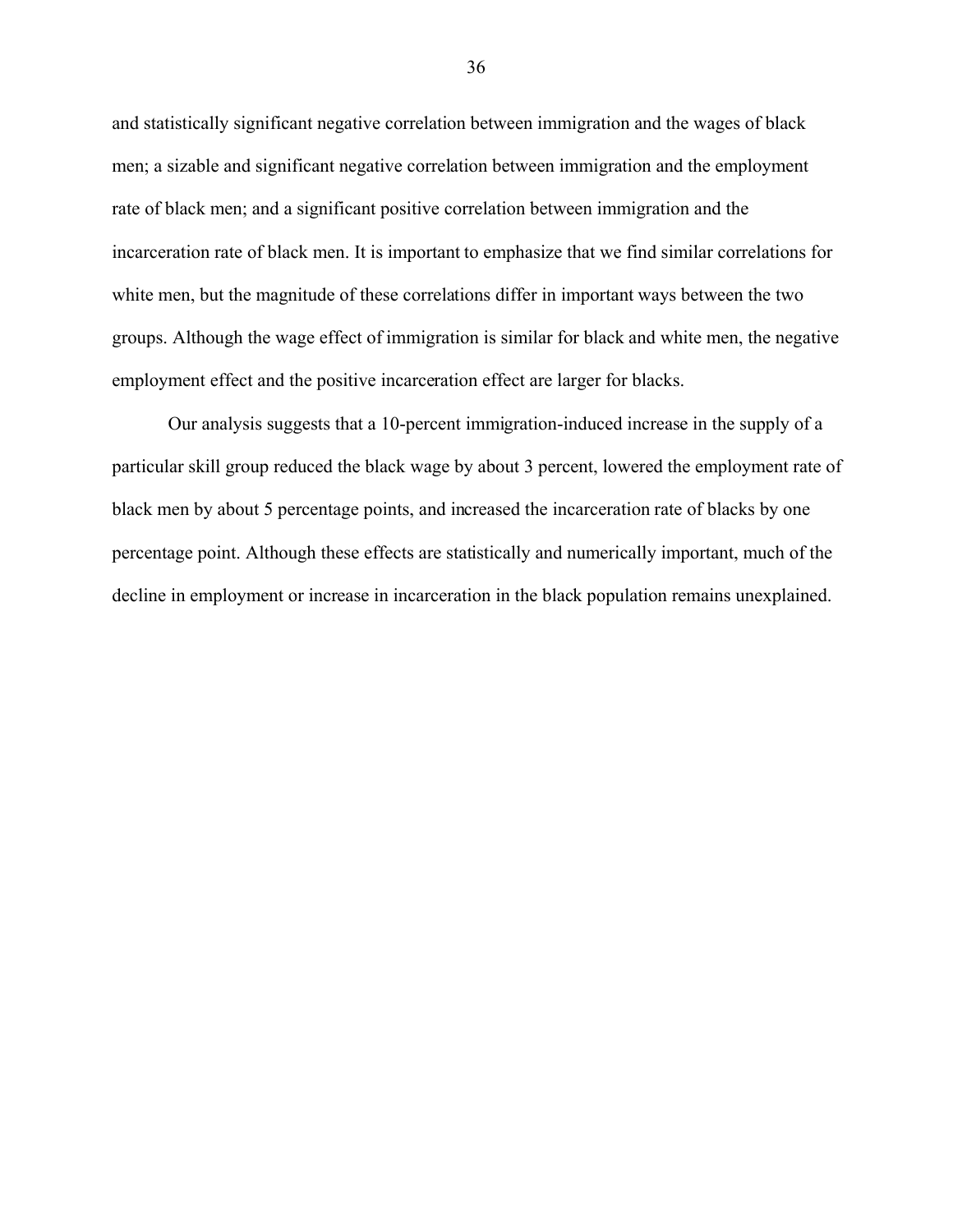### **DATA APPENDIX**

The data are drawn from the 1960, 1970, 1980, 1990, and 2000 Integrated Public Use Microdata Samples (IPUMS) of the U.S. Census. In the 1960 Census, the data extract forms a 1 percent sample of the population. In the 1970 Census, the data extract forms a 3 percent sample (formed by pooling the state, metropolitan area, and neighborhood samples). Finally, in the 1980, 1990, and 2000, the data extracts form a 5 percent sample. The analysis is restricted to men aged 18-64. A person is classified as an immigrant if he was born abroad and is either a non-citizen or a naturalized citizen; all other persons are classified as natives. We use the information contained in the census race variable to classify persons as "black" (IPUMS variable *raced* = 200) or "white" (*raced* = 100 or 110). Sampling weights are used in all calculations.

*Definition of education and experience:* We use the IPUMS variables *educrec* to classify workers into four education groups: high school dropouts (*educrec* <= 6), high school graduates (*educrec* = 7), persons with some college (*educrec* = 8), college graduates (*educrec* = 9). We assume that high school dropouts enter the labor market at age 17, high school graduates at age 19, persons with some college at age 21, and college graduates at age 23, and define work experience as the worker's age at the time of the survey minus the assumed age of entry into the labor market. We restrict the analysis to persons who have between 1 and 40 years of experience. Workers are classified into one of 8 experience groups, defined in five-year intervals.

*Counts of persons in education-experience groups:* The workforce counts are calculated in the sample of men who worked at some point in the calendar year prior to the census and are not enrolled in school. The workforce counts weigh each observation by the number of hours worked in the previous calendar year (so that the total count of immigrants and natives in a particular skill groups effectively represents the total number of hours worked by the group). The population counts are calculated in the sample of men who are not enrolled in school.

*Weekly earnings:* We use the sample of men who do not reside in group quarters, report positive weeks worked, are not enrolled in school, and report positive earnings. Our measure of earnings is the sum of the IPUMS variables *incwage* and *incbusfm* in 1960, the sum of *incearn*, *incbus*, and *incfarm* in 1970 and 1980, and is defined by *incearn* in 1990-2000. In the 1960, 1970, and 1980 Censuses, the top coded annual salary is multiplied by 1.5. All earnings are deflated to 1990 dollars. In the 1960 and 1970 Censuses, weeks worked in the calendar year prior to the survey are reported as a categorical variable. We imputed weeks worked for each worker as follows: 6.5 weeks for 13 weeks or less, 20 for 14-26 weeks, 33 for 27-39 weeks, 43.5 for 40- 47 weeks, 48.5 for 48-49 weeks, and 51 for 50-52 weeks. The average log weekly earnings for a particular education-experience cell is defined as the mean of log weekly earnings over all workers in the relevant population.

*Employment and incarceration rates:* These variables are calculated in the total sample of men. The employment rate is the sample average of the ratio of weeks worked during the calendar year prior to the Census, including zeros, to 52. A person is institutionalized if the group quarter variable *gq* takes on a value of 3 (indicating the person is in an institution). The 1990 and 2000 Censuses do not provide detailed information on the type of institution where an institutionalized person resides.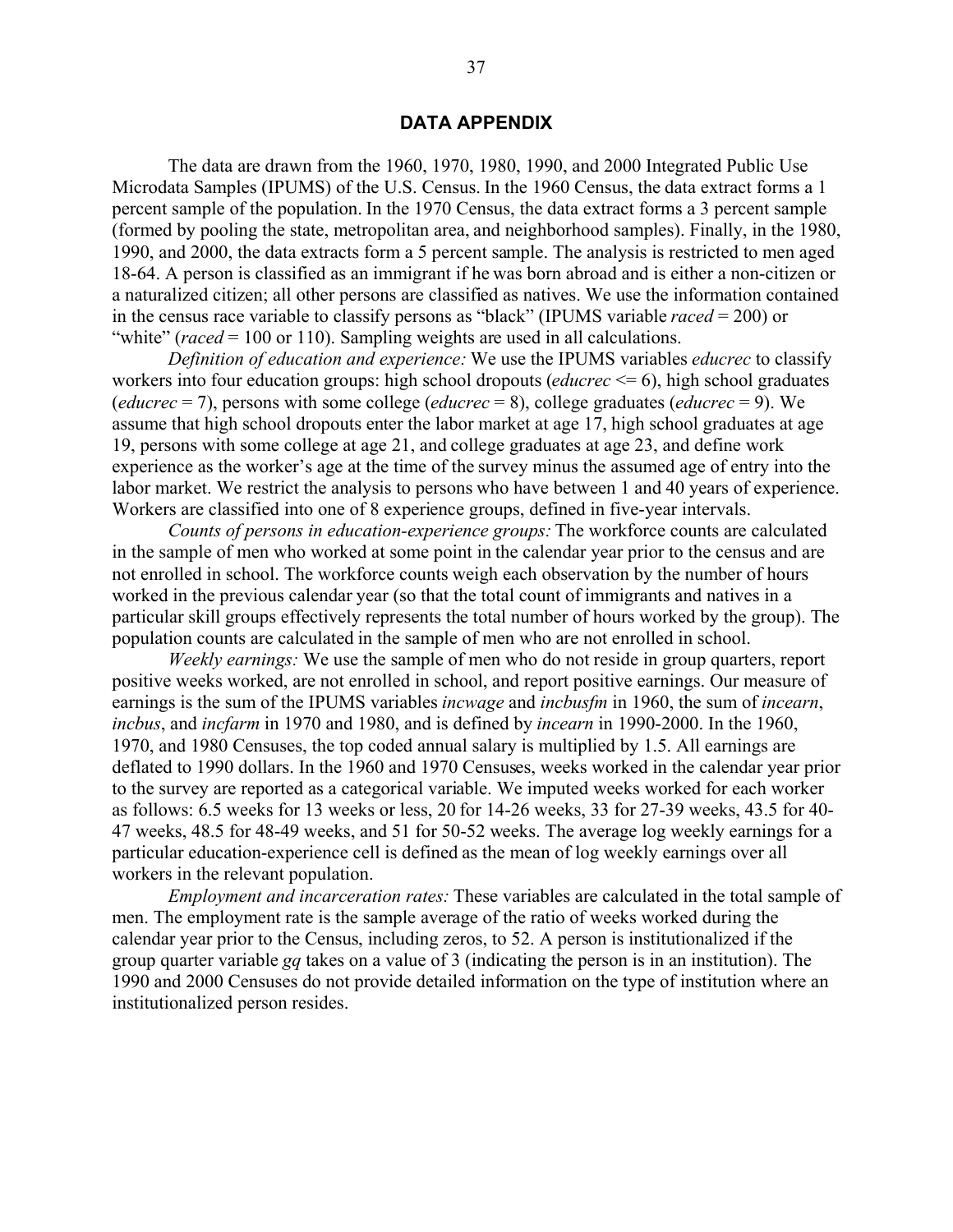## **MATHEMATICAL APPENDIX**

#### **1. Derivation of equations (6a)-(6d)**

Equate equations (2) and (3) in the text. This yields:

(A1) 
$$
N_{ics} = g(\frac{X_{fs}}{X_{ics}}, L_{fs}) = \left(\frac{X_{fs}}{X_{ics}}\right)^{1/\eta_{ic}} (L_{fs})^{\eta_f/\eta_{ic}}.
$$

We linearize equation (A1) using a multivariate first-order Taylor series approximation. The linearization is conducted at the arbitrary point:

(A2) 
$$
\overline{N}_f = \frac{1}{S} \sum_{s=1}^{S} N_{fs}^*, \quad \overline{X_f / X_{ic}} = \frac{1}{S} \sum_{s=1}^{S} (X_{fs}^* / X_{ics}^*),
$$

where the asterisks indicate the values of the variables in the pre-immigration equilibrium and *S* gives the number of skill groups. Recall that  $L_f$  gives the sum of natives  $(N_f)$  and immigrants  $(M)$ in the market sector. In the pre-immigration equilibrium, it must be the case that  $L_f = N_f$ . The first-order approximation of  $(A1)$  can then be written as:

(A3) 
$$
N_{ics} = g(\overline{X_f / X_{ic}}, \overline{N}_f) + g_1(\overline{X_f / X_{ic}}, \overline{N}_f)(X_{fs} / X_{ics} - \overline{X_f / X_{ic}}) + g_2(\overline{X_f / X_{ic}}, \overline{N}_f)(L_{fs} - \overline{N}_s)
$$

where  $g_1 = \partial g / \partial (X_f / X_{ics})$  and  $g_2 = \partial g / \partial L_f$ . Given (A1) these derivatives are:

1

,

$$
g_1 = \frac{N_{ics}}{\eta_{ic}} \left(\frac{X_{fs}}{X_{ics}}\right)^{-1}
$$

$$
g_2 = \frac{\eta_f}{\eta_{ic}} \frac{N_{ics}}{L_{fs}}.
$$

If we evaluate these derivatives at the points defined in (A2), the first-order approximation is:

$$
(A5) \t\t N_{ics} = \alpha_{ics} + \beta_{ic} L_{fs} ,
$$

where:

(A6)

\n
$$
\alpha_{\text{ics}} = g(\overline{X_f / X_{\text{ic}}}, \overline{N}_f) - g_1(\overline{X_f / X_{\text{ic}}}, \overline{N}_f, \overline{X_f / X_{\text{ic}}} + g_1(\overline{X_f / X_{\text{ic}}}, \overline{N}_f)(X_{\text{fs}} / X_{\text{ics}}) - g_2(\overline{X_f / X_{\text{ic}}}, \overline{N}_f)\overline{N}_f
$$
\n
$$
\beta_{\text{ic}} = g_2(\overline{X_f / X_{\text{ic}}}, \overline{N}_f).
$$

Note that the intercept in (A5) is a function of the skill level *s*, but the slope  $\beta_{ic}$  is not. By using a similar method, we can derive the analogous linear approximation for  $N_{i\hbar s}$ :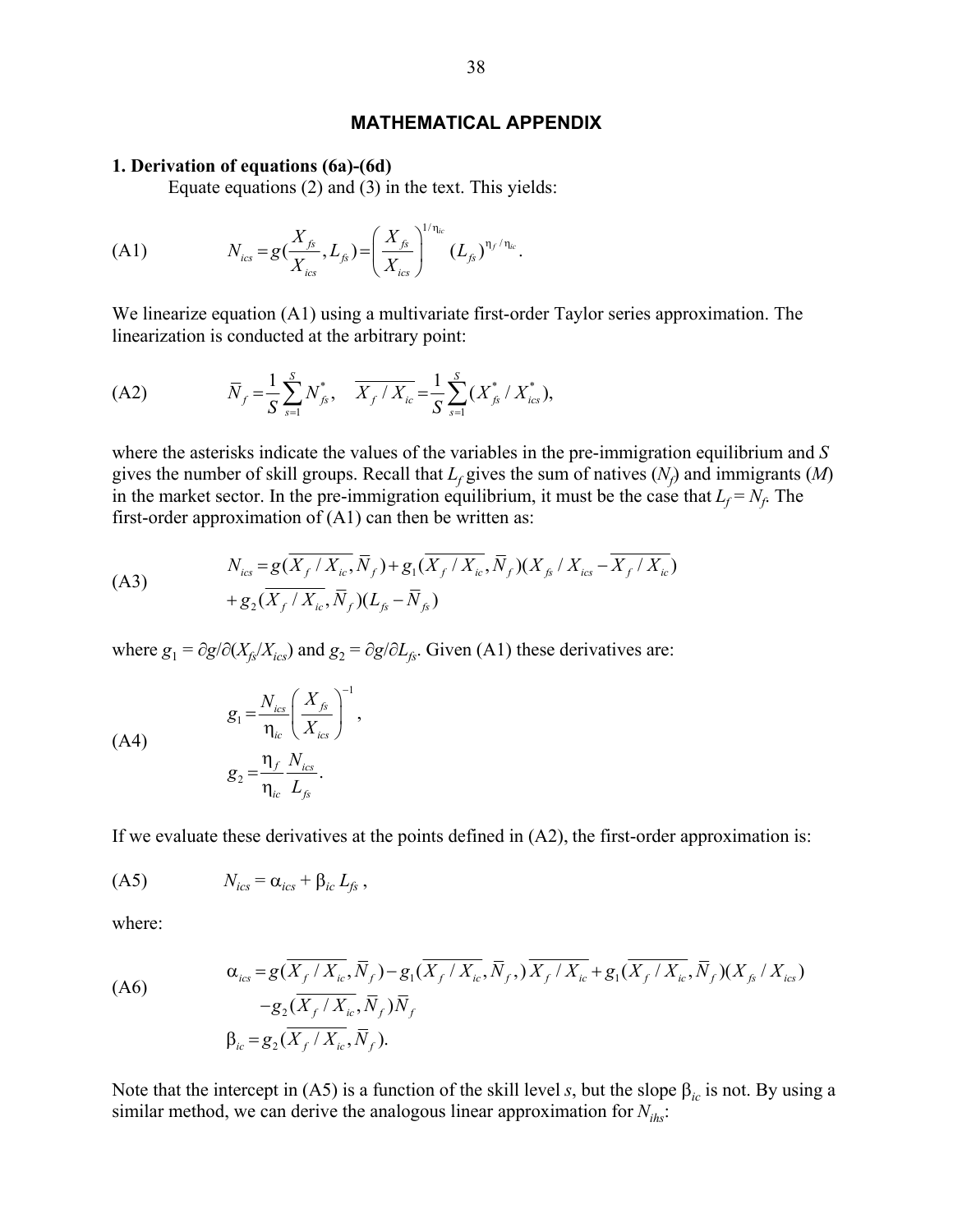$$
(A7) \t Nihs = \alphaihs + \betaih Lfs,
$$

In the post-immigration equilibrium, the total number of persons participating in the market sector can be written as:

$$
(A8) \tL_{fs} = (\tilde{N}_{bs} + \tilde{N}_{ws} + M_s) - N_{bcs} - N_{wcs} - N_{bhs} - N_{whs} ,
$$

where  $\tilde{N}_{i}$  gives the number of native persons of race *i* and skill *s* in the population. By substituting equations (A5) and (A7) into (A8), and solving for  $L_f$  we obtain:

$$
\text{(A9)} \qquad \qquad L_{fs} = \alpha_s + \rho \left( \tilde{N}_{bs} + \tilde{N}_{ws} + M_s \right),
$$

where  $\rho$  is a constant that is not race-specific and that does not depend on skills. In fact, it follows from the definition of  $g_2$  that:

(A10) 
$$
0 < \rho = \left[ \frac{\overline{N}_{f}}{\overline{N}_{f} + \frac{\eta_{f}}{\eta_{bc}} \overline{N}_{bc} + \frac{\eta_{f}}{\eta_{wc}} \overline{N}_{wc} + \frac{\eta_{f}}{\eta_{bh}} \overline{N}_{bh} + \frac{\eta_{f}}{\eta_{wh}} \overline{N}_{wh}} \right] < 1.
$$

where  $\overline{N}_{ic} = g(\overline{X_f}/\overline{X_{ic}}, \overline{N}_f)$  and  $\overline{N}_{ih}$  is defined analogously. The intercept  $\alpha_s$  in equation (A8) does depend on skills and is defined by:

$$
(A11) \t\t \alpha_s = -(\alpha_{bcs} + \alpha_{wcs} + \alpha_{bhs} + \alpha_{whs})\rho.
$$

It follows from equation (A9) that  $N_{fs}^* = \alpha_s + \rho(\tilde{N}_{bs} + \tilde{N}_{ws})$  in the pre-immigration equilibrium. Substituting this into equation (2) in the text implies that the pre-immigration equilibrium wage is:

(A12) 
$$
\ln w_{is}^* = \ln[X_{fs}(1-\delta_i)] + \eta_f \ln[\alpha_s + \rho(\tilde{N}_{bs} + \tilde{N}_{ws})].
$$

Suppose immigrant supply increases from 0 to  $M<sub>s</sub>$ . The post-immigration wage is:

$$
\ln w_{is} = \ln[X_{fs}(1-\delta_i)] + \eta_f \ln[\alpha_s + \rho(\tilde{N}_{bs} + \tilde{N}_{ws} + M_s)],
$$
  
=  $\ln[X_{fs}(1-\delta_i)] + \eta_f \ln[N_{fs}^* + \rho M_s],$   
=  $\ln w_{is}^* + \eta_f \rho m_s,$ 

where  $m_s = M_s / N_f^*$ , which produces the result in equation (6a). Equations (6b) and (6c) in the text follow from combining (A5) with equations (2) and (3). To derive equation (6d), write equation (5) in terms of rates of change as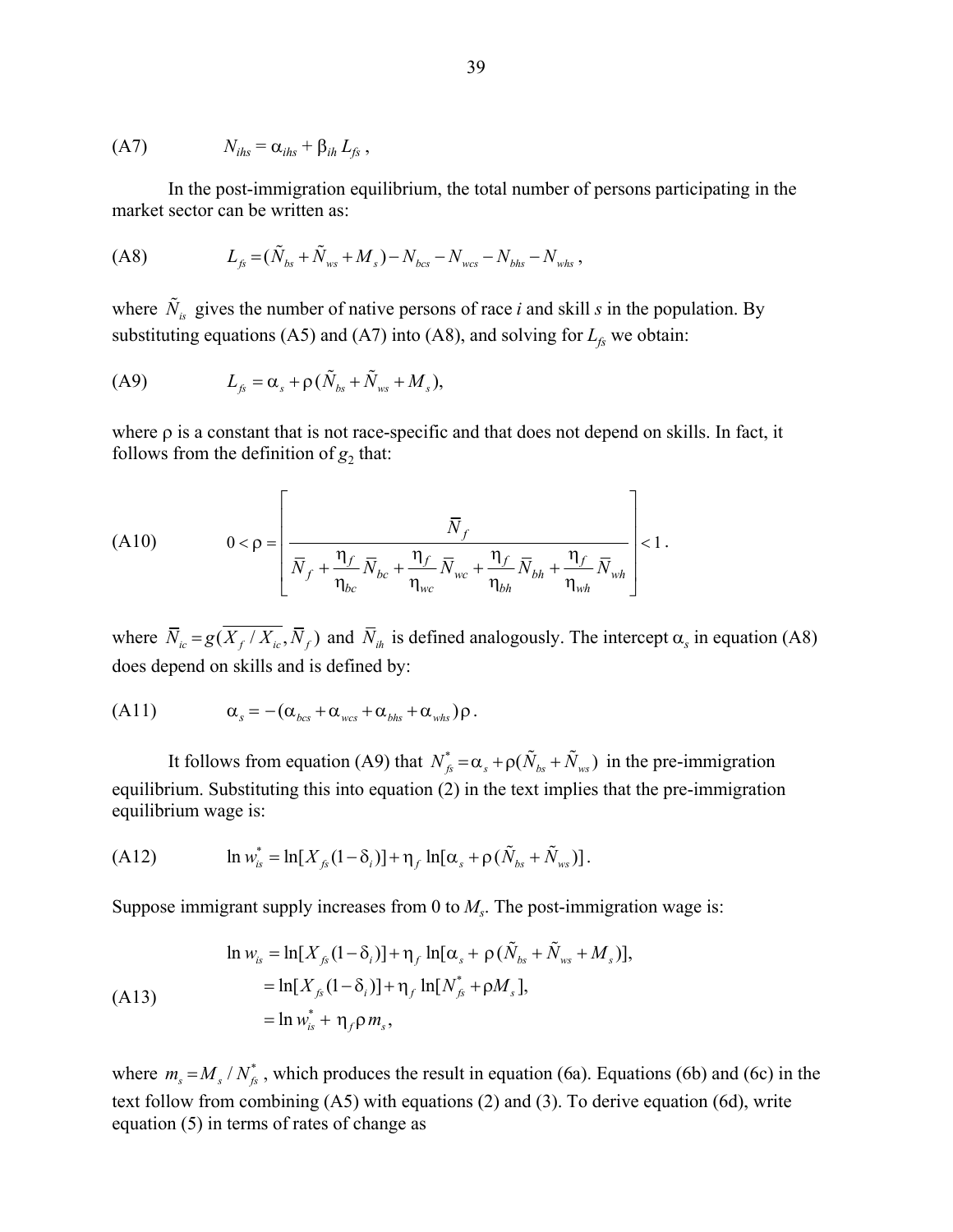(A14) 
$$
\ln N_{ijs} - \ln N_{ijs}^* = -\frac{\theta_{ics}}{\theta_{ijs}} (\ln N_{ics} - \ln N_{ics}^*) - \frac{\theta_{ihs}}{\theta_{ijs}} (\ln N_{ihs} - \ln N_{ihs}^*),
$$

where  $\theta_{ics} = N_{ics}^* / \tilde{N}_{is}$ ,  $\theta_{ihs} = N_{ihs}^* / \tilde{N}_{is}$ , and  $\theta_{ijs} = N_{ijs}^* / \tilde{N}_{is}$ . Equation (6d) follows after substituting equations (6b) and (6c) into (A14).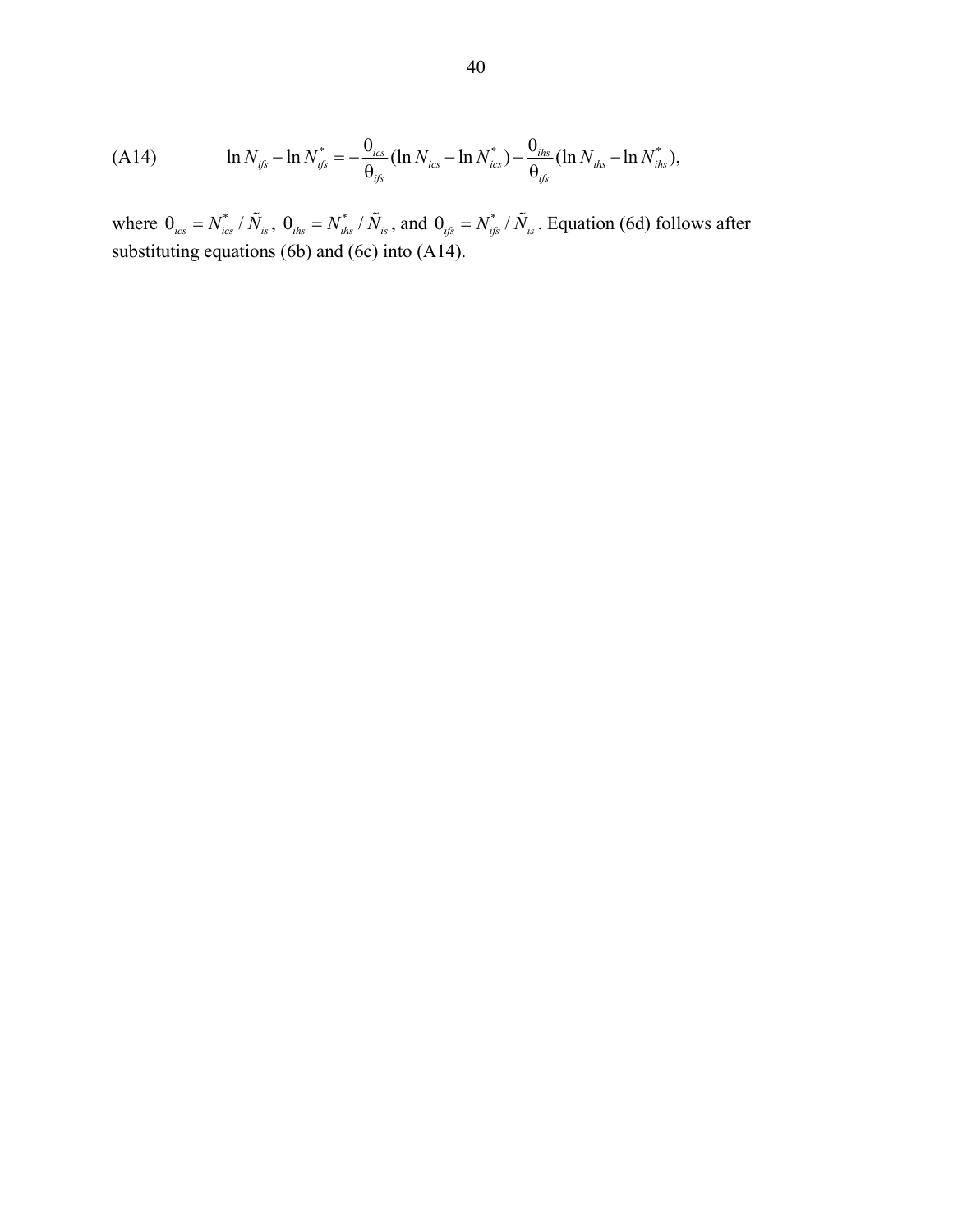### **References**

 Altonji, Joseph G. and Card, David. "The Effects of Immigration on the Labor Market Outcomes of Less-Skilled Natives," in John M. Abowd and Richard B. Freeman, eds., *Immigration, Trade, and the Labor Market*. Chicago: University of Chicago Press, 1991, pp. 201-234.

 Autor, David H., Lawrence F. Katz, and Melissa S. Kearney. "Trends in U.S. Wage Inequality: Revising the Revisionists," *Review of Economics and Statistics* 90 (May 2008): 300- 323.

 Aydemir, Abdurrahman and George J. Borjas. "Attenuation Bias in Estimating the Wage Impact of Immigration," Working Paper, Harvard University, October 2005.

 Borjas, George J. "The Labor Demand Curve *Is* Downward Sloping: Reexamining the Impact of Immigration on the Labor Market," *Quarterly Journal of Economics* 118 (November 2003): 1335-1374.

 Borjas, George J. "The Evolution of the Mexican-Born Workforce in the U.S. Labor Market," in George J. Borjas, editor, *Mexican Immigration to the United States*. Chicago: University of Chicago Press, 2007.

 Borjas, George J., Jeffrey Grogger, and Gordon H. Hanson, "Immigration and African-American Employment Opportunities: The Response in Wages, Employment, and Incarceration to Labor Supply Shocks," NBER Working Paper No. 12518, August 2006.

 Borjas, George J., Jeffrey Grogger, and Gordon H. Hanson, "Imperfect Substitution between Immigrants and Natives: A Reappraisal," NBER Working Paper No. 13887, February 2008.

 Bound, John and Scott Boggess. "Did Criminal Activity Increase During the 1980s? Comparisons across Data Sources," *Social Science Quarterly* 78 (September 1997): 725-739.

Bound, John and Richard B. Freeman. "What Went Wrong? The Erosion of Relative Earnings and Employment Among Young Black Men in the 1980s," *Quarterly Journal of Economics* 107 (February 1992): 201-232.

Bound, John, Michael Schauenbaum, and Timothy Waidmann. "Race and Education Differences in Disability Status and Labor Force Attachment in the Health and Retirement Survey," *Journal of Human Resources* 30 (Supplement 1995): S227-S267.

Butcher, Kristin F. and Anne Morrison Piehl. "Recent Immigrants: Unexpected Implications for Crime and Incarceration." *Industrial and Labor Relations Review* 51 (July 1998): 654-679.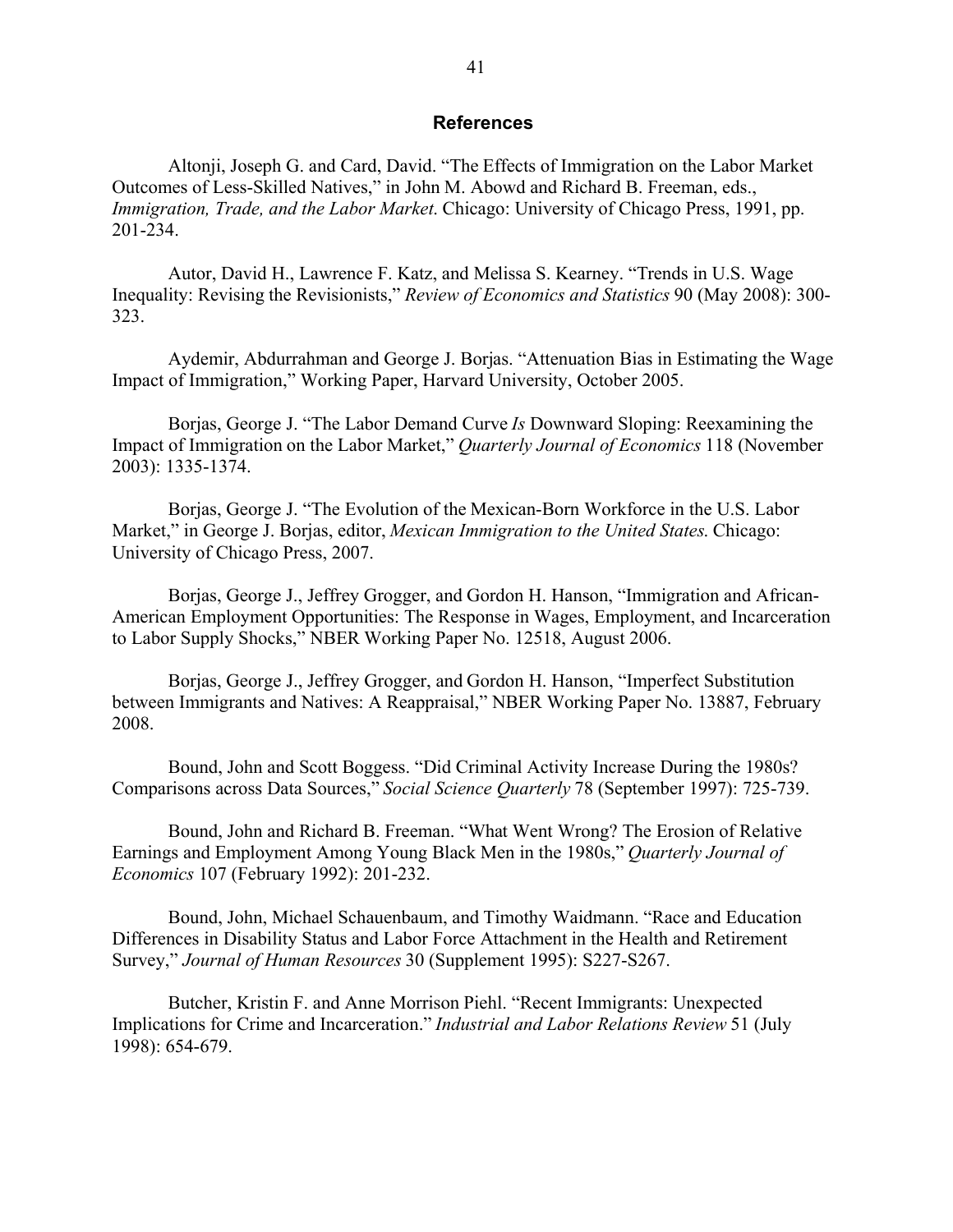Butcher, Kristin F. and Anne Morrison Piehl. "Cross-City Evidence on the Relationship between Immigration and Crime," *Journal of Policy Analysis and Management* 17 (Summer 1998): 457-493.

Butcher, Kristin F. and Anne Morrison Piehl. "The Role of Deportation in the Incarceration of Immigrants," in George J. Borjas, editor, *Issues in the Economics of Immigration.* Chicago: University of Chicago Press, 2000, pp. 351-385.

Card, David. "Immigrant Inflows, Native Outflows, and the Local Labor Market Impacts of Higher Immigration," *Journal of Labor Economics* (January 2001): 22-64.

 Card, David, and Thomas Lemieux. 2001. "Can Falling Supply Explain the Rising Return to College for Young Men? A Cohort-Based Analysis." *Quarterly Journal of Economics* May: 705-746.

Charles, Kerwin Kofi and Ming Ching Luoh. "Male Incarceration, the Marriage Market, and Female Outcomes." Working Paper, University of Chicago, 2005.

 Cortes, Patricia. 2005. "The Effects of Low-Skilled Immigration on US Prices: Evidence from CPI Data." Mimeo, MIT.

 Feenstra, Robert C. *Advanced International Trade*. Princeton: Princeton University Press, 2004.

 Fryer, Roland G., Paul S. Heaton, Steven D. Levitt, and Kevin M. Murphy. "Measuring the Impact of Crack Cocaine," NBER Working Paper No. 11318, May 2005.

Gould, Eric D., Bruce A. Weinberg, and David B. Mustard, "Crime Rates and Local Labor Market Opportunities in the United States: 1979-1997," *Review of Economics and Statistics* 84 (February 2002): 45-61.

 Grogger, Jeffrey. "Market Wages and Youth Crime." *Journal of Labor Economics* 16 (October 1998): 756-791.

 Grogger, Jeffrey and Michael Willis. "The Emergence of Crack Cocaine and the Rise in Urban Crime Rates," *Review of Economics and Statistics* 82 (November 2000): 519-529.

 Gronau, Reuben. "Leisure, Home Production, and Work: The Theory of the Allocation of Time Revisited." *Journal of Political Economy* 85 (December 1977): 1099-1123.

Jaeger, David. "Skill Differences and the Effect of Immigrants on the Wages of Natives," Working Paper, U.S. Bureau of Labor Statistics, 1996.

 Juhn, Chinhui. "The Decline in Male Labor Market Participation: The Role of Declining Market Opportunities," *Quarterly Journal of Economics* 107 (February, 1992): 79-121.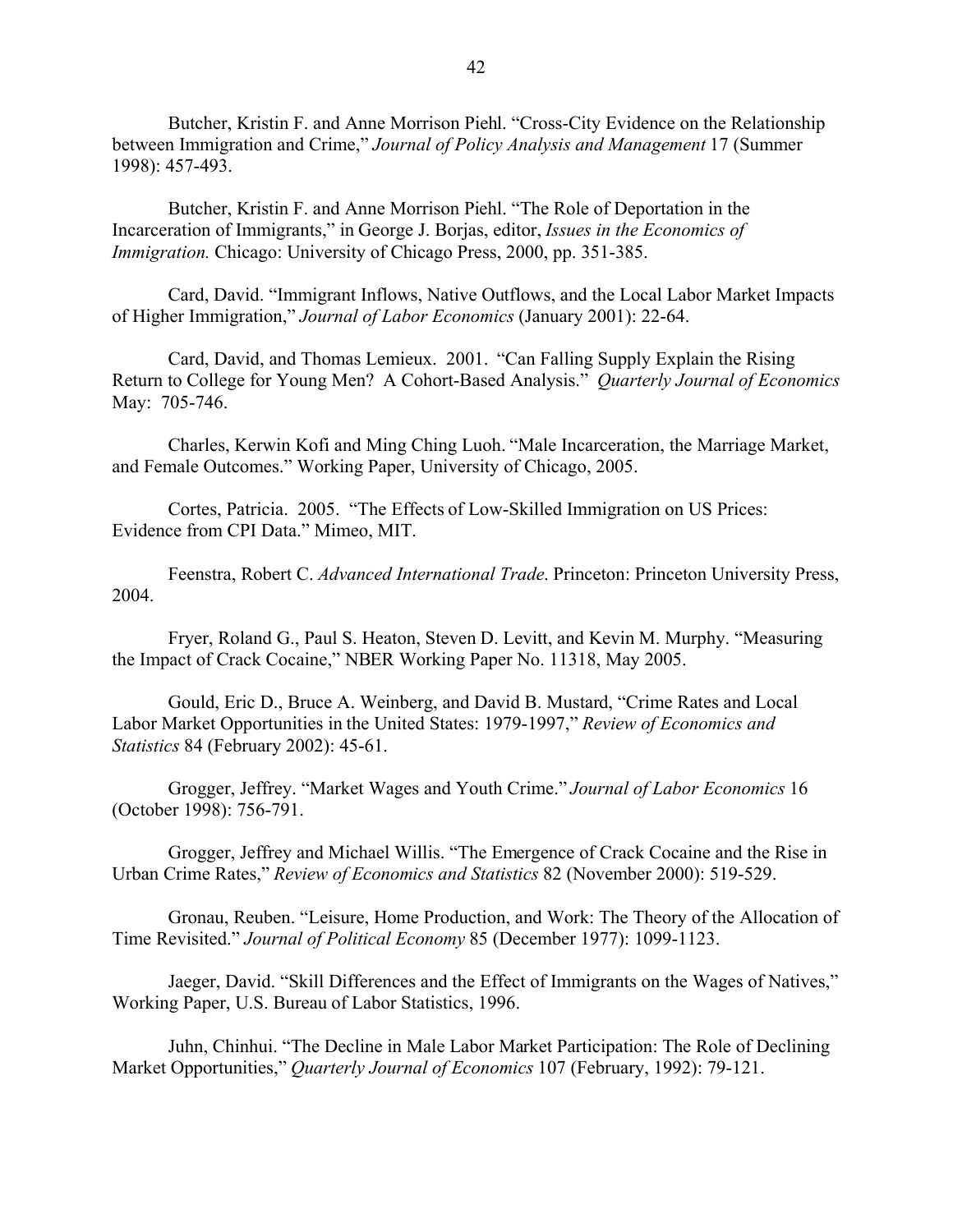Juhn, Chinhui. "Labor Market Dropouts and Trends in the Wages of Black and White Men," *Industrial and Labor Relations Review* 56 (July 2003): 643-662.

Juhn, Chinhui, Kevin M. Murphy, and Robert H. Topel. "Why Has the Natural Rate of Unemployment Increased Over Time?" *Brookings Papers on Economic Activity* (1991): 75-126.

 Katz, Lawrence F., and Kevin M. Murphy. "Changes in the Wage Structure, 1963-87: Supply and Demand Factors," *Quarterly Journal of Economics* 107 (February 1992): 35-78.

Machin, Stephen and Costas Meghir. "Crime and Economic Incentives," *Journal of Human Resources* 39 (Fall 2004): 958-979.

 Ottaviano, Gianmarco I.P., and Giovanni Peri. 2006. "Rethinking the Effects of Immigration on Wages." NBER Working Paper No. 12497.

Parsons, Donald O. "Racial Trends in Male Labor Force Participation," *American Economic Review* 70 (December 1980): 911-920.

 Raphael, Steven and Michael A. Stoll (2005), "The Effect of Prison Releases on Regional Crime Rates," in William G. Gale and Janet Rothenberg Pack (eds.), *The Brookings-Wharton Papers on Urban Economics Affairs, Volume 5,* The Brookings Institution: Washington, D.C.

Raphael, Stephen and Lucas Ronconi. "Reconciling National and Regional Estimates of the Effects of Immigration on U.S. Labor Markets: The Confounding Effects of Native Male Incarceration Trends," Working Paper, University of California, Berkeley, 2005.

Stern, Steven. "Measuring the Effect of Disability on Labor Force Participation," *Journal of Human Resources* 24 (Summer 1989): 361-395.

Venkatesh, Sudhir Alladi, "The Social Organization of Street Crime Activity in an Urban Ghetto." *American Journal of Sociology* 103 (July 1997): 82-111.

 Welch, Finis. "The Employment of Black Men," *Journal of Labor Economics* 8 (January 1990): S26-S74.

Western, Bruce and Becky Pettit. "Incarceration and Racial Inequality in Men's Employment," *Industrial and Labor Relations Review* 54 (October 2000): 3-16.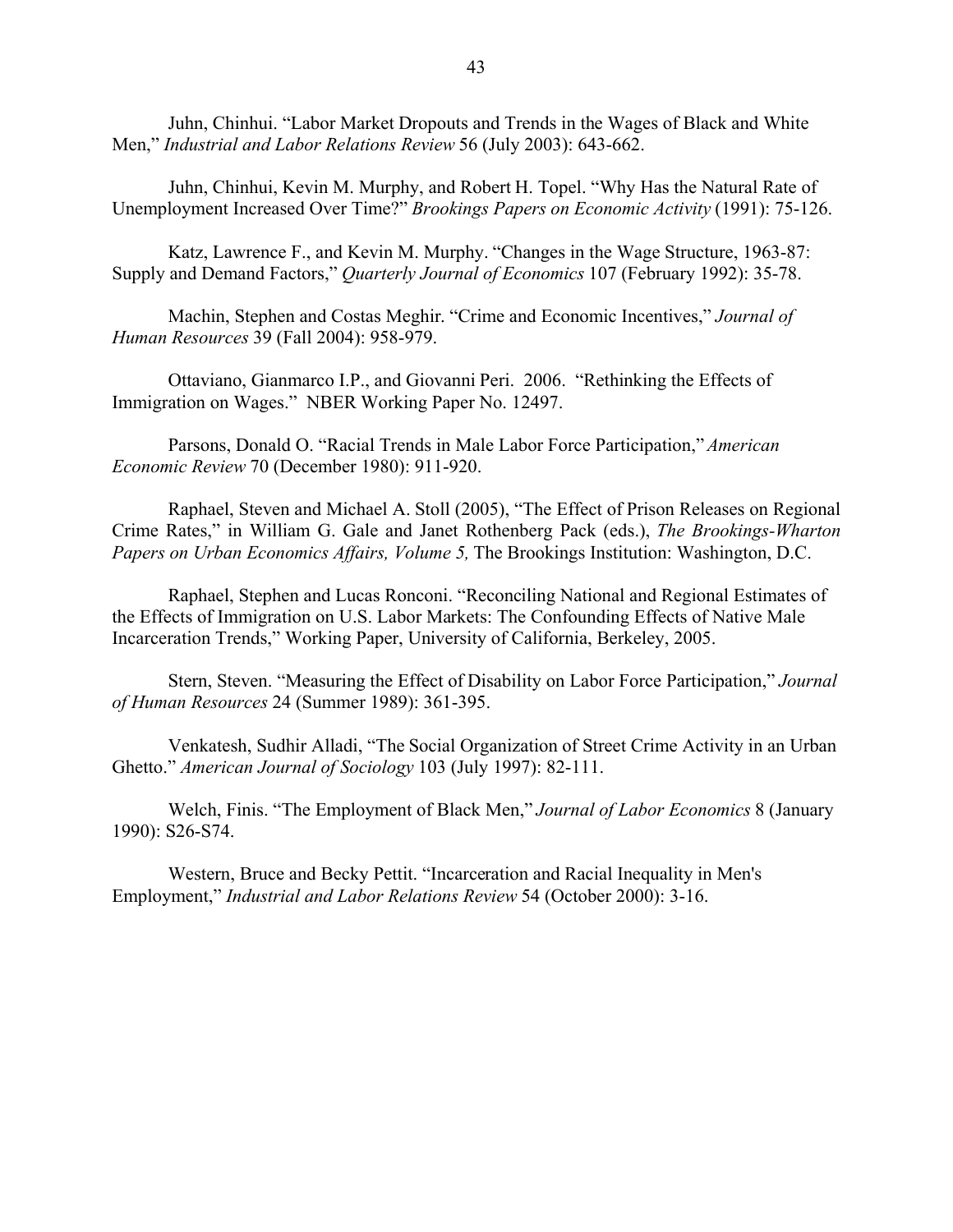

**Figure 1. The share of immigrants in the workforce**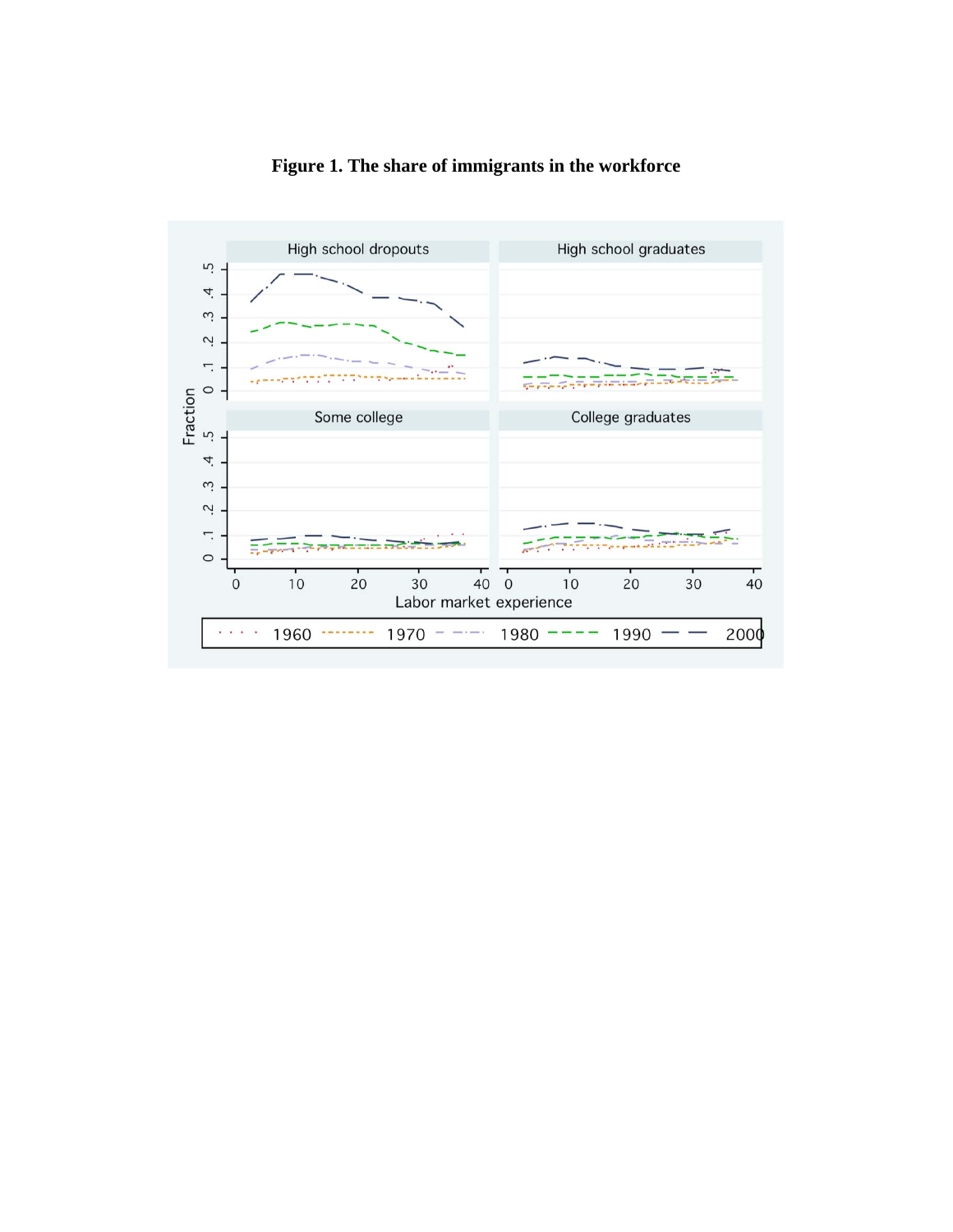

**Figure 2. Trends in employment rates, by race, education and experience A. Blacks** 

**B. Whites** 

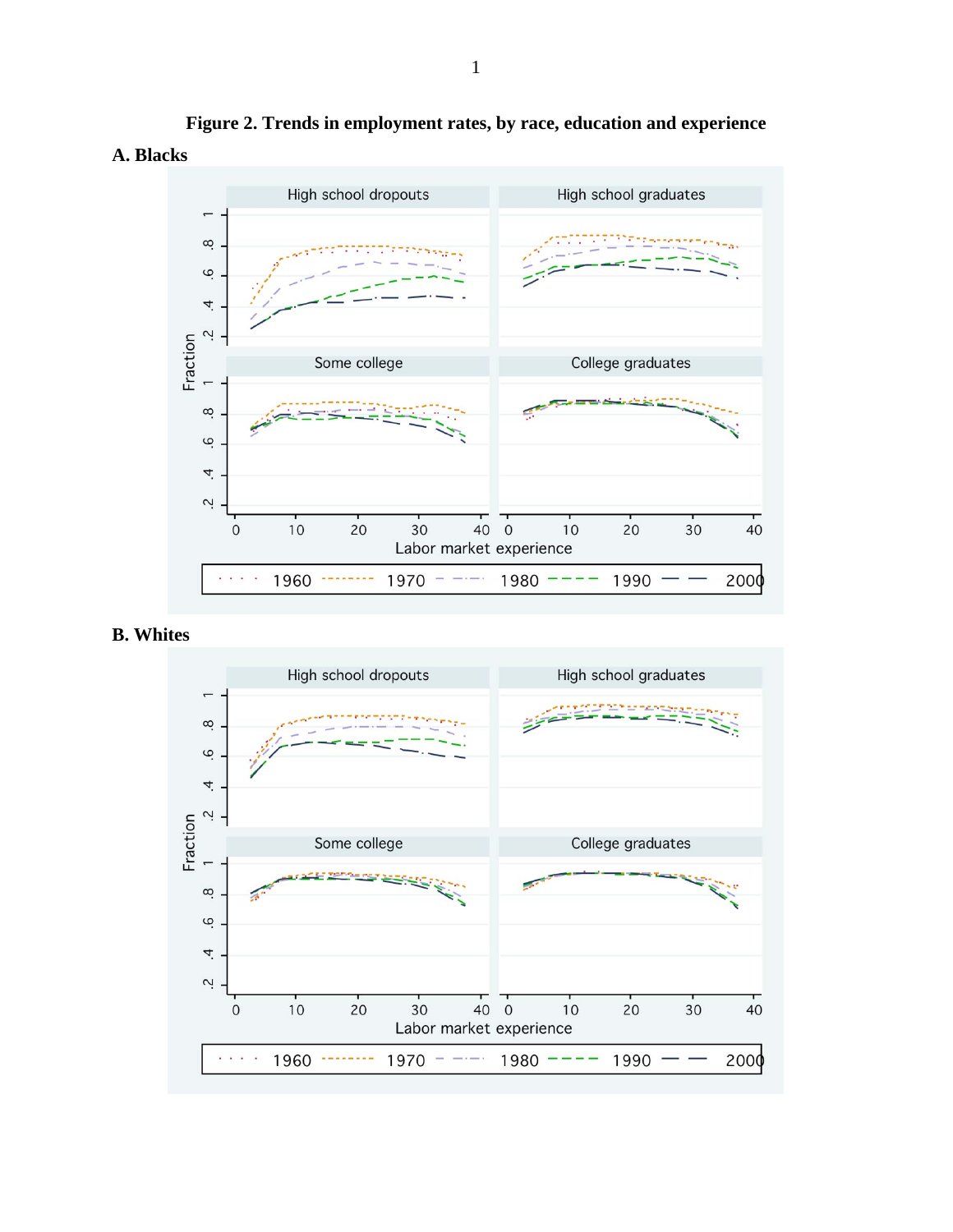

**Figure 3. Trends in incarceration rates, by race, education and experience A. Blacks** 

**B. Whites** 

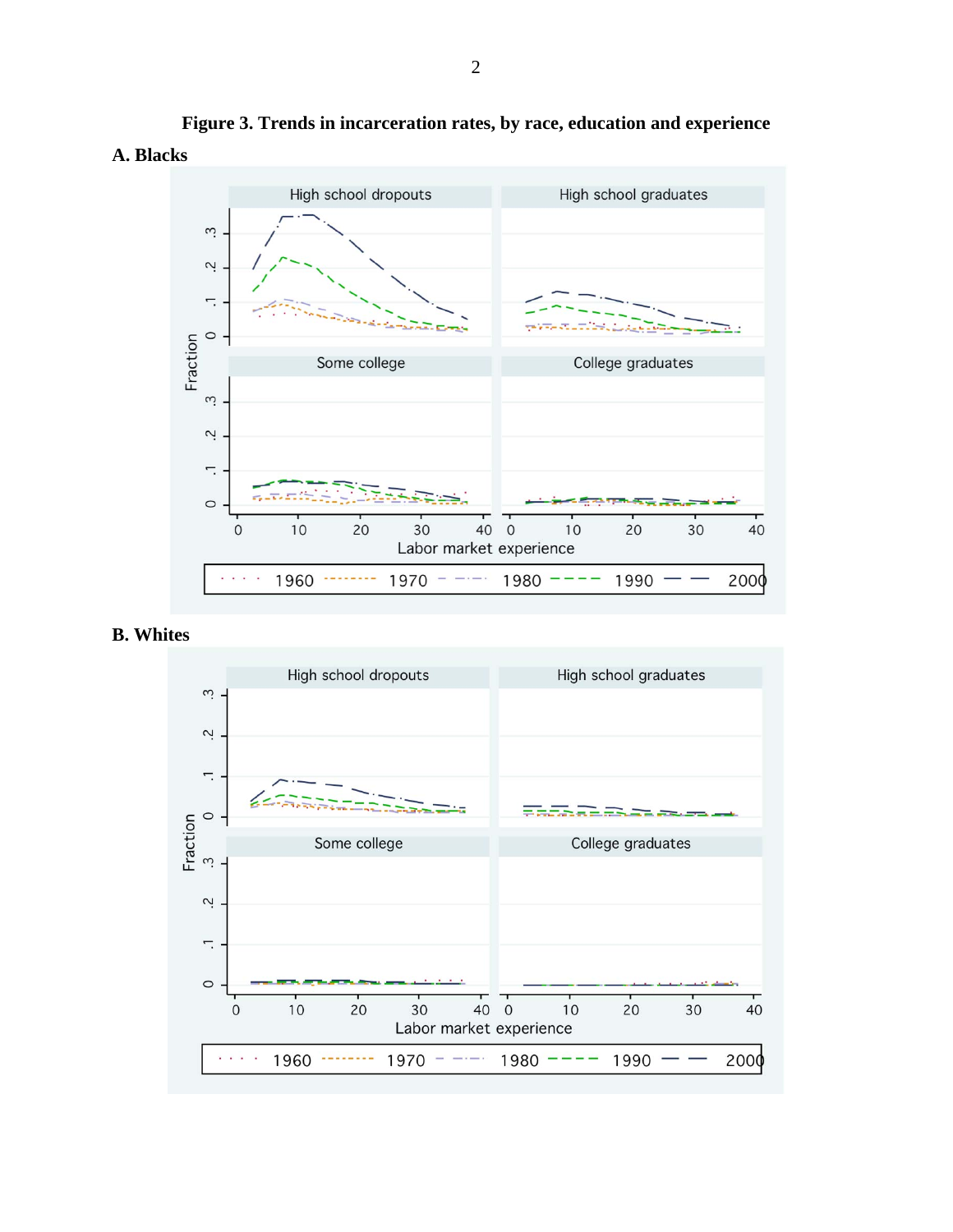

**Figure 4. Relation between decadal changes in employment and immigration (removing decade effects)** 



# **B. Whites**

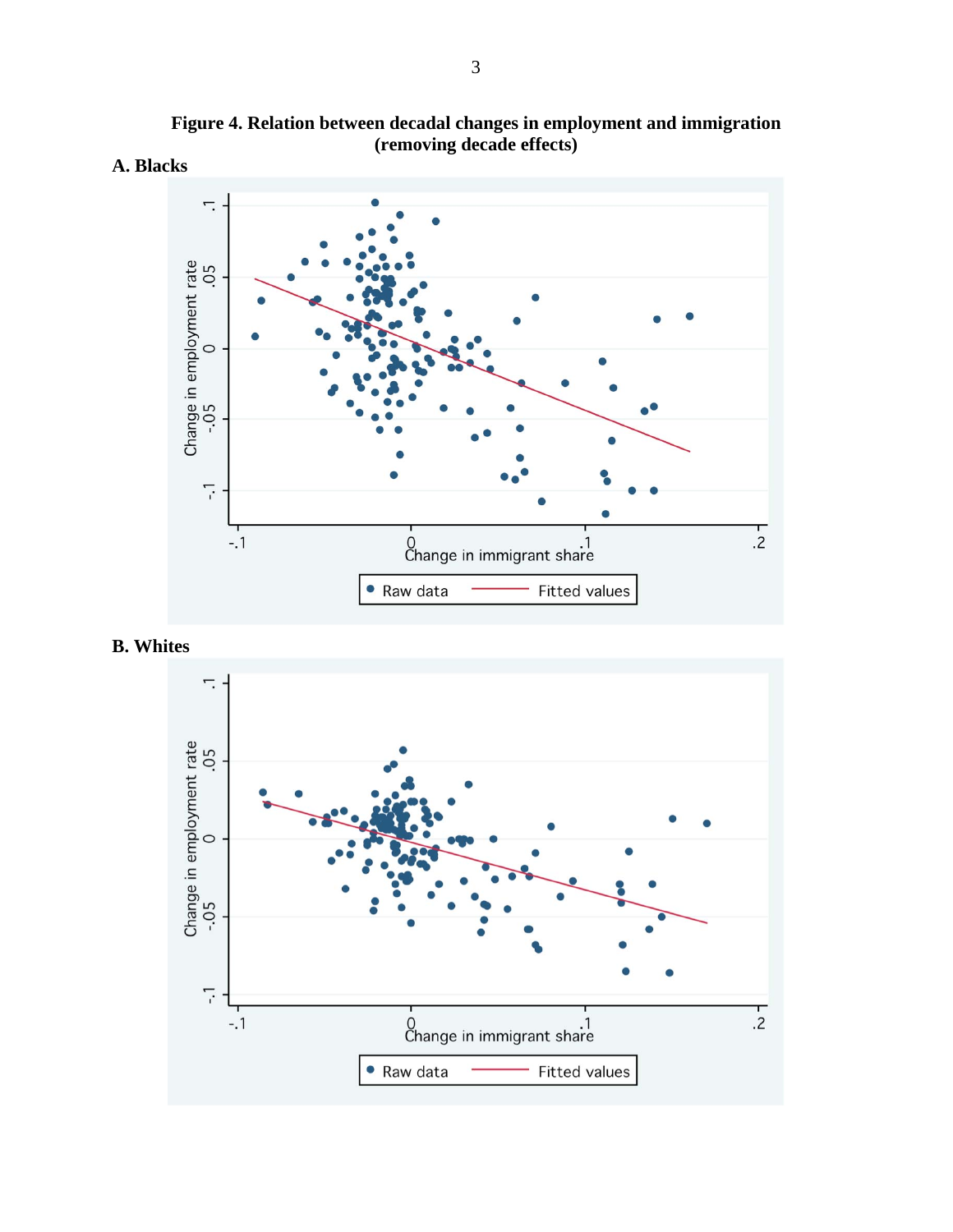

**Figure 5. Relation between decadal changes in incarceration and immigration (removing decade effects)** 



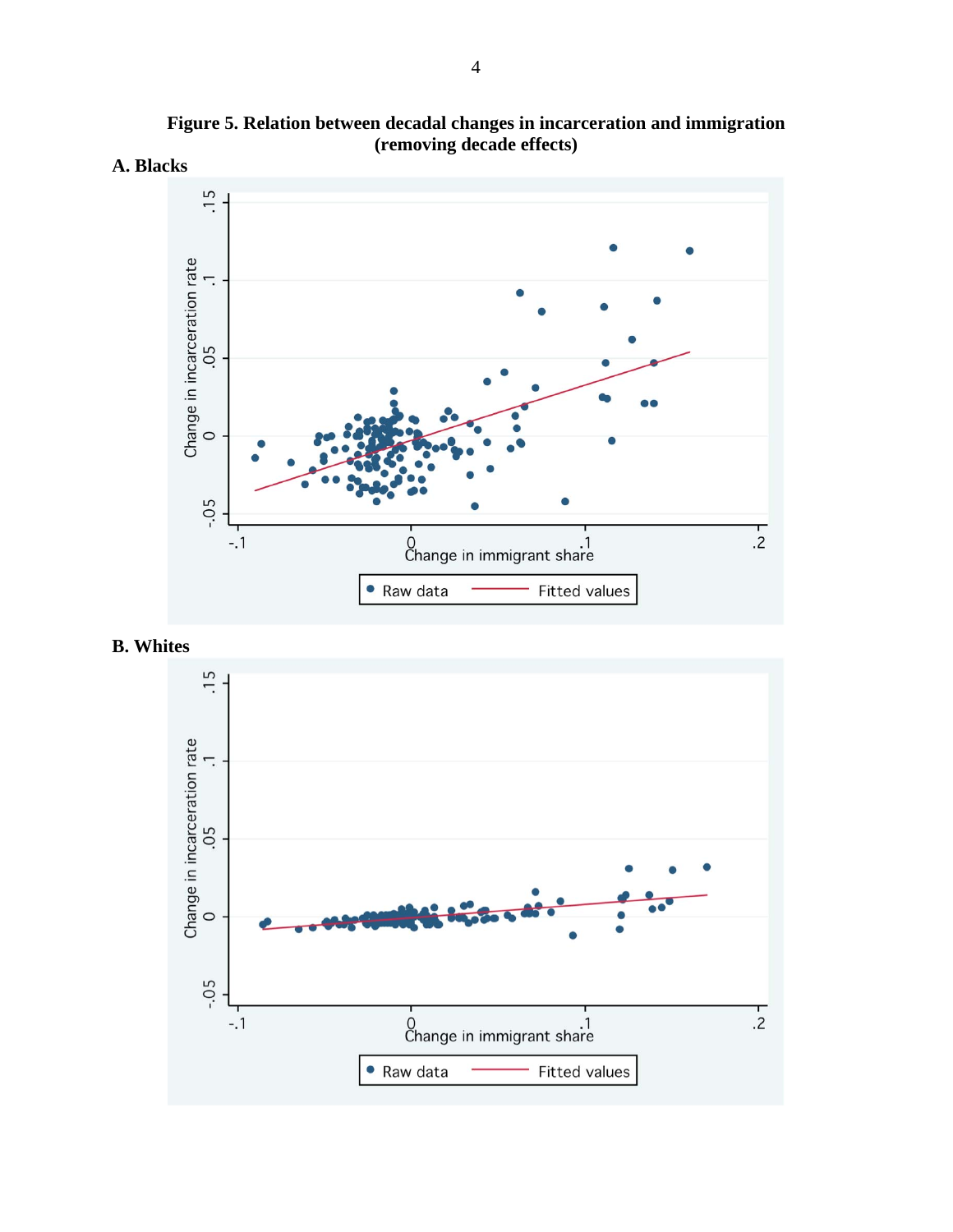

**Figure 6. Initial equilibrium: allocation of labor across sectors** 

 $\tilde{N}_{\rm bs} - N_{\rm bhs} = N_{\rm bcs} + N_{\rm bf\,s}$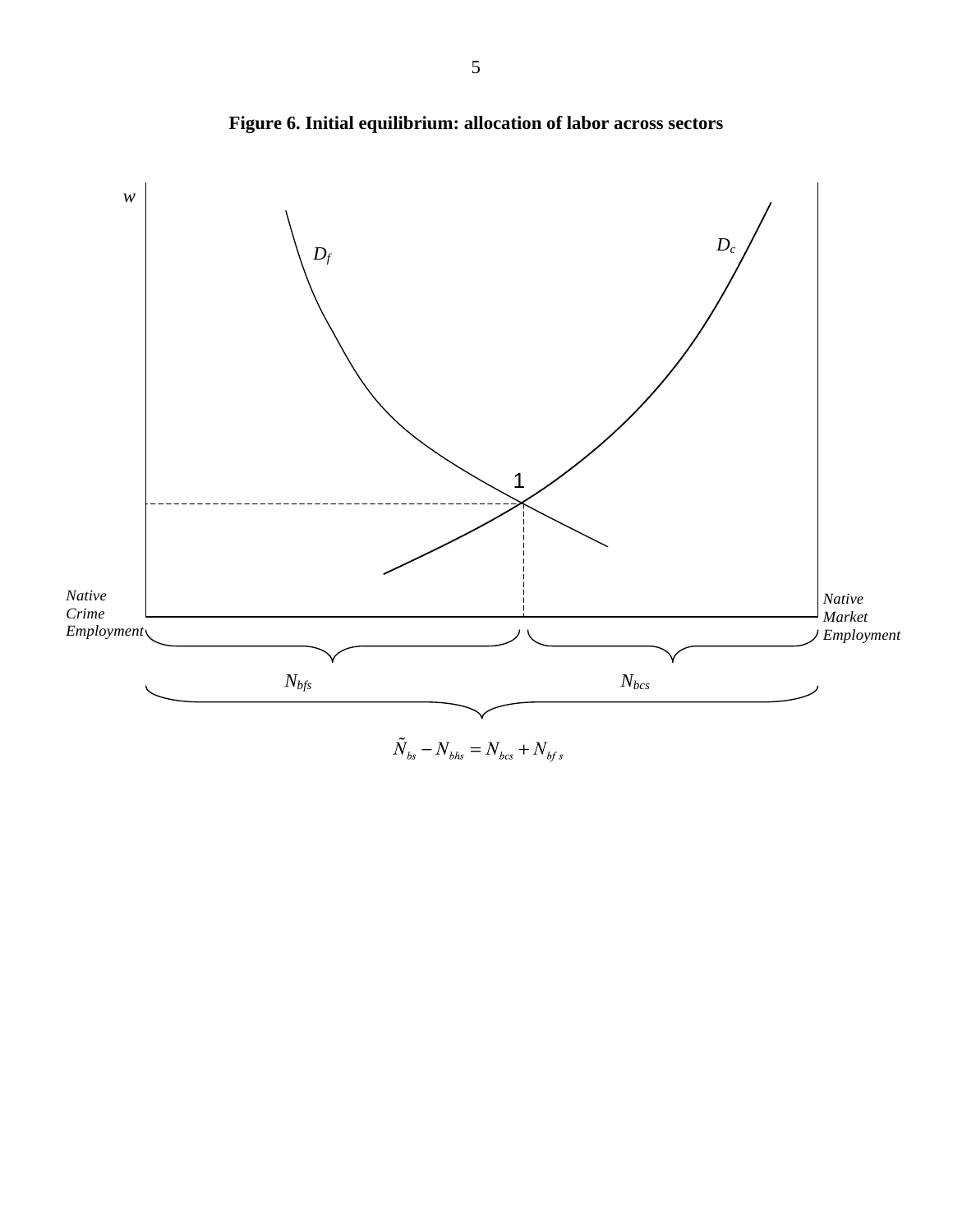

**Figure 7. Impact of immigration on sectoral allocation of labor**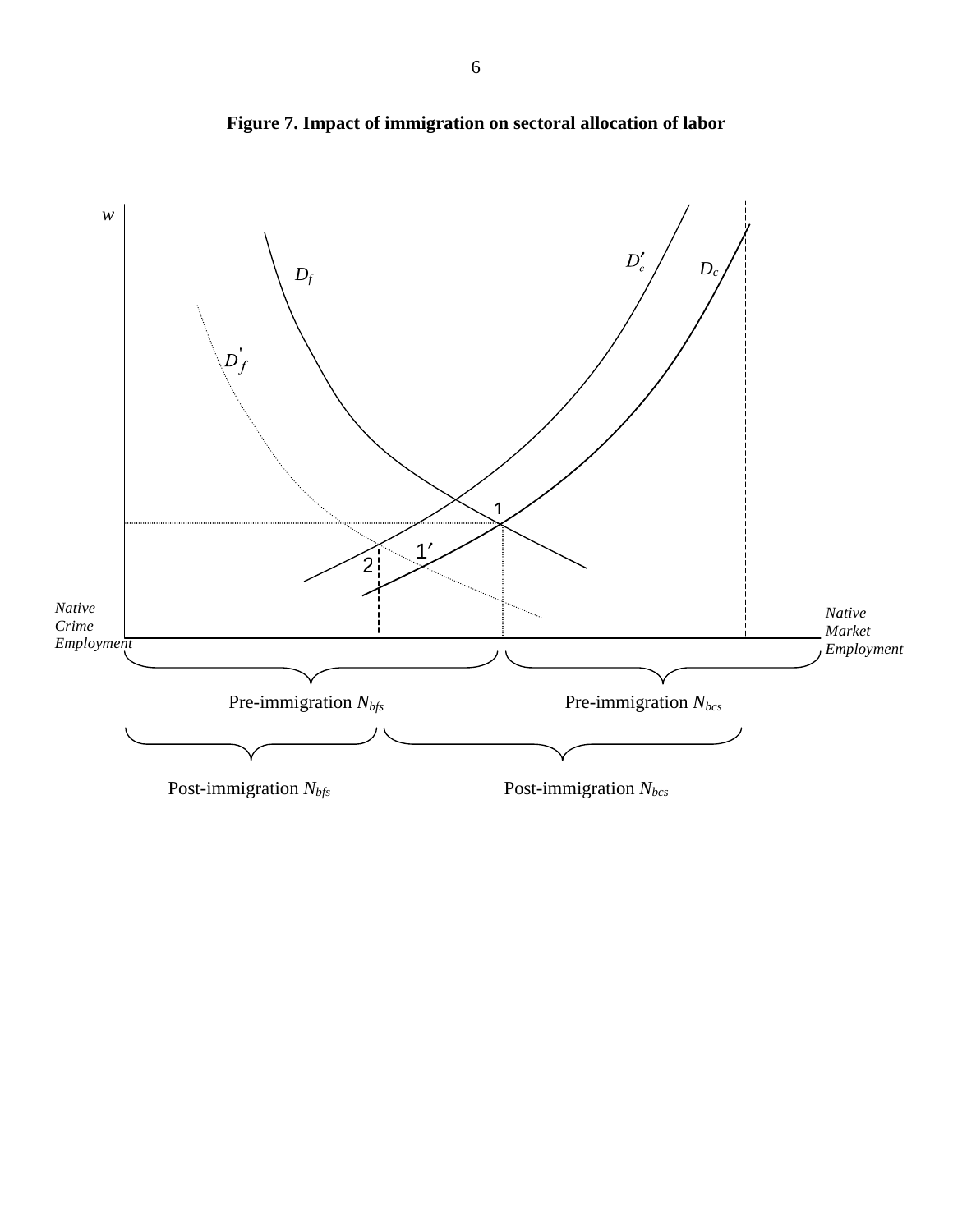|                                                                            | Specification  |                |                |                |  |
|----------------------------------------------------------------------------|----------------|----------------|----------------|----------------|--|
|                                                                            | 1              | $\overline{2}$ | 3              | $\overline{4}$ |  |
| A. Testing perfect substitution between black<br>and white native workers. |                |                |                |                |  |
| OLS estimate of $-1/\sigma$                                                | 0.013          | $-0.003$       | 0.033          | $-0.045$       |  |
|                                                                            | (0.012)        | (0.008)        | (0.026)        | (0.027)        |  |
| IV estimate of $-1/\sigma$                                                 | 0.011          | $-0.005$       | 0.019          | $-0.054$       |  |
|                                                                            | (0.012)        | (0.009)        | (0.034)        | (0.032)        |  |
| Includes time fixed effects                                                | N <sub>0</sub> | Yes            | Yes            | Yes            |  |
| Includes education-experience fixed effects                                | N <sub>0</sub> | N <sub>0</sub> | <b>Yes</b>     | Yes            |  |
| Interacts education and time fixed effects                                 | N <sub>0</sub> | N <sub>0</sub> | N <sub>0</sub> | Yes            |  |
| Interacts experience and time fixed effects                                | N <sub>0</sub> | N <sub>0</sub> | N <sub>0</sub> | Yes            |  |
| A. Testing perfect substitution between<br>immigrant and native workers    |                |                |                |                |  |
| OLS estimate of $-1/\sigma$                                                | $-0.016$       | 0.019          | $-0.002$       | 0.047          |  |

 $(0.008)$   $(0.008)$   $(0.014)$   $(0.042)$ 

 $(0.008)$   $(0.008)$   $(0.014)$   $(0.043)$ 

Includes time fixed effects No Yes Yes Yes Yes Includes education-experience fixed effects No No Yes Yes Interacts education and time fixed effects No No No No Yes Interacts experience and time fixed effects No No No No Yes

 $\sigma$  -0.019 0.018 -0.002 0.035

IV estimate of  $-1/\sigma$ 

## **Table 1. Tests for perfect substitution**

Notes: Standard errors are reported in parentheses and are adjusted for clustering within education-experience cells. All regressions have 160 observations and are weighted by the total number of observations used to calculate the dependent variable. The dependent variable in panel A is the difference between the mean log weekly wage of black and white workers, and the independent variable is the difference between the log of the number of black workers and the log of the number of white workers. The dependent variable in panel B is the difference between the mean log weekly wage of immigrant and native workers, and the independent variable is the difference between the log of the number of immigrant workers and the log of the number of native workers.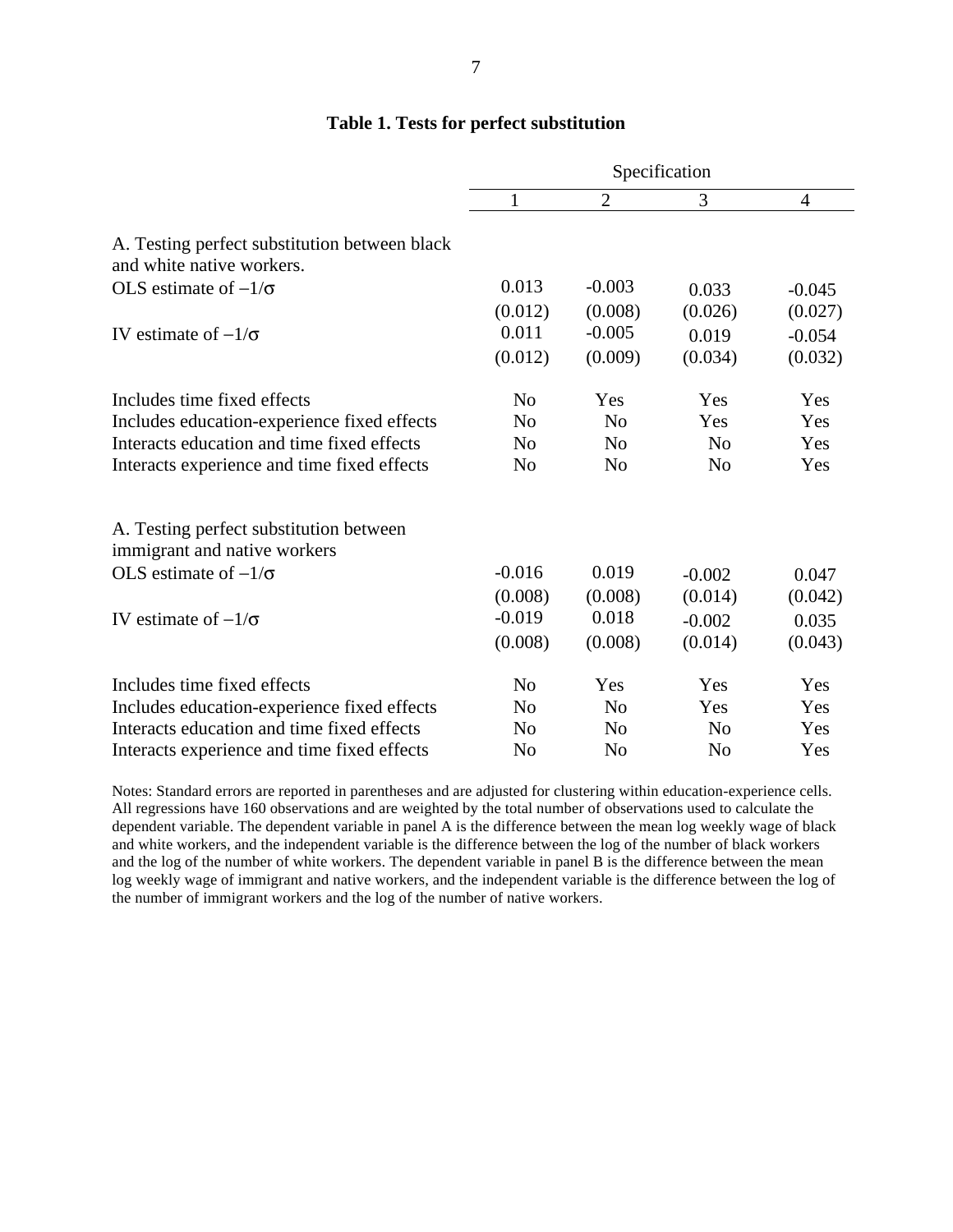|                                                               | Dependent variable |            |               |                     |  |
|---------------------------------------------------------------|--------------------|------------|---------------|---------------------|--|
|                                                               | Log weekly         | Employment | Incarceration | Incarceration rate, |  |
|                                                               | earnings           | rate       | rate          | using lagged        |  |
|                                                               |                    |            |               | immigration         |  |
| A. Least squares                                              |                    |            |               |                     |  |
| <b>Blacks</b>                                                 | $-0.346$           | $-0.683$   | 0.135         | 0.086               |  |
|                                                               | (0.137)            | (0.183)    | (0.078)       | (0.012)             |  |
| Whites                                                        | $-0.522$           | $-0.222$   | 0.003         | 0.026               |  |
|                                                               | (0.254)            | (0.097)    | (0.025)       | (0.009)             |  |
| <b>B.</b> Instrumental variables                              |                    |            |               |                     |  |
| <b>Blacks</b>                                                 | $-0.314$           | $-0.683$   | 0.135         | 0.086               |  |
|                                                               | (0.131)            | (0.183)    | (0.079)       | (0.012)             |  |
| Whites                                                        | $-0.444$           | $-0.222$   | 0.003         | 0.026               |  |
|                                                               | (0.243)            | (0.097)    | (0.025)       | (0.009)             |  |
| C. IV, with crack index                                       |                    |            |               |                     |  |
| <b>Blacks</b>                                                 | $-0.410$           | $-0.557$   | 0.116         | 0.070               |  |
|                                                               | (0.258)            | (0.248)    | (0.067)       | (0.029)             |  |
| Whites                                                        | $-0.332$           | $-0.231$   | 0.039         | 0.028               |  |
|                                                               | (0.135)            | (0.137)    | (0.035)       | (0.008)             |  |
| D. IV, with restricted crack index                            |                    |            |               |                     |  |
| <b>Blacks</b>                                                 | $-0.432$           | $-0.655$   | 0.113         | 0.066               |  |
|                                                               | (0.166)            | (0.176)    | (0.052)       | (0.025)             |  |
| Whites                                                        | $-0.434$           | $-0.272$   | 0.030         | 0.025               |  |
|                                                               | (0.280)            | (0.105)    | (0.028)       | (0.008)             |  |
| E. IV, with restricted education-experience-time interactions |                    |            |               |                     |  |
| <b>Blacks</b>                                                 | $-0.335$           | $-0.792$   | 0.176         | 0.072               |  |
|                                                               | (0.171)            | (0.193)    | (0.047)       | (0.015)             |  |
| Whites                                                        | $-0.428$           | $-0.287$   | 0.033         | 0.020               |  |
|                                                               | (0.233)            | (0.074)    | (0.015)       | (0.005)             |  |
|                                                               |                    |            |               |                     |  |

#### **Table 2. Estimates of the impact of immigration**

Notes: Standard errors are reported in parentheses and are adjusted for clustering within education-experience cells. All regressions have 160 observations and include education, experience, and period fixed effects, and interactions between education and experience fixed effects, education and period fixed effects, and experience and period fixed effects. Regressions on employment and incarceration rates use a grouped logit specification; reported coefficients are marginal effects evaluated at the mean employment and incarceration rates in the particular sample. Instrumental variable regressions instrument the immigrant share in the workforce with the immigrant share in the population. The restricted crack index sets the value of the Fryer et al (2005) crack index to zero if the skill cell has at least a high school education or more than 20 years of experience. The restricted education-experience-time interactions include a vector of fixed effects indicating if the cell refers to a post-1980 observation of high school dropouts with 1-10, 11-20, or more than 20 years of experience; a post-1980 observation of workers with a high school diploma or some college with 1-10, 11-20, or more than 20 years of experience; or a post-1980 observation of college graduates with 1-10, 11-20, or more than 20 years of experience. The lagged immigration variable gives the immigrant share for the particular skill group measured five years prior to the Census.